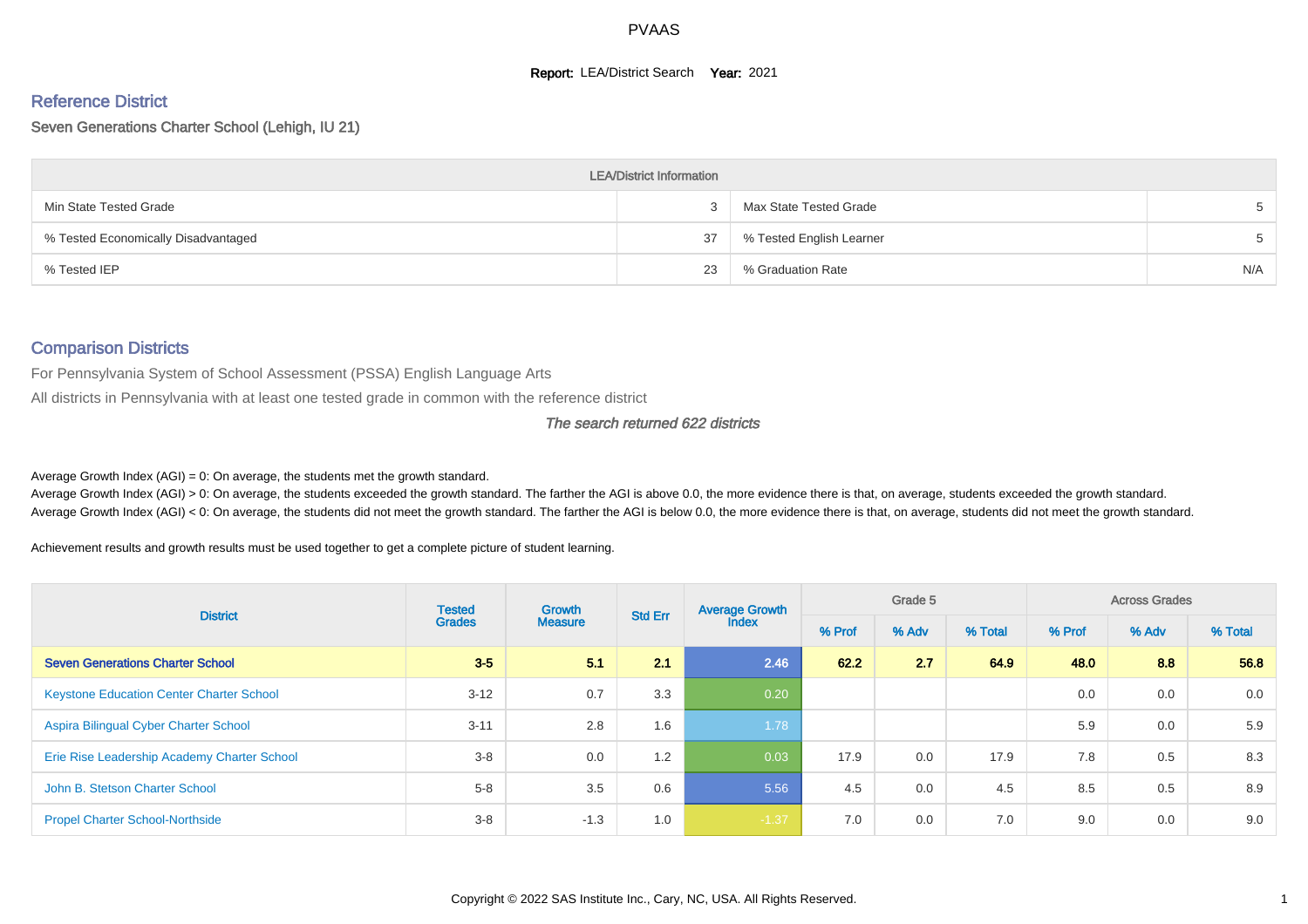| <b>District</b>                                            | <b>Tested</b><br>Growth |                |         | Average Growth<br>Index<br><b>Std Err</b> |        | Grade 5 |         |        | <b>Across Grades</b> |         |  |  |
|------------------------------------------------------------|-------------------------|----------------|---------|-------------------------------------------|--------|---------|---------|--------|----------------------|---------|--|--|
|                                                            | <b>Grades</b>           | <b>Measure</b> |         |                                           | % Prof | % Adv   | % Total | % Prof | % Adv                | % Total |  |  |
| <b>Seven Generations Charter School</b>                    | $3-5$                   | 5.1            | 2.1     | 2.46                                      | 62.2   | 2.7     | 64.9    | 48.0   | 8.8                  | 56.8    |  |  |
| <b>Steelton-Highspire School District</b>                  | $3 - 11$                | $-1.9$         | $0.7\,$ | $-2.65$                                   | 21.9   | 0.0     | 21.9    | 9.0    | $0.0\,$              | 9.0     |  |  |
| <b>Esperanza Cyber Charter School</b>                      | $3 - 11$                | $-2.3$         | 1.3     | $-1.73$                                   | 11.8   | $0.0\,$ | 11.8    | 9.4    | $0.8\,$              | 10.2    |  |  |
| <b>Widener Partnership Charter School</b>                  | $3 - 7$                 | $-1.6$         | 1.1     | $-1.43$                                   | 4.6    | 0.0     | 4.6     | 9.6    | 1.4                  | 11.0    |  |  |
| <b>Propel Charter School-Hazelwood</b>                     | $3 - 8$                 | $-0.7$         | 1.2     | $-0.56$                                   | 6.7    | 0.0     | 6.7     | 10.2   | 0.6                  | 10.8    |  |  |
| Mastery Charter School John Wister Elementary              | $3-5$                   | 2.7            | $2.5\,$ | 1.08                                      | 8.3    | 0.0     | 8.3     | 10.8   | 0.0                  | 10.8    |  |  |
| Global Leadership Academy Charter School Southwest at Huey | $3-8$                   | $-0.4$         | 1.8     | $-0.19$                                   | 0.0    | 0.0     | $0.0\,$ | 11.1   | 0.0                  | 11.1    |  |  |
| <b>Harrisburg City School District</b>                     | $3 - 11$                | 1.6            | 0.4     | 4.71                                      | 6.5    | 0.3     | 6.7     | 12.6   | 1.0                  | 13.6    |  |  |
| <b>Chester Community Charter School</b>                    | $3-8$                   | 3.8            | 0.6     | 6.24                                      | 15.7   | 0.8     | 16.4    | 13.2   | 0.7                  | 13.9    |  |  |
| People For People Charter School                           | $3 - 12$                | 3.5            | 1.0     | 3.64                                      | 12.9   | 3.2     | 16.1    | 13.2   | 0.4                  | 13.6    |  |  |
| <b>Global Leadership Academy Charter School</b>            | $3-8$                   | 0.6            | 1.9     | 0.31                                      | 21.4   | 0.0     | 21.4    | 13.4   | 0.0                  | 13.4    |  |  |
| <b>Premier Arts And Science Charter School</b>             | $3-5$                   | 5.2            | 2.1     | 2.52                                      | 16.7   | 0.0     | 16.7    | 14.2   | 1.9                  | 16.0    |  |  |
| Mastery Charter School-Francis D. Pastorius Elementary     | $3-8$                   | $-1.7$         | 1.5     | $-1.16$                                   | 3.8    | 0.0     | 3.8     | 14.3   | 0.8                  | 15.1    |  |  |
| <b>Lincoln Charter School</b>                              | $3-5$                   | 1.2            | 1.4     | 0.81                                      | 17.7   | 0.0     | 17.7    | 14.5   | 1.2                  | 15.7    |  |  |
| <b>Duquesne City School District</b>                       | $3-8$                   | 3.1            | 1.4     | 2.23                                      | 11.3   | 0.0     | 11.3    | 14.8   | 0.6                  | 15.3    |  |  |
| <b>Independence Charter School West</b>                    | $3 - 7$                 | $-3.2$         | 1.8     | $-1.80$                                   | 14.3   | 0.0     | 14.3    | 15.0   | 2.6                  | 17.7    |  |  |
| <b>Universal Daroff Charter School</b>                     | $3-8$                   | 4.3            | 0.8     | 5.09                                      | 14.5   | 0.0     | 14.5    | 15.2   | 1.3                  | 16.5    |  |  |
| <b>Monessen City School District</b>                       | $3 - 10$                | $-3.2$         | 1.2     | $-2.75$                                   | 20.0   | 0.0     | 20.0    | 15.2   | 0.6                  | 15.8    |  |  |
| <b>York City School District</b>                           | $3 - 12$                | 1.0            | 0.3     | 3.18                                      | 13.6   | 0.5     | 14.1    | 15.3   | 0.7                  | 15.9    |  |  |
| <b>Propel Charter School-Homestead</b>                     | $3 - 11$                | $-1.0$         | 1.0     | $-0.97$                                   | 21.6   | 0.0     | 21.6    | 15.3   | 2.2                  | 17.6    |  |  |
| <b>Roberto Clemente Charter School</b>                     | $3 - 12$                | $-5.1$         | 1.0     | $-5.25$                                   | 19.4   | 0.0     | 19.4    | 15.5   | 1.7                  | 17.2    |  |  |
| Propel Charter School - Braddock Hills                     | $3 - 11$                | $-3.7$         | 0.8     | $-4.64$                                   | 19.6   | 1.8     | 21.4    | 15.6   | 1.9                  | 17.5    |  |  |
| <b>Chester-Upland School District</b>                      | $3 - 11$                | 0.8            | 0.8     | 1.05                                      | 15.4   | 0.0     | 15.4    | 15.6   | 1.0                  | 16.6    |  |  |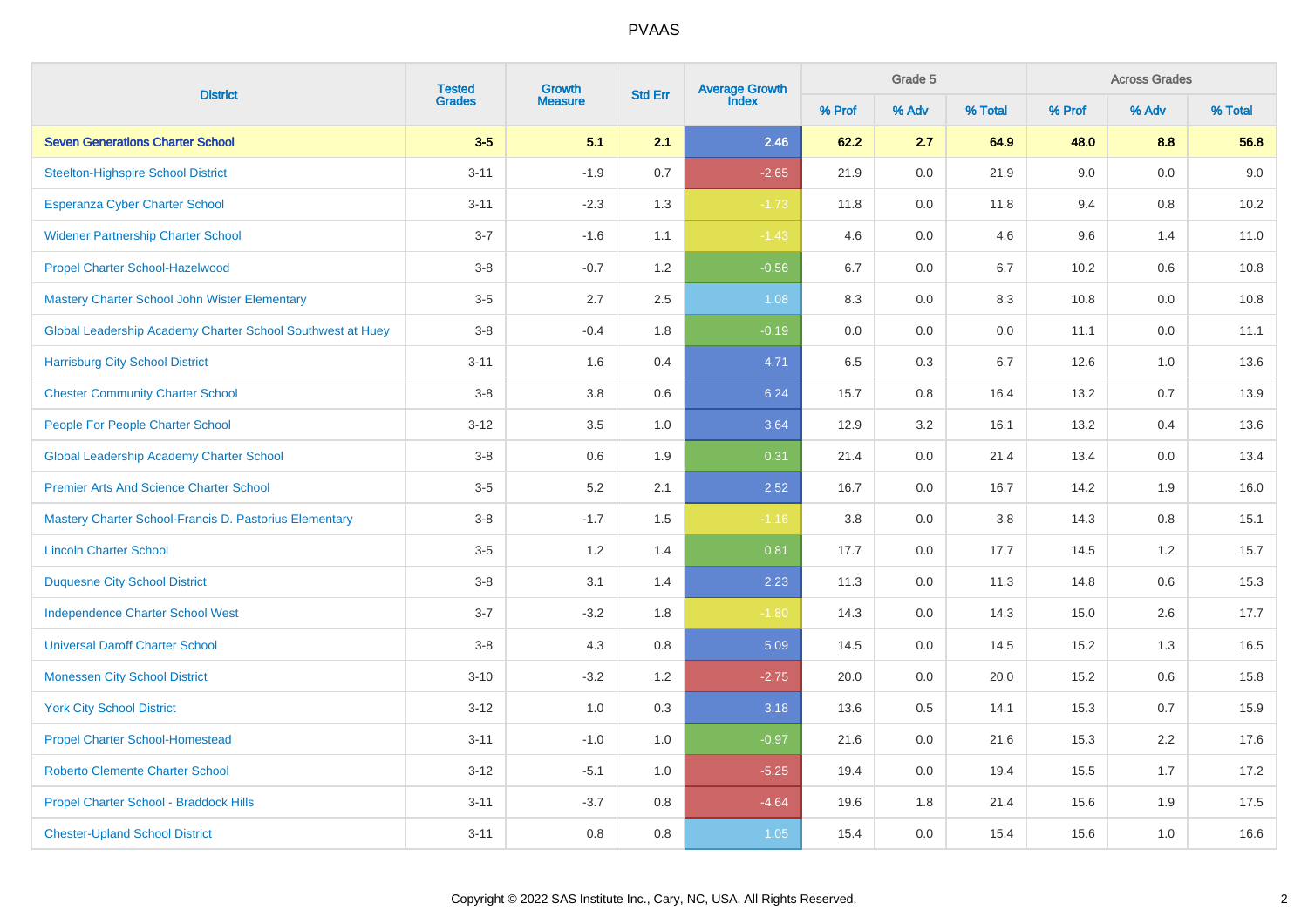| <b>District</b>                                                               | <b>Tested</b><br>Growth | <b>Std Err</b> | <b>Average Growth</b><br>Index |          | Grade 5 |                  | <b>Across Grades</b> |        |       |         |
|-------------------------------------------------------------------------------|-------------------------|----------------|--------------------------------|----------|---------|------------------|----------------------|--------|-------|---------|
|                                                                               | <b>Grades</b>           | <b>Measure</b> |                                |          | % Prof  | % Adv            | % Total              | % Prof | % Adv | % Total |
| <b>Seven Generations Charter School</b>                                       | $3-5$                   | 5.1            | 2.1                            | 2.46     | 62.2    | 2.7              | 64.9                 | 48.0   | 8.8   | 56.8    |
| <b>Reading School District</b>                                                | $3 - 11$                | 1.5            | 0.4                            | 4.16     | 14.9    | 0.5              | 15.4                 | 16.0   | 1.2   | 17.2    |
| The Philadelphia Charter School for Arts and Sciences at HR<br><b>Edmunds</b> | $3-8$                   | $-1.2$         | 0.7                            | $-1.83$  | 11.9    | 2.4              | 14.3                 | 16.1   | 0.6   | 16.7    |
| First Philadelphia Preparatory Charter School                                 | $3 - 8$                 | $-3.5$         | 0.7                            | $-5.28$  | 13.7    | 1.0              | 14.7                 | 16.4   | 1.6   | 17.9    |
| <b>Richard Allen Preparatory Charter School</b>                               | $5-8$                   | 4.8            | 0.7                            | 6.69     | 9.3     | 0.0              | 9.3                  | 16.4   | 1.1   | 17.5    |
| <b>Provident Charter School</b>                                               | $3 - 8$                 | 4.1            | 1.1                            | 3.90     | 19.6    | 0.0              | 19.6                 | 16.4   | 2.9   | 19.3    |
| Memphis Street Academy Charter School @ JP Jones                              | $5-8$                   | 4.3            | 0.8                            | 5.58     | 13.3    | 0.0              | 13.3                 | 16.6   | 0.6   | 17.2    |
| Aliquippa School District                                                     | $3 - 11$                | $-0.6$         | 0.8                            | $-0.74$  | 14.7    | 0.0              | 14.7                 | 16.7   | 1.0   | 17.7    |
| <b>Sto-Rox School District</b>                                                | $3 - 10$                | $-0.0$         | 0.9                            | $-0.01$  | 16.1    | $2.2\phantom{0}$ | 18.3                 | 16.8   | 1.0   | 17.9    |
| <b>Propel Charter School-Pitcairn</b>                                         | $3-8$                   | $-5.3$         | 1.2                            | $-4.63$  | 12.1    | 0.0              | 12.1                 | 17.3   | 2.5   | 19.8    |
| <b>Mastery Charter School - Clymer Elementary</b>                             | $3-6$                   | 1.7            | 1.5                            | 1.09     | 13.5    | 0.0              | 13.5                 | 17.5   | 0.8   | 18.3    |
| <b>Erie City School District</b>                                              | $3 - 12$                | $-2.9$         | 0.3                            | $-10.54$ | 17.9    | 0.9              | 18.8                 | 17.5   | 2.2   | 19.8    |
| <b>KIPP West Philadelphia Charter School</b>                                  | $3-8$                   | $-0.4$         | 1.2                            | $-0.30$  | 28.6    | 0.0              | 28.6                 | 17.6   | 0.6   | 18.1    |
| <b>New Castle Area School District</b>                                        | $3 - 12$                | $-5.0$         | 0.4                            | $-11.37$ | 19.4    | 0.5              | 19.9                 | 17.6   | 1.9   | 19.5    |
| <b>Belmont Charter School</b>                                                 | $3 - 10$                | 2.8            | 0.9                            | 3.27     | 10.2    | 0.0              | 10.2                 | 18.0   | 1.9   | 19.9    |
| West Philadelphia Achievement Charter Elementary School                       | $3-5$                   | 3.8            | 1.6                            | 2.40     | 21.0    | 0.0              | 21.0                 | 18.1   | 1.5   | 19.6    |
| <b>Mastery Charter School - Harrity Campus</b>                                | $3-8$                   | 0.5            | 1.2                            | 0.39     | 13.6    | 0.0              | 13.6                 | 18.2   | 2.0   | 20.2    |
| <b>Mastery Charter School-Mann Campus</b>                                     | $3-6$                   | $-2.7$         | 1.7                            | $-1.60$  | 16.7    | 0.0              | 16.7                 | 18.4   | 0.0   | 18.4    |
| <b>Mastery Charter School-Cleveland Elementary</b>                            | $3-8$                   | 2.7            | 1.3                            | 2.15     | 25.0    | 7.1              | 32.1                 | 18.8   | 1.9   | 20.6    |
| <b>Esperanza Academy Charter School</b>                                       | $4 - 11$                | 1.2            | 0.5                            | 2.47     |         |                  |                      | 19.0   | 0.9   | 19.9    |
| Southwest Leadership Academy Charter School                                   | $3-8$                   | 0.2            | 1.1                            | 0.19     | 9.1     | 0.0              | 9.1                  | 19.0   | 3.3   | 22.3    |
| <b>Frederick Douglass Mastery Charter School</b>                              | $3 - 8$                 | 1.8            | 1.4                            | 1.32     | 20.8    | 0.0              | 20.8                 | 19.1   | 0.9   | 20.0    |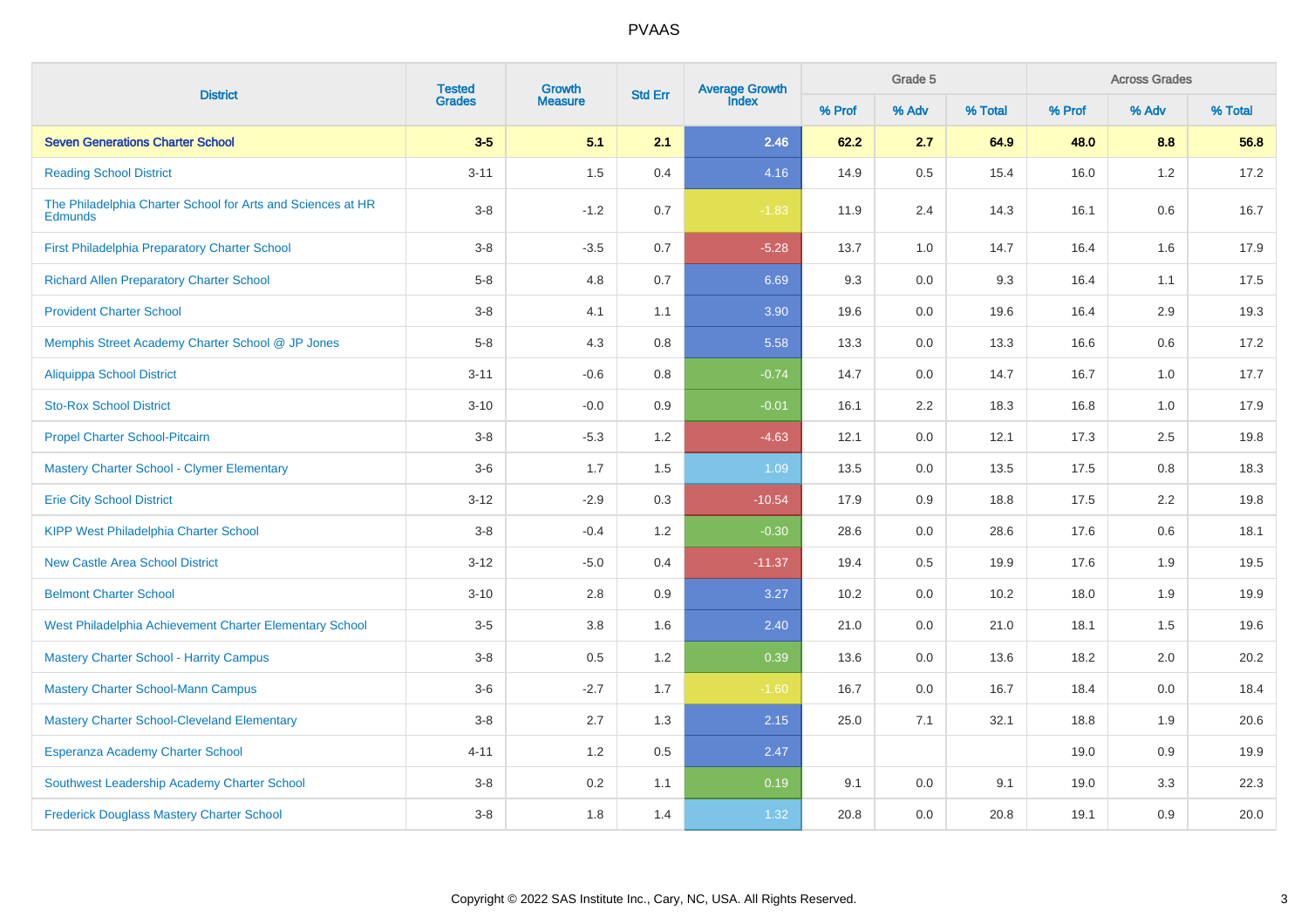|                                                        | <b>Tested</b> | Growth         | <b>Std Err</b> | Average Growth<br>Index |        | Grade 5 |         | <b>Across Grades</b> |         |         |
|--------------------------------------------------------|---------------|----------------|----------------|-------------------------|--------|---------|---------|----------------------|---------|---------|
| <b>District</b>                                        | <b>Grades</b> | <b>Measure</b> |                |                         | % Prof | % Adv   | % Total | % Prof               | % Adv   | % Total |
| <b>Seven Generations Charter School</b>                | $3-5$         | 5.1            | 2.1            | 2.46                    | 62.2   | 2.7     | 64.9    | 48.0                 | 8.8     | 56.8    |
| Deep Roots Charter School                              | $3-6$         | $-2.5$         | 1.4            | $-1.72$                 | 18.2   | 0.0     | 18.2    | 19.2                 | 0.7     | 19.9    |
| <b>Clairton City School District</b>                   | $3 - 11$      | 0.7            | 0.8            | 0.84                    | 12.5   | 2.1     | 14.6    | 19.3                 | 1.5     | 20.8    |
| Maritime Academy Charter School                        | $3 - 10$      | $-6.3$         | 0.7            | $-9.48$                 | 16.3   | 0.0     | 16.3    | 19.4                 | 1.9     | 21.3    |
| Alliance For Progress Charter School                   | $3-8$         | $-1.1$         | 1.2            | $-0.97$                 | 12.5   | 0.0     | 12.5    | 19.4                 | 0.0     | 19.4    |
| Pan American Academy Charter School                    | $3-8$         | 0.9            | 0.8            | 1.08                    | 19.3   | 1.8     | 21.0    | 19.6                 | 2.0     | 21.5    |
| <b>Lindley Academy Charter School At Birney</b>        | $3-8$         | 1.0            | $0.7\,$        | 1.41                    | 8.9    | 0.0     | 8.9     | 19.6                 | 2.3     | 21.9    |
| <b>Hanover Area School District</b>                    | $3 - 11$      | $-2.1$         | 0.9            | $-2.35$                 | 29.8   | 0.0     | 29.8    | 20.2                 | 2.3     | 22.5    |
| Urban Academy Of Greater Pittsburgh Charter School     | $3-5$         | $-8.2$         | 1.9            | $-4.39$                 | 21.4   | 2.4     | 23.8    | 20.6                 | 1.6     | 22.2    |
| Penn Hills School District                             | $3 - 11$      | $-4.6$         | 0.5            | $-9.21$                 | 22.2   | 0.0     | 22.2    | 20.9                 | 2.9     | 23.8    |
| <b>Mastery Charter School - Hardy Williams</b>         | $3 - 11$      | 0.9            | 1.2            | 0.72                    | 10.3   | $0.0\,$ | 10.3    | 21.1                 | 3.6     | 24.7    |
| <b>Mastery Charter School - Smedley Campus</b>         | $3-6$         | $-4.0$         | 1.3            | $-3.18$                 | 19.2   | 1.9     | 21.2    | 21.4                 | 2.2     | 23.6    |
| <b>Lancaster School District</b>                       | $3 - 12$      | $-4.1$         | 0.3            | $-14.65$                | 22.5   | 2.4     | 24.9    | 21.5                 | 3.7     | 25.2    |
| <b>KIPP Philadelphia Charter School</b>                | $3-8$         | 2.8            | 0.9            | 2.94                    | 13.5   | $0.0\,$ | 13.5    | 21.5                 | 0.4     | 21.9    |
| <b>Propel Charter School-Montour</b>                   | $3 - 10$      | $-1.8$         | $0.8\,$        | $-2.37$                 | 18.0   | $0.0\,$ | 18.0    | 21.5                 | 3.2     | 24.7    |
| <b>Greater Johnstown School District</b>               | $3 - 11$      | $-0.2$         | 0.5            | $-0.46$                 | 21.9   | 0.0     | 21.9    | 21.6                 | 1.8     | 23.4    |
| <b>Pottstown School District</b>                       | $3 - 12$      | $-5.4$         | $0.5\,$        | $-10.46$                | 22.5   | 1.2     | 23.7    | 21.9                 | 2.2     | 24.0    |
| <b>Universal Bluford Charter School</b>                | $3-6$         | $-2.8$         | 1.2            | $-2.37$                 | 19.0   | 0.0     | 19.0    | 22.3                 | 1.8     | 24.1    |
| <b>Russell Byers Charter School</b>                    | $3-8$         | 1.4            | $0.9\,$        | 1.61                    | 18.2   | 1.8     | 20.0    | 22.4                 | 3.0     | 25.3    |
| <b>Wissahickon Charter School</b>                      | $3-8$         | $-1.5$         | 0.7            | $-2.19$                 | 22.2   | 0.0     | 22.2    | 22.4                 | 2.8     | 25.2    |
| Philadelphia City School District                      | $3 - 12$      | $-0.0$         | 0.2            | $-0.22$                 | 24.2   | 3.5     | 27.7    | 23.1                 | $6.3\,$ | 29.4    |
| <b>Wilkinsburg Borough School District</b>             | $3-6$         | 4.8            | 1.4            | 3.33                    | 41.5   | 0.0     | 41.5    | 23.5                 | 1.0     | 24.5    |
| <b>Chester Charter Scholars Academy Charter School</b> | $3-12$        | $0.0\,$        | 0.9            | 0.02                    | 17.8   | 0.0     | 17.8    | 23.8                 | 1.8     | 25.6    |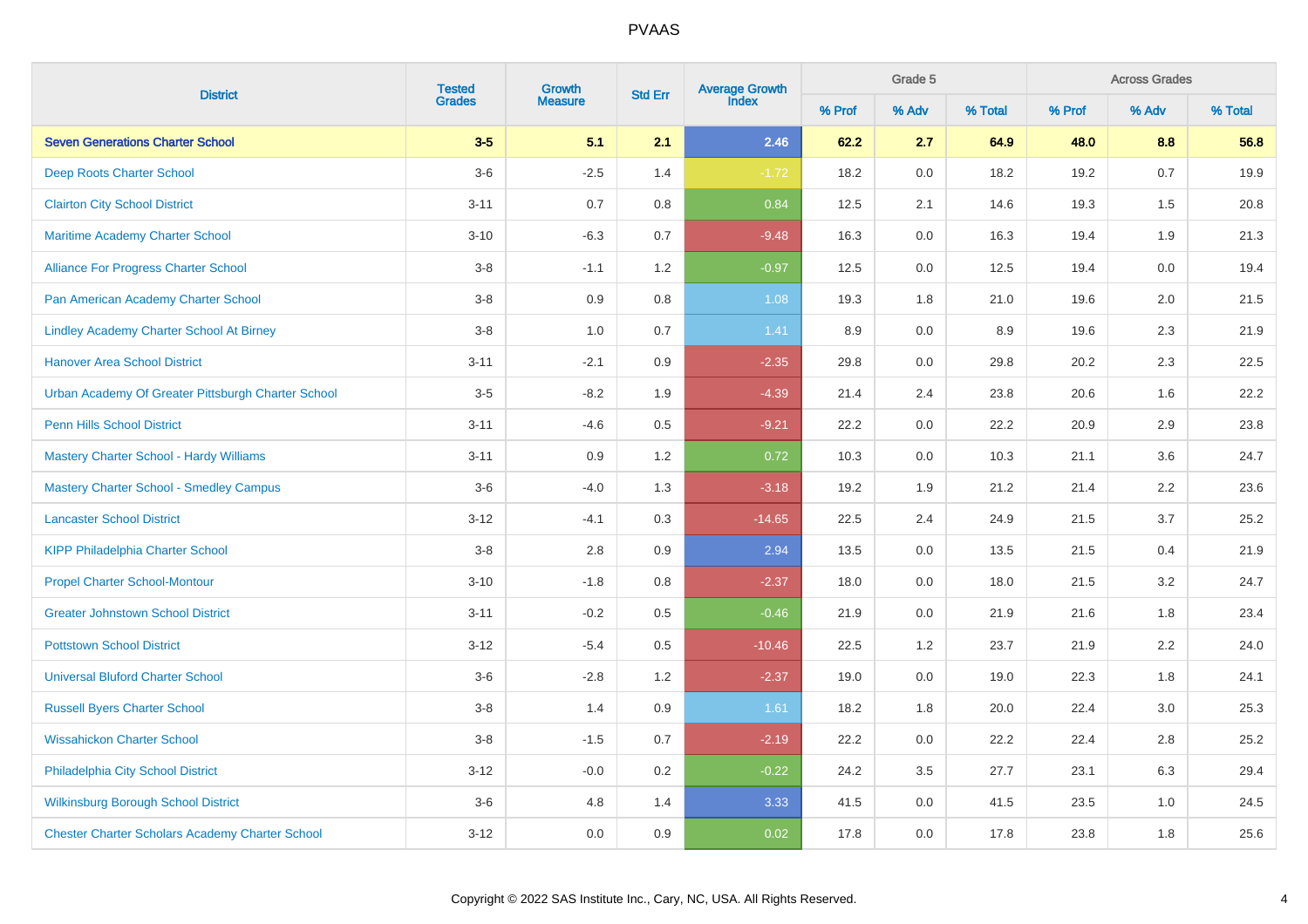| <b>District</b>                                  | <b>Tested</b> | Growth         | <b>Std Err</b> | Average Growth<br>Index |        | <b>Across Grades</b><br>Grade 5 |         |        |         |         |
|--------------------------------------------------|---------------|----------------|----------------|-------------------------|--------|---------------------------------|---------|--------|---------|---------|
|                                                  | <b>Grades</b> | <b>Measure</b> |                |                         | % Prof | % Adv                           | % Total | % Prof | % Adv   | % Total |
| <b>Seven Generations Charter School</b>          | $3-5$         | 5.1            | 2.1            | 2.46                    | 62.2   | 2.7                             | 64.9    | 48.0   | 8.8     | 56.8    |
| Robert Benjamin Wiley Community Charter School   | $3-8$         | 3.6            | 0.9            | 4.03                    | 20.9   | 0.0                             | 20.9    | 24.2   | 2.4     | 26.5    |
| <b>Mastery Charter School - Thomas Campus</b>    | $3 - 10$      | 0.4            | 1.0            | 0.38                    | 29.0   | 0.0                             | 29.0    | 24.9   | 2.3     | 27.2    |
| Community Academy Of Philadelphia Charter School | $3 - 11$      | $-4.1$         | 1.0            | $-4.16$                 | 22.5   | 0.0                             | 22.5    | 24.9   | 1.4     | 26.3    |
| <b>Sugar Valley Rural Charter School</b>         | $3 - 11$      | 0.5            | 1.0            | 0.51                    | 36.8   | 0.0                             | 36.8    | 25.4   | 4.7     | 30.0    |
| Antonia Pantoja Community Charter School         | $3-8$         | 0.5            | 0.9            | 0.63                    | 20.9   | 1.5                             | 22.4    | 25.4   | 3.3     | 28.7    |
| <b>Lebanon School District</b>                   | $3 - 11$      | $-0.4$         | 0.4            | $-1.04$                 | 29.4   | 2.5                             | 31.9    | 25.5   | 3.4     | 28.8    |
| <b>Tacony Academy Charter School</b>             | $3 - 11$      | $-3.1$         | 0.8            | $-3.79$                 | 26.5   | 1.5                             | 27.9    | 25.6   | 2.4     | 28.0    |
| Pennsylvania Distance Learning Charter School    | $3 - 12$      | 0.0            | 0.7            | 0.07                    | 30.3   | 0.0                             | 30.3    | 25.8   | $3.0\,$ | 28.8    |
| <b>Farrell Area School District</b>              | $3 - 11$      | 1.3            | 1.0            | 1.30                    | 26.7   | 0.0                             | 26.7    | 25.9   | 2.3     | 28.2    |
| <b>Inquiry Charter School</b>                    | $3-5$         | $-7.5$         | 2.2            | $-3.42$                 | 30.3   | $0.0\,$                         | 30.3    | 25.9   | 4.6     | 30.6    |
| <b>Mckeesport Area School District</b>           | $3 - 12$      | 0.3            | 0.5            | 0.67                    | 30.5   | 0.6                             | 31.1    | 25.9   | 2.4     | 28.3    |
| <b>William Penn School District</b>              | $3 - 12$      | 1.4            | 0.5            | 2.99                    | 24.0   | 0.5                             | 24.5    | 26.1   | 2.5     | 28.6    |
| Mariana Bracetti Academy Charter School          | $3 - 10$      | 0.4            | 0.9            | 0.41                    | 33.9   | 1.7                             | 35.6    | 26.5   | 2.0     | 28.5    |
| <b>Woodland Hills School District</b>            | $3 - 12$      | $-3.0$         | 0.5            | $-5.51$                 | 34.1   | 0.6                             | 34.7    | 26.7   | 3.7     | 30.4    |
| <b>Universal Institute Charter School</b>        | $3-8$         | 2.4            | 0.7            | 3.38                    | 20.3   | 0.0                             | 20.3    | 26.8   | 1.5     | 28.3    |
| <b>East Allegheny School District</b>            | $3 - 11$      | $-3.0$         | 0.7            | $-4.43$                 | 41.6   | 3.4                             | 44.9    | 26.8   | 4.0     | 30.9    |
| <b>Bristol Township School District</b>          | $3 - 11$      | $-3.8$         | 0.4            | $-10.35$                | 23.8   | 0.9                             | 24.7    | 26.9   | 2.9     | 29.8    |
| <b>New Kensington-Arnold School District</b>     | $3 - 11$      | $-1.0$         | 0.7            | $-1.55$                 | 22.5   | 0.9                             | 23.4    | 27.1   | 4.2     | 31.3    |
| <b>Columbia Borough School District</b>          | $3 - 12$      | $-0.9$         | 0.8            | $-1.18$                 | 34.7   | 5.6                             | 40.3    | 27.1   | 6.8     | 33.9    |
| <b>Laboratory Charter School</b>                 | $3-8$         | 3.4            | 1.2            | 2.86                    | 17.2   | 0.0                             | 17.2    | 27.2   | 2.4     | 29.6    |
| Hope For Hyndman Charter School                  | $3 - 11$      | 4.1            | $1.9$          | 2.16                    |        |                                 |         | 27.4   | $6.0\,$ | 33.3    |
| <b>Mahanoy Area School District</b>              | $3 - 10$      | $-3.0$         | 0.8            | $-3.61$                 | 30.4   | 0.0                             | 30.4    | 27.6   | 3.3     | 30.9    |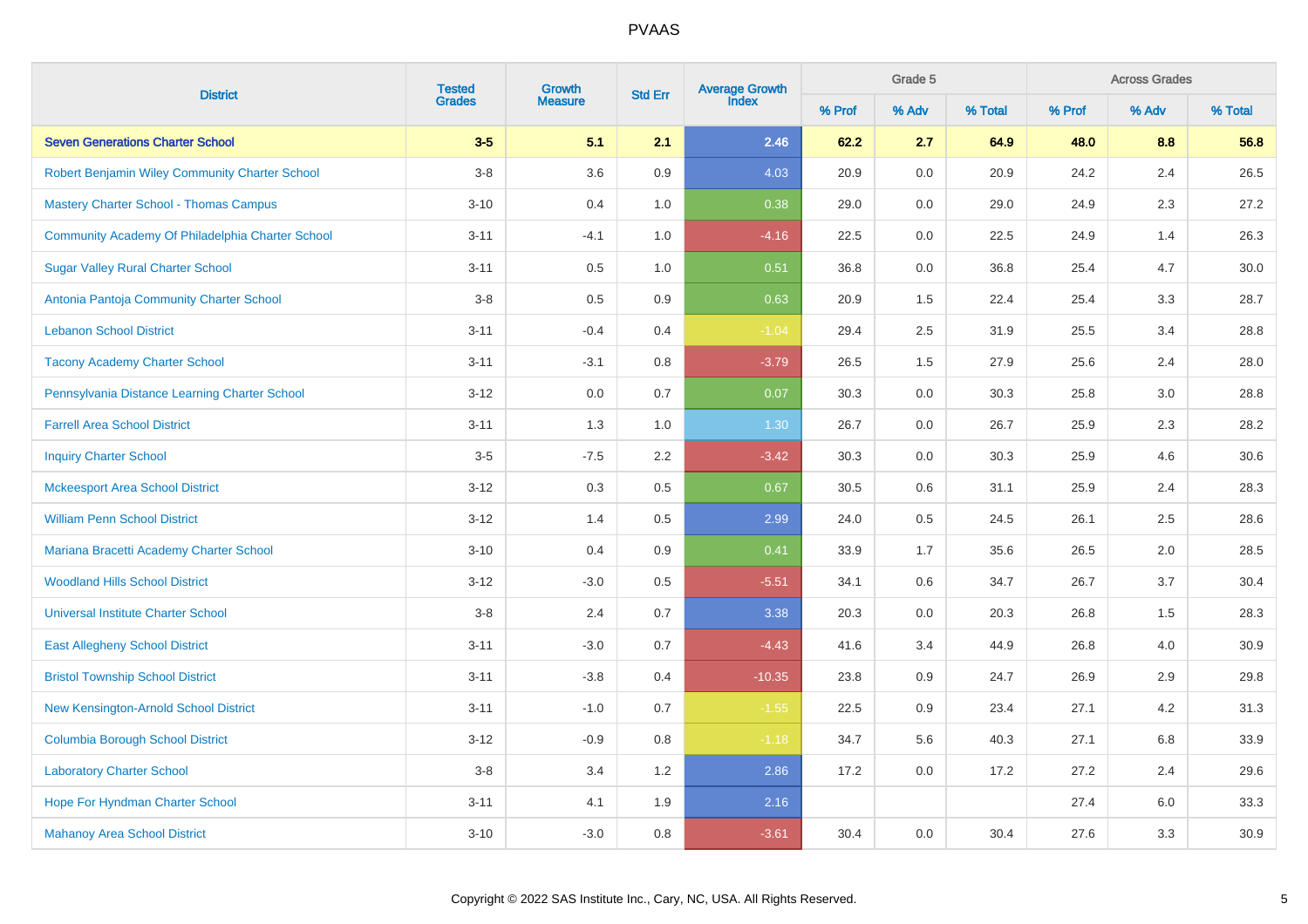|                                                    | <b>Tested</b><br>Growth | <b>Std Err</b> | Grade 5<br>Average Growth<br>Index |         |        |         | <b>Across Grades</b> |        |       |         |
|----------------------------------------------------|-------------------------|----------------|------------------------------------|---------|--------|---------|----------------------|--------|-------|---------|
| <b>District</b>                                    | <b>Grades</b>           | <b>Measure</b> |                                    |         | % Prof | % Adv   | % Total              | % Prof | % Adv | % Total |
| <b>Seven Generations Charter School</b>            | $3-5$                   | 5.1            | 2.1                                | 2.46    | 62.2   | 2.7     | 64.9                 | 48.0   | 8.8   | 56.8    |
| <b>Freire Charter School</b>                       | $5 - 11$                | 1.6            | 0.7                                | 2.47    | 17.5   | 0.0     | 17.5                 | 27.6   | 1.9   | 29.5    |
| Morrisville Borough School District                | $3 - 11$                | $-0.9$         | 0.9                                | $-0.98$ | 28.3   | 3.3     | 31.7                 | 27.6   | 1.9   | 29.5    |
| <b>Wilkes-Barre Area School District</b>           | $3 - 11$                | $-1.0$         | 0.5                                | $-2.14$ | 28.0   | 0.8     | 28.8                 | 27.8   | 4.6   | 32.3    |
| Norristown Area School District                    | $3 - 12$                | $-1.1$         | 0.4                                | $-2.77$ | 24.5   | 1.0     | 25.5                 | 27.8   | 4.0   | 31.7    |
| <b>MaST Community Charter School III</b>           | $3-6$                   | $-0.7$         | 0.8                                | $-0.81$ | 25.8   | 0.8     | 26.5                 | 28.3   | 6.5   | 34.8    |
| Lincoln Leadership Academy Charter School          | $3 - 12$                | 1.6            | 0.9                                | 1.82    | 29.6   | $0.0\,$ | 29.6                 | 28.4   | 5.4   | 33.8    |
| <b>Coatesville Area School District</b>            | $3 - 11$                | $-0.4$         | 0.4                                | $-0.91$ | 28.2   | 1.6     | 29.8                 | 28.5   | 3.0   | 31.5    |
| <b>Hazleton Area School District</b>               | $3 - 11$                | 0.5            | 0.4                                | 1.18    | 30.2   | 2.3     | 32.5                 | 28.6   | 4.0   | 32.6    |
| <b>Bensalem Township School District</b>           | $3 - 11$                | $-1.5$         | 0.3                                | $-4.35$ | 24.4   | 3.4     | 27.7                 | 28.8   | 6.0   | 34.8    |
| <b>Muhlenberg School District</b>                  | $3 - 10$                | $-2.8$         | 0.4                                | $-7.00$ | 35.9   | 1.4     | 37.2                 | 28.8   | 3.0   | 31.8    |
| <b>Universal Creighton Charter School</b>          | $3-8$                   | $-0.0$         | 0.7                                | $-0.06$ | 31.0   | 2.4     | 33.3                 | 28.8   | 4.7   | 33.5    |
| <b>Southeast Delco School District</b>             | $3 - 10$                | $-0.6$         | 0.6                                | $-1.09$ | 28.6   | 0.0     | 28.6                 | 28.9   | 2.4   | 31.3    |
| <b>Universal Alcorn Charter School</b>             | $3-8$                   | 6.0            | 0.9                                | 6.81    | 32.1   | 9.4     | 41.5                 | 29.2   | 4.4   | 33.6    |
| <b>Scranton School District</b>                    | $3 - 12$                | $-0.8$         | 0.5                                | $-1.60$ | 35.9   | 1.7     | 37.6                 | 29.5   | 4.0   | 33.5    |
| <b>Pittsburgh School District</b>                  | $3 - 11$                | $-1.6$         | 0.2                                | $-8.53$ | 29.0   | 3.9     | 32.8                 | 29.7   | 7.6   | 37.3    |
| <b>Greater Nanticoke Area School District</b>      | $3 - 12$                | $-0.0$         | 0.6                                | $-0.00$ | 43.1   | 2.8     | 45.9                 | 29.8   | 5.0   | 34.8    |
| <b>Discovery Charter School</b>                    | $3-8$                   | 4.6            | 0.9                                | 4.93    | 36.4   | 2.3     | 38.6                 | 29.8   | 3.4   | 33.2    |
| Young Scholars of Greater Allegheny Charter School | $3-8$                   | $-1.6$         | 1.7                                | $-0.93$ | 26.3   | 0.0     | 26.3                 | 29.9   | 0.8   | 30.8    |
| <b>Carbondale Area School District</b>             | $3 - 10$                | $-1.3$         | 0.7                                | $-1.86$ | 34.5   | 0.0     | 34.5                 | 30.0   | 3.2   | 33.3    |
| <b>Upper Darby School District</b>                 | $3 - 12$                | 0.7            | 0.3                                | 2.14    | 30.9   | 2.9     | 33.8                 | 30.4   | 5.0   | 35.4    |
| <b>Agora Cyber Charter School</b>                  | $3 - 11$                | $-2.5$         | 0.6                                | $-4.31$ | 31.7   | 1.0     | 32.7                 | 30.7   | 4.8   | 35.5    |
| <b>Manchester Academic Charter School</b>          | $3-8$                   | 2.1            | 1.1                                | 1.80    | 12.0   | 0.0     | 12.0                 | 30.7   | 1.7   | 32.4    |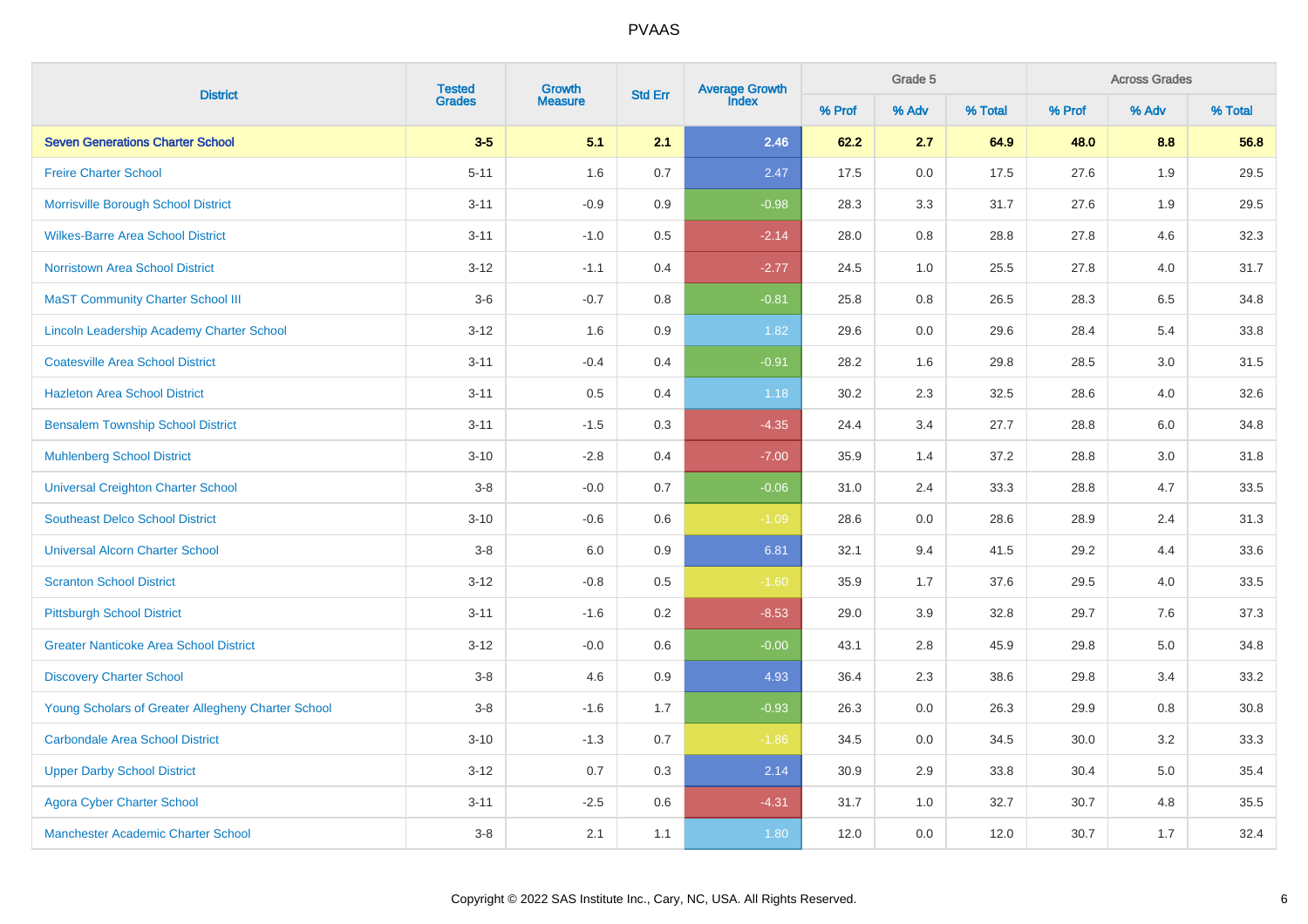| <b>District</b>                                       | <b>Tested</b><br>Growth |                | <b>Std Err</b> | Average Growth<br>Index |        | Grade 5 |         | <b>Across Grades</b> |         |         |  |
|-------------------------------------------------------|-------------------------|----------------|----------------|-------------------------|--------|---------|---------|----------------------|---------|---------|--|
|                                                       | <b>Grades</b>           | <b>Measure</b> |                |                         | % Prof | % Adv   | % Total | % Prof               | % Adv   | % Total |  |
| <b>Seven Generations Charter School</b>               | $3-5$                   | 5.1            | 2.1            | 2.46                    | 62.2   | 2.7     | 64.9    | 48.0                 | 8.8     | 56.8    |  |
| Northwood Academy Charter School                      | $3 - 8$                 | $-0.1$         | 0.7            | $-0.12$                 | 23.4   | 1.3     | 24.7    | 31.0                 | 5.4     | 36.4    |  |
| <b>Panther Valley School District</b>                 | $3 - 12$                | 0.1            | 0.6            | 0.24                    | 26.7   | $1.0\,$ | 27.6    | 31.1                 | 4.0     | 35.1    |  |
| Young Scholars Of Western Pennsylvania Charter School | $3 - 8$                 | 2.0            | 1.1            | 1.74                    | 27.3   | 9.1     | 36.4    | 31.2                 | 9.1     | 40.3    |  |
| <b>Antietam School District</b>                       | $3 - 10$                | 0.9            | 0.8            | 1.07                    | 29.7   | 1.6     | 31.2    | 31.3                 | $3.0\,$ | 34.2    |  |
| <b>Executive Education Academy Charter School</b>     | $3 - 10$                | $-5.5$         | 1.6            | $-3.40$                 | 10.0   | 0.0     | 10.0    | 31.4                 | $2.9\,$ | 34.3    |  |
| <b>West Oak Lane Charter School</b>                   | $3-8$                   | 0.8            | 0.7            | 1.15                    | 29.9   | 0.0     | 29.9    | 31.4                 | 4.3     | 35.8    |  |
| <b>Collegium Charter School</b>                       | $3 - 10$                | $-4.5$         | 0.5            | $-9.56$                 | 32.0   | 1.0     | 33.0    | 31.5                 | 3.2     | 34.7    |  |
| <b>Mount Union Area School District</b>               | $3 - 10$                | 1.4            | 0.7            | 2.08                    | 28.7   | 3.2     | 31.9    | 31.6                 | 2.9     | 34.4    |  |
| <b>Propel Charter School - East</b>                   | $3-8$                   | 1.1            | 1.0            | 1.08                    | 32.5   | 0.0     | 32.5    | 31.6                 | 4.7     | 36.3    |  |
| <b>Arts Academy Elementary Charter School</b>         | $3-5$                   | 0.9            | 2.0            | 0.44                    | 31.6   | 0.0     | 31.6    | 31.8                 | 2.3     | 34.1    |  |
| <b>Brownsville Area School District</b>               | $3 - 12$                | 1.2            | 0.7            | 1.56                    | 40.5   | 0.0     | 40.5    | 32.0                 | 2.6     | 34.6    |  |
| <b>Vision Academy Charter School</b>                  | $3-8$                   | $-0.9$         | 1.2            | $-0.72$                 | 35.7   | 0.0     | 35.7    | 32.1                 | 1.1     | 33.2    |  |
| <b>Propel Charter School-Mckeesport</b>               | $3-8$                   | $-7.2$         | 1.0            | $-7.15$                 | 36.1   | 0.0     | 36.1    | 32.1                 | 1.4     | 33.5    |  |
| <b>Ringgold School District</b>                       | $3 - 11$                | $-6.9$         | 0.5            | $-14.33$                | 22.7   | 1.2     | 23.9    | 32.2                 | 4.3     | 36.4    |  |
| Montessori Regional Charter School                    | $3-6$                   | $-3.8$         | 1.1            | $-3.39$                 | 33.3   | 0.0     | 33.3    | 32.2                 | 4.5     | 36.7    |  |
| <b>New Brighton Area School District</b>              | $3 - 11$                | $-4.3$         | 0.6            | $-6.67$                 | 37.1   | 4.5     | 41.6    | 32.4                 | 4.8     | 37.2    |  |
| <b>Northwest Area School District</b>                 | $3 - 10$                | $-2.3$         | 0.9            | $-2.59$                 | 38.6   | 0.0     | 38.6    | 32.5                 | 3.1     | 35.6    |  |
| <b>Carmichaels Area School District</b>               | $3 - 10$                | $-2.5$         | 0.8            | $-3.36$                 | 35.0   | 1.2     | 36.2    | 32.5                 | 3.4     | 35.9    |  |
| <b>Mount Carmel Area School District</b>              | $3 - 11$                | $-2.5$         | 0.6            | $-4.10$                 | 36.9   | 1.8     | 38.7    | 32.7                 | 4.4     | 37.2    |  |
| <b>Cornell School District</b>                        | $3 - 11$                | $-0.8$         | 1.1            | $-0.69$                 | 36.7   | 0.0     | 36.7    | 32.9                 | 6.1     | 39.0    |  |
| <b>Turkeyfoot Valley Area School District</b>         | $3 - 12$                | 0.6            | 1.4            | 0.40                    | 27.3   | 4.6     | 31.8    | 33.0                 | 3.6     | 36.6    |  |
| <b>Big Beaver Falls Area School District</b>          | $3 - 11$                | $-0.7$         | 0.6            | $-1.18$                 | 44.1   | 2.9     | 47.1    | 33.1                 | 3.7     | 36.8    |  |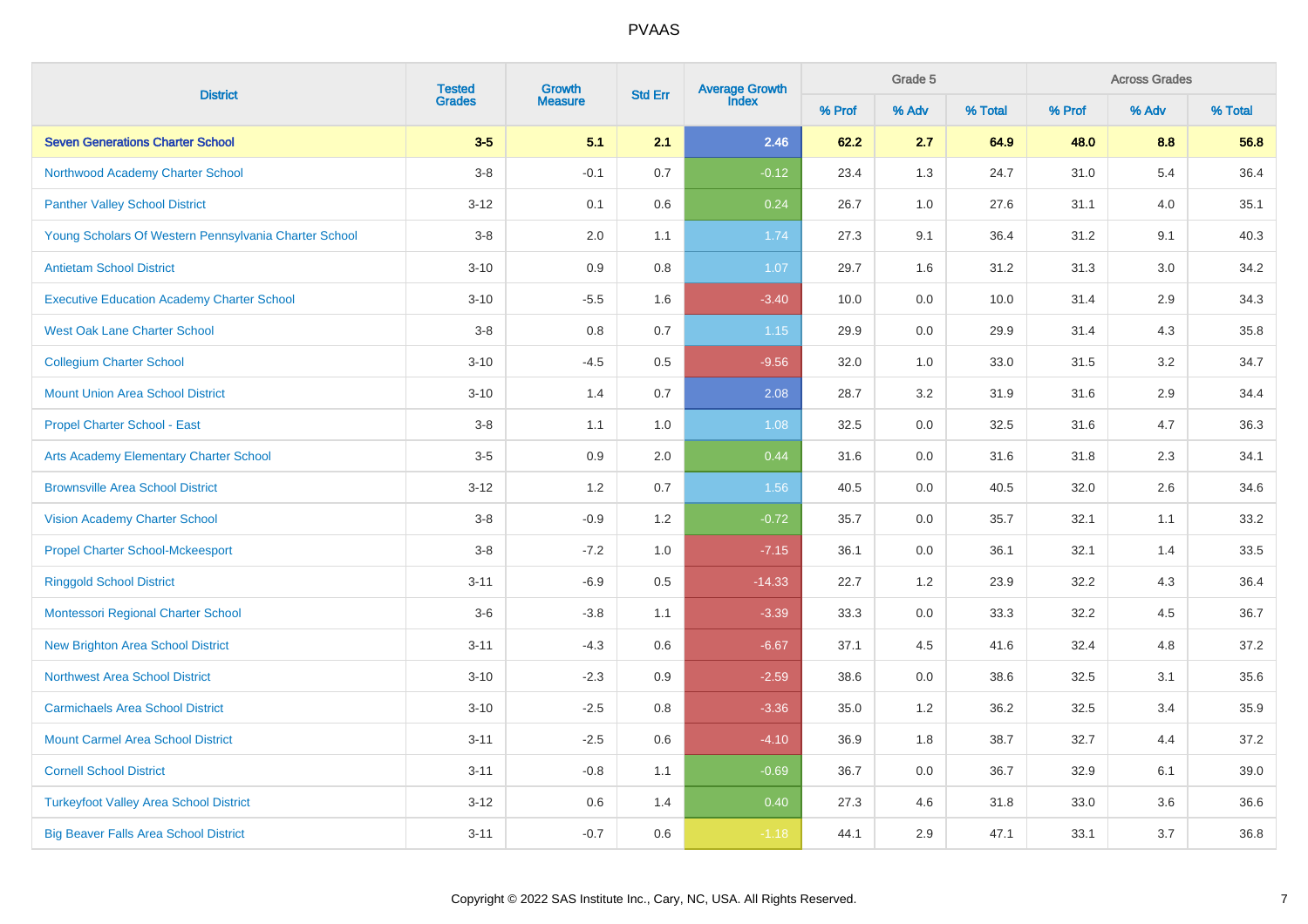|                                             | <b>Tested</b><br>Growth | <b>Std Err</b> | Average Growth<br>Index |         | Grade 5 |         | <b>Across Grades</b> |        |         |         |
|---------------------------------------------|-------------------------|----------------|-------------------------|---------|---------|---------|----------------------|--------|---------|---------|
| <b>District</b>                             | <b>Grades</b>           | <b>Measure</b> |                         |         | % Prof  | % Adv   | % Total              | % Prof | % Adv   | % Total |
| <b>Seven Generations Charter School</b>     | $3-5$                   | 5.1            | 2.1                     | 2.46    | 62.2    | 2.7     | 64.9                 | 48.0   | 8.8     | 56.8    |
| <b>Ad Prima Charter School</b>              | $3-8$                   | 2.7            | 0.8                     | 3.31    | 25.9    | 1.8     | 27.8                 | 33.2   | 4.8     | 38.1    |
| <b>Bristol Borough School District</b>      | $3 - 12$                | 0.4            | 0.7                     | 0.57    | 37.3    | 1.3     | 38.7                 | 33.3   | 8.0     | 41.4    |
| <b>Connellsville Area School District</b>   | $3 - 11$                | $-2.2$         | 0.4                     | $-5.74$ | 34.7    | 3.7     | 38.4                 | 33.6   | 5.9     | 39.6    |
| <b>Vida Charter School</b>                  | $3-6$                   | 3.8            | 1.9                     | 2.00    | 56.0    | 16.0    | 72.0                 | 33.7   | 19.8    | 53.5    |
| <b>Sharon City School District</b>          | $3 - 11$                | 1.0            | $0.6\,$                 | 1.83    | 36.8    | $3.5\,$ | 40.3                 | 34.2   | 6.1     | 40.2    |
| Lehigh Valley Dual Language Charter School  | $3-8$                   | $-0.8$         | 2.5                     | $-0.32$ | 8.3     | $0.0\,$ | 8.3                  | 34.3   | $0.0\,$ | 34.3    |
| <b>Gillingham Charter School</b>            | $3 - 11$                | 2.2            | 2.0                     | 1.08    | 41.7    | 0.0     | 41.7                 | 34.3   | 4.3     | 38.6    |
| <b>Shamokin Area School District</b>        | $3 - 11$                | 1.2            | 0.5                     | 2.31    | 42.9    | 2.1     | 45.0                 | 34.3   | 5.8     | 40.1    |
| <b>Shenandoah Valley School District</b>    | $3 - 11$                | 1.7            | 0.9                     | 1.91    | 37.3    | 3.0     | 40.3                 | 34.3   | 5.0     | 39.4    |
| <b>Susquehanna Township School District</b> | $3 - 12$                | $-0.5$         | 0.5                     | $-0.99$ | 42.6    | $1.2\,$ | 43.8                 | 34.8   | 4.8     | 39.6    |
| <b>Port Allegany School District</b>        | $3 - 11$                | $-1.8$         | 0.8                     | $-2.33$ | 34.3    | 2.9     | 37.1                 | 35.0   | 5.9     | 40.8    |
| Eugenio Maria De Hostos Charter School      | $3-8$                   | $-0.5$         | 1.4                     | $-0.37$ | 45.8    | 0.0     | 45.8                 | 35.0   | 6.7     | 41.7    |
| <b>Shade-Central City School District</b>   | $3 - 11$                | $-2.8$         | 1.4                     | $-1.99$ | 43.8    | 0.0     | 43.8                 | 35.1   | 6.0     | 41.0    |
| <b>Central Greene School District</b>       | $3 - 11$                | $-1.8$         | 0.6                     | $-3.02$ | 35.0    | 0.0     | 35.0                 | 35.2   | $5.2\,$ | 40.3    |
| <b>Clearfield Area School District</b>      | $3 - 10$                | $-0.5$         | 0.5                     | $-0.97$ | 37.9    | 3.2     | 41.1                 | 35.2   | 5.8     | 41.0    |
| <b>Pittston Area School District</b>        | $3 - 11$                | $-3.7$         | 0.8                     | $-4.75$ | 36.6    | 1.4     | 38.0                 | 35.3   | 5.0     | 40.3    |
| <b>Steel Valley School District</b>         | $3 - 11$                | $-2.9$         | 0.7                     | $-4.04$ | 38.4    | 1.2     | 39.5                 | 35.3   | 10.2    | 45.5    |
| <b>Washington School District</b>           | $3 - 11$                | $-1.7$         | 0.7                     | $-2.41$ | 44.7    | 0.0     | 44.7                 | 35.4   | 3.1     | 38.6    |
| <b>Bethlehem-Center School District</b>     | $3 - 10$                | $-2.1$         | 0.8                     | $-2.78$ | 40.8    | 2.8     | 43.7                 | 35.6   | 3.6     | 39.2    |
| <b>Independence Charter School</b>          | $3-8$                   | $-2.1$         | 0.7                     | $-2.90$ | 28.8    | 9.6     | 38.4                 | 35.6   | 11.9    | 47.5    |
| <b>Wyoming Valley West School District</b>  | $3 - 11$                | $0.9\,$        | $0.5\,$                 | 1.99    | 41.0    | $4.2\,$ | 45.2                 | 35.8   | 6.9     | 42.7    |
| <b>Towanda Area School District</b>         | $3 - 11$                | 0.7            | 0.6                     | 1.26    | 40.8    | 6.7     | 47.5                 | 36.0   | 10.8    | 46.7    |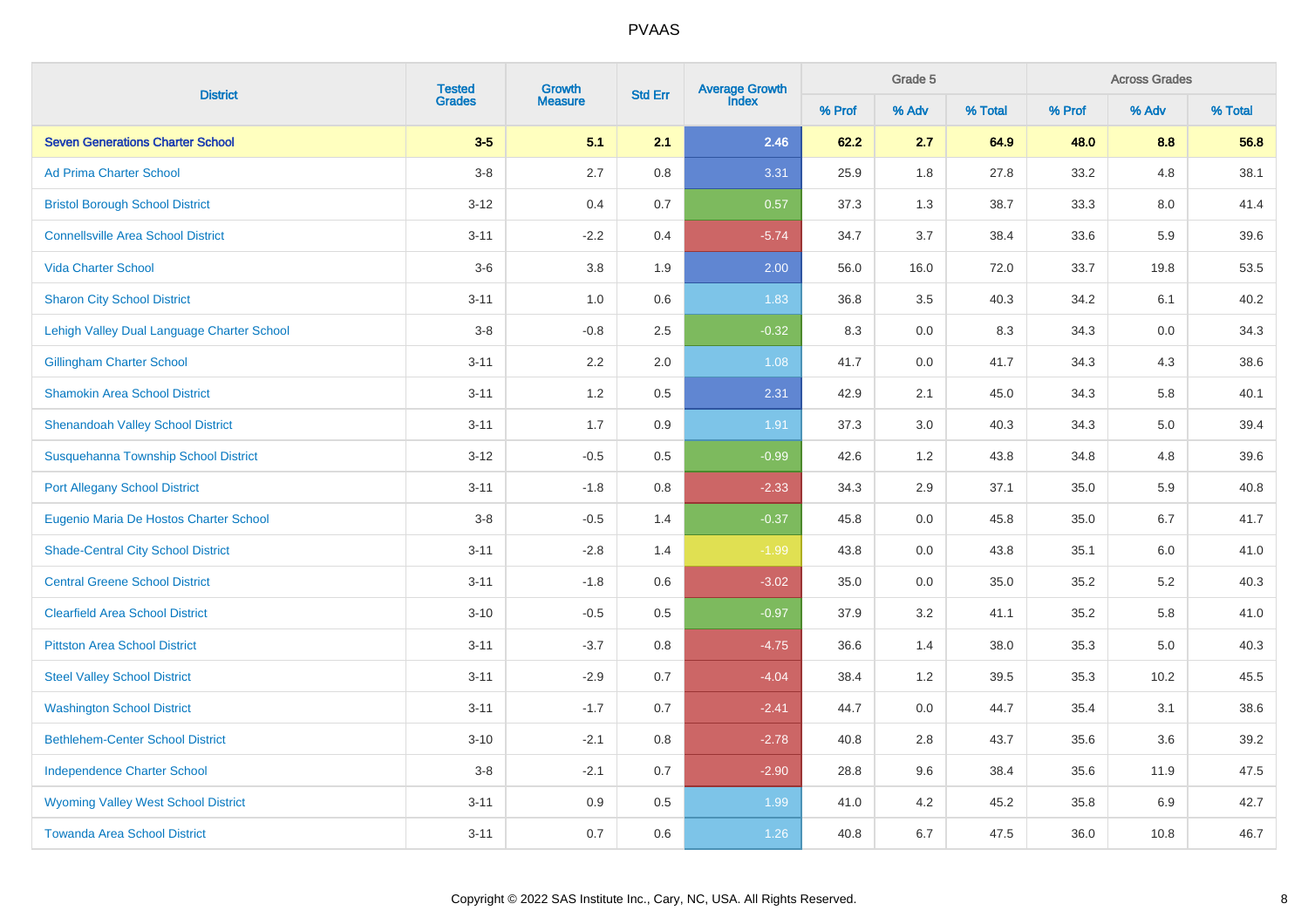|                                               | <b>Tested</b> | Growth         |         | Average Growth<br>Index<br><b>Std Err</b> |        | Grade 5 |         | <b>Across Grades</b> |         |         |
|-----------------------------------------------|---------------|----------------|---------|-------------------------------------------|--------|---------|---------|----------------------|---------|---------|
| <b>District</b>                               | <b>Grades</b> | <b>Measure</b> |         |                                           | % Prof | % Adv   | % Total | % Prof               | % Adv   | % Total |
| <b>Seven Generations Charter School</b>       | $3-5$         | 5.1            | 2.1     | 2.46                                      | 62.2   | 2.7     | 64.9    | 48.0                 | 8.8     | 56.8    |
| <b>Juniata County School District</b>         | $3 - 12$      | 2.7            | 0.5     | 5.68                                      | 42.6   | 3.0     | 45.6    | 36.0                 | 7.7     | 43.7    |
| <b>Tunkhannock Area School District</b>       | $3 - 11$      | $-3.4$         | $0.5\,$ | $-6.34$                                   | 29.2   | 2.9     | 32.1    | 36.3                 | $6.8\,$ | 43.0    |
| <b>Northern Potter School District</b>        | $3 - 12$      | 0.3            | 1.1     | 0.26                                      | 33.3   | 3.3     | 36.7    | 36.4                 | 8.9     | 45.3    |
| East Stroudsburg Area School District         | $3 - 11$      | $-4.1$         | 0.5     | $-8.53$                                   | 43.7   | 1.9     | 45.6    | 36.5                 | 7.4     | 43.9    |
| <b>Chichester School District</b>             | $3 - 11$      | $-4.0$         | 0.7     | $-5.51$                                   | 27.3   | 1.1     | 28.4    | 36.7                 | 5.7     | 42.4    |
| Catasauqua Area School District               | $3 - 12$      | $-1.3$         | 0.7     | $-1.95$                                   | 30.1   | $0.0\,$ | 30.1    | 36.9                 | 5.3     | 42.2    |
| <b>Easton Area School District</b>            | $3 - 12$      | 0.1            | 0.4     | 0.32                                      | 43.5   | 2.4     | 45.9    | 36.9                 | 7.9     | 44.8    |
| <b>Keystone Central School District</b>       | $3 - 11$      | 1.9            | 0.4     | 4.90                                      | 36.0   | 3.6     | 39.7    | 36.9                 | 7.7     | 44.6    |
| <b>Conrad Weiser Area School District</b>     | $3 - 11$      | $-2.3$         | 0.5     | $-4.84$                                   | 44.8   | 0.6     | 45.4    | 36.9                 | 6.7     | 43.7    |
| <b>Union School District</b>                  | $3 - 12$      | 2.7            | 1.0     | 2.65                                      | 21.2   | 6.1     | 27.3    | 37.0                 | 8.4     | 45.4    |
| Easton Arts Academy Elementary Charter School | $3-5$         | 0.7            | 2.6     | 0.29                                      | 45.8   | 4.2     | 50.0    | 37.2                 | 4.6     | 41.9    |
| Huntingdon Area School District               | $3 - 11$      | 1.8            | 0.6     | 3.16                                      | 41.6   | 3.5     | 45.1    | 37.2                 | 10.0    | 47.2    |
| Altoona Area School District                  | $3 - 12$      | 1.1            | 0.3     | 3.54                                      | 43.5   | 4.0     | 47.5    | 37.4                 | 6.8     | 44.1    |
| <b>West Mifflin Area School District</b>      | $3 - 12$      | $-3.0$         | 0.5     | $-5.97$                                   | 35.9   | 4.2     | 40.1    | 37.4                 | 4.4     | 41.8    |
| <b>Ambridge Area School District</b>          | $3 - 12$      | $-0.9$         | 0.6     | $-1.55$                                   | 40.2   | 8.2     | 48.4    | 37.5                 | 12.2    | 49.7    |
| <b>Chambersburg Area School District</b>      | $3 - 11$      | $-0.2$         | 0.3     | $-0.63$                                   | 44.0   | 7.0     | 51.0    | 37.5                 | 11.0    | 48.5    |
| <b>Pequea Valley School District</b>          | $3 - 11$      | 1.3            | 0.6     | 2.20                                      | 46.4   | 1.8     | 48.2    | 37.7                 | 6.5     | 44.2    |
| <b>Galeton Area School District</b>           | $3 - 11$      | 2.2            | 1.4     | 1.61                                      | 56.0   | 8.0     | 64.0    | 37.7                 | 6.9     | 44.6    |
| <b>Williamsport Area School District</b>      | $3 - 11$      | $-1.3$         | 0.4     | $-3.63$                                   | 46.8   | 4.8     | 51.6    | 37.7                 | 8.5     | 46.2    |
| <b>Middletown Area School District</b>        | $3 - 11$      | $-0.3$         | 0.6     | $-0.61$                                   | 40.9   | 6.3     | 47.2    | 37.8                 | 8.2     | 46.0    |
| <b>West York Area School District</b>         | $3 - 12$      | $-1.4$         | $0.5\,$ | $-2.97$                                   | 36.0   | 4.4     | 40.4    | 37.8                 | 8.4     | 46.2    |
| <b>Warren County School District</b>          | $3 - 11$      | 0.2            | 0.4     | 0.41                                      | 38.6   | 4.0     | 42.5    | 38.0                 | 6.9     | 44.8    |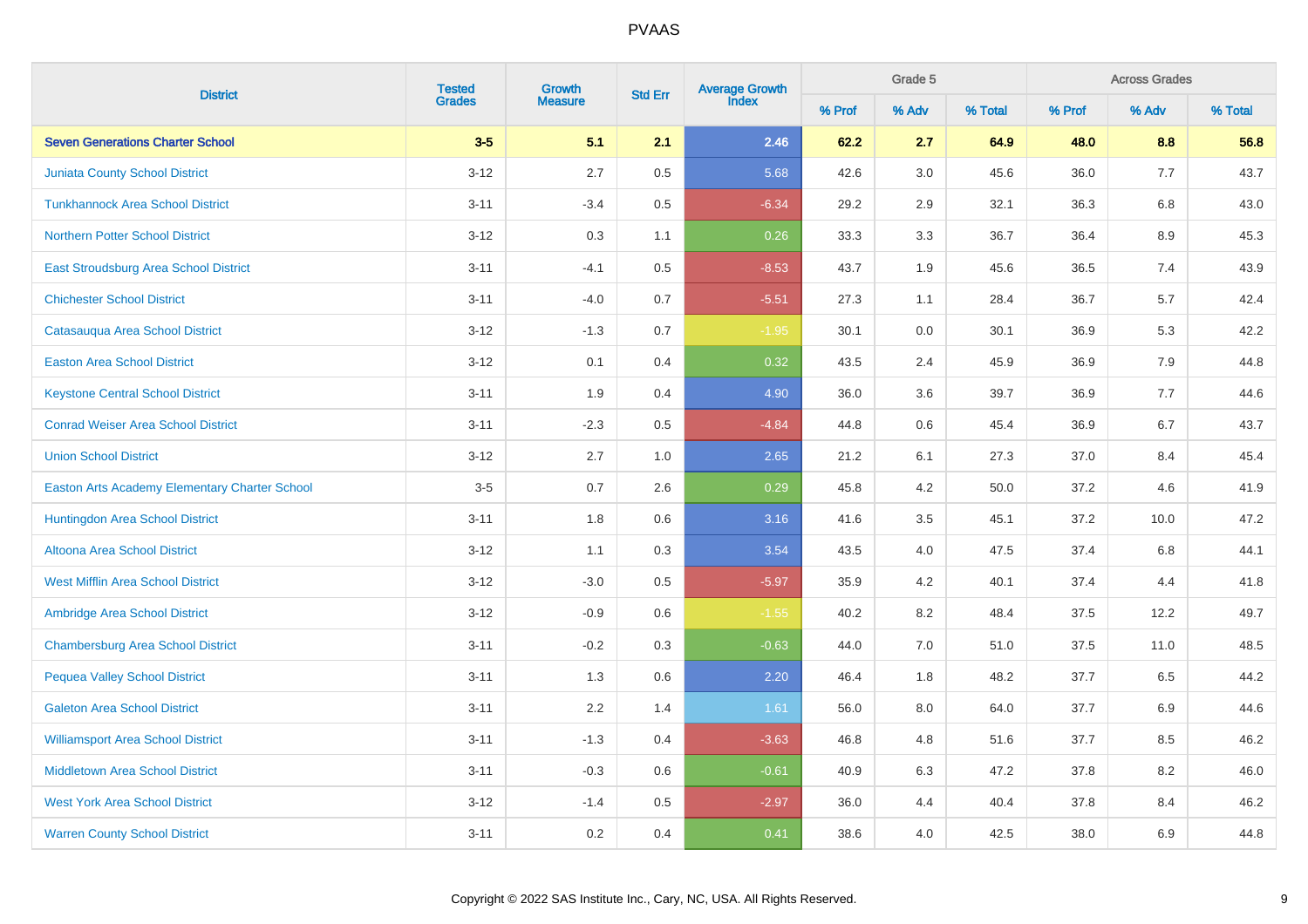| <b>District</b>                                 |               | <b>Tested</b><br>Growth | <b>Std Err</b> | Average Growth<br>Index |        | Grade 5 |         | <b>Across Grades</b> |       |         |  |
|-------------------------------------------------|---------------|-------------------------|----------------|-------------------------|--------|---------|---------|----------------------|-------|---------|--|
|                                                 | <b>Grades</b> | <b>Measure</b>          |                |                         | % Prof | % Adv   | % Total | % Prof               | % Adv | % Total |  |
| <b>Seven Generations Charter School</b>         | $3-5$         | 5.1                     | 2.1            | 2.46                    | 62.2   | 2.7     | 64.9    | 48.0                 | 8.8   | 56.8    |  |
| <b>Apollo-Ridge School District</b>             | $3 - 12$      | $-2.9$                  | 0.7            | $-4.04$                 | 45.6   | 1.5     | 47.1    | 38.1                 | 6.5   | 44.6    |  |
| <b>Shikellamy School District</b>               | $3 - 10$      | $-2.8$                  | $0.5\,$        | $-6.17$                 | 47.9   | 5.7     | 53.6    | 38.2                 | 9.0   | 47.3    |  |
| <b>Elk Lake School District</b>                 | $3 - 11$      | 2.6                     | 0.7            | 3.89                    | 43.8   | $3.8\,$ | 47.5    | 38.3                 | 11.7  | 50.0    |  |
| <b>Southern Tioga School District</b>           | $3 - 11$      | 1.4                     | 0.6            | 2.28                    | 38.5   | 4.2     | 42.7    | 38.5                 | 7.0   | 45.6    |  |
| <b>Jim Thorpe Area School District</b>          | $3 - 11$      | $-3.4$                  | 0.6            | $-5.71$                 | 45.4   | 2.0     | 47.5    | 38.6                 | 8.0   | 46.6    |  |
| <b>Hamburg Area School District</b>             | $3 - 11$      | $-0.4$                  | 0.5            | $-0.68$                 | 41.1   | 5.0     | 46.1    | 38.6                 | 5.3   | 43.9    |  |
| <b>Albert Gallatin Area School District</b>     | $3 - 11$      | 0.4                     | 0.5            | 0.93                    | 45.8   | 5.4     | 51.2    | 38.7                 | 7.6   | 46.2    |  |
| <b>Freedom Area School District</b>             | $3 - 11$      | $-1.9$                  | 0.7            | $-2.80$                 | 36.0   | 2.3     | 38.4    | 38.8                 | 6.0   | 44.7    |  |
| <b>Mid Valley School District</b>               | $3 - 10$      | $-0.4$                  | 0.6            | $-0.79$                 | 41.6   | 5.0     | 46.5    | 38.8                 | 7.4   | 46.2    |  |
| <b>Union City Area School District</b>          | $3 - 12$      | 0.2                     | 0.7            | 0.30                    | 34.8   | 1.4     | 36.2    | 39.0                 | 12.5  | 51.5    |  |
| <b>Uniontown Area School District</b>           | $3 - 11$      | 0.5                     | 0.6            | 0.79                    | 40.6   | 9.4     | 50.0    | 39.1                 | 11.0  | 50.1    |  |
| <b>Williams Valley School District</b>          | $3 - 11$      | 0.3                     | 0.8            | 0.37                    | 38.6   | 0.0     | 38.6    | 39.1                 | 4.9   | 44.0    |  |
| Oil City Area School District                   | $3 - 11$      | 2.6                     | 0.6            | 4.69                    | 47.2   | 2.8     | 50.0    | 39.2                 | 7.8   | 47.0    |  |
| <b>Eastern Lancaster County School District</b> | $3 - 12$      | 1.1                     | 0.5            | 2.36                    | 48.1   | 3.9     | 51.9    | 39.2                 | 9.3   | 48.5    |  |
| <b>Forest Hills School District</b>             | $3 - 11$      | $-4.9$                  | 0.6            | $-8.77$                 | 53.0   | 4.5     | 57.5    | 39.3                 | 7.6   | 46.9    |  |
| South Allegheny School District                 | $3 - 11$      | $-5.4$                  | 0.9            | $-5.76$                 | 43.1   | $0.0\,$ | 43.1    | 39.4                 | 6.6   | 46.0    |  |
| <b>Troy Area School District</b>                | $3 - 10$      | 0.2                     | 0.6            | 0.29                    | 45.0   | 1.0     | 46.0    | 39.4                 | 6.6   | 46.0    |  |
| <b>Donegal School District</b>                  | $3 - 12$      | 1.3                     | 0.5            | 2.73                    | 42.0   | 11.6    | 53.6    | 39.5                 | 16.0  | 55.5    |  |
| <b>Bald Eagle Area School District</b>          | $3 - 11$      | 0.1                     | 0.6            | 0.16                    | 54.7   | 4.7     | 59.4    | 39.5                 | 10.5  | 50.0    |  |
| <b>Penncrest School District</b>                | $3 - 11$      | 2.8                     | 0.5            | 5.98                    | 37.4   | 10.6    | 48.0    | 39.6                 | 11.2  | 50.7    |  |
| Southern Huntingdon County School District      | $3 - 11$      | 1.1                     | 0.7            | 1.58                    | 47.1   | 2.9     | 50.0    | 39.6                 | 5.6   | 45.2    |  |
| <b>Moshannon Valley School District</b>         | $3 - 10$      | 5.6                     | 0.8            | 6.66                    | 51.1   | 2.1     | 53.2    | 39.6                 | 7.8   | 47.4    |  |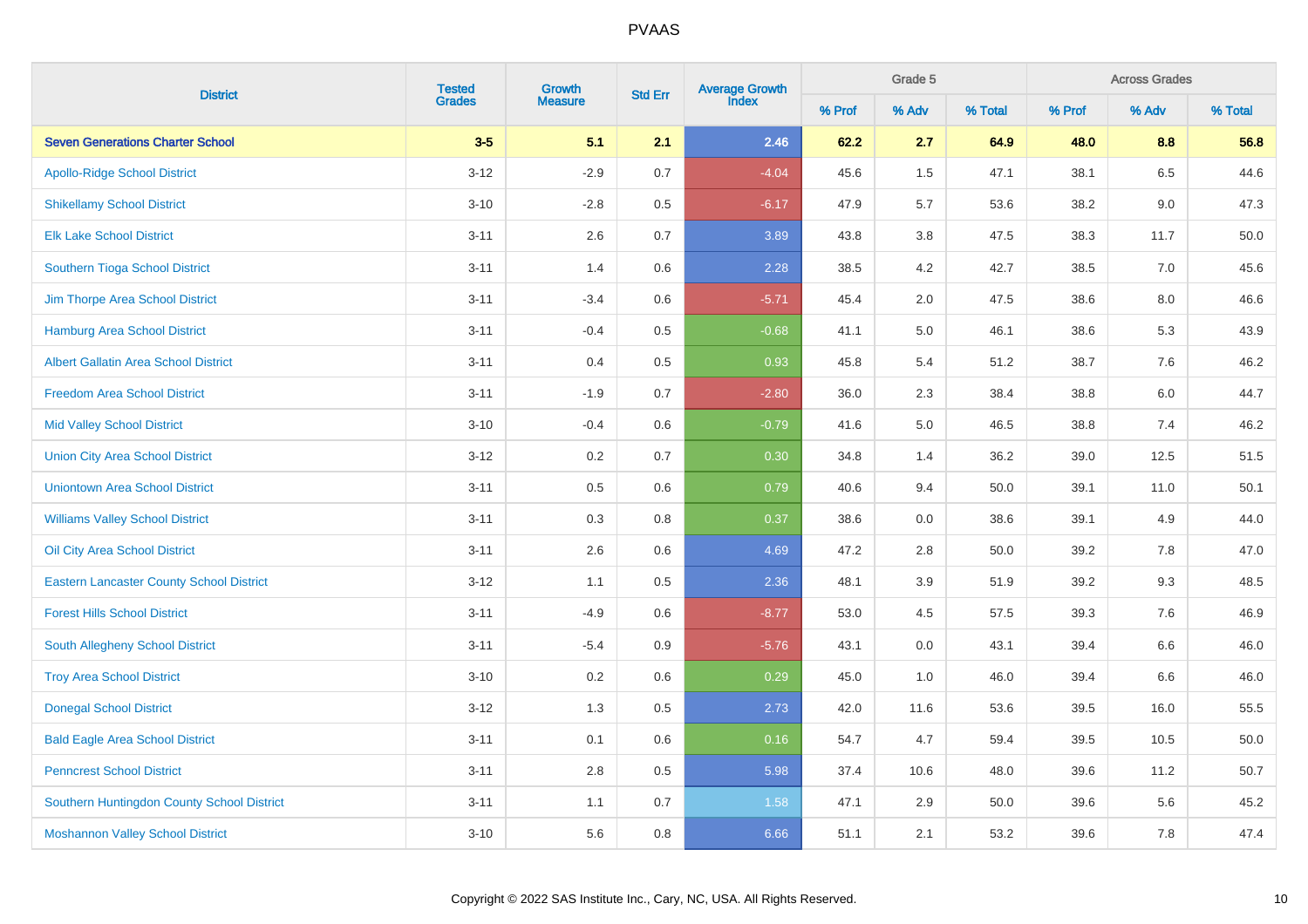|                                           | <b>Tested</b> | Growth         |         | Average Growth<br>Index<br><b>Std Err</b> |        | Grade 5 |         | <b>Across Grades</b> |         |         |  |
|-------------------------------------------|---------------|----------------|---------|-------------------------------------------|--------|---------|---------|----------------------|---------|---------|--|
| <b>District</b>                           | <b>Grades</b> | <b>Measure</b> |         |                                           | % Prof | % Adv   | % Total | % Prof               | % Adv   | % Total |  |
| <b>Seven Generations Charter School</b>   | $3-5$         | 5.1            | 2.1     | 2.46                                      | 62.2   | 2.7     | 64.9    | 48.0                 | 8.8     | 56.8    |  |
| <b>Oxford Area School District</b>        | $3 - 11$      | $-1.2$         | 0.4     | $-2.58$                                   | 43.9   | 6.1     | 50.0    | 39.6                 | 10.3    | 49.9    |  |
| <b>Pottsville Area School District</b>    | $3 - 12$      | $-1.5$         | $0.5\,$ | $-2.83$                                   | 43.0   | 3.7     | 46.7    | 39.7                 | 6.1     | 45.8    |  |
| <b>Purchase Line School District</b>      | $3 - 12$      | $-1.5$         | 0.8     | $-1.82$                                   | 37.2   | 5.9     | 43.1    | 39.8                 | 6.3     | 46.1    |  |
| <b>Laurel Highlands School District</b>   | $3 - 11$      | $-1.7$         | $0.5\,$ | $-3.29$                                   | 43.1   | 4.4     | 47.5    | 39.8                 | 9.6     | 49.4    |  |
| <b>Wyalusing Area School District</b>     | $3 - 12$      | 1.0            | 0.7     | 1.58                                      | 36.1   | 2.4     | 38.6    | 39.8                 | 9.9     | 49.6    |  |
| South Williamsport Area School District   | $3 - 10$      | $0.5\,$        | 0.7     | 0.80                                      | 45.7   | 6.4     | 52.1    | 39.9                 | 12.1    | 52.0    |  |
| <b>Sullivan County School District</b>    | $3 - 10$      | $-3.1$         | 1.0     | $-2.96$                                   | 23.8   | 2.4     | 26.2    | 40.0                 | 6.0     | 46.0    |  |
| <b>Salisbury Township School District</b> | $3 - 11$      | $-1.7$         | 0.7     | $-2.59$                                   | 38.3   | 7.4     | 45.7    | 40.0                 | 11.6    | 51.7    |  |
| <b>Coudersport Area School District</b>   | $3 - 11$      | $-0.5$         | 0.9     | $-0.53$                                   | 58.2   | 1.8     | 60.0    | 40.1                 | $3.2\,$ | 43.3    |  |
| <b>Old Forge School District</b>          | $3 - 12$      | $0.5\,$        | 0.8     | 0.57                                      | 39.1   | $0.0\,$ | 39.1    | 40.1                 | $9.2\,$ | 49.3    |  |
| Pennsylvania Cyber Charter School         | $3 - 11$      | 2.1            | 0.5     | 4.24                                      | 41.0   | 4.9     | 45.8    | 40.1                 | 7.4     | 47.5    |  |
| <b>Newport School District</b>            | $3 - 12$      | $-0.1$         | 0.8     | $-0.16$                                   | 42.2   | 11.1    | 53.3    | 40.2                 | 8.8     | 48.9    |  |
| <b>Franklin Area School District</b>      | $3 - 11$      | 0.3            | 0.6     | 0.50                                      | 47.7   | 1.5     | 49.2    | 40.2                 | 6.2     | 46.4    |  |
| <b>Fannett-Metal School District</b>      | $3 - 11$      | 0.5            | 1.1     | 0.42                                      | 34.5   | 10.3    | 44.8    | 40.2                 | 9.2     | 49.4    |  |
| <b>Corry Area School District</b>         | $3 - 11$      | 2.4            | 0.6     | 4.24                                      | 50.0   | 4.7     | 54.7    | 40.3                 | 11.8    | 52.1    |  |
| <b>North Schuylkill School District</b>   | $3 - 11$      | 0.7            | 0.5     | 1.30                                      | 36.8   | 2.2     | 39.0    | 40.4                 | 8.7     | 49.1    |  |
| <b>Northwestern School District</b>       | $3 - 11$      | $-4.4$         | 0.6     | $-6.84$                                   | 50.0   | 2.1     | 52.1    | 40.4                 | 8.1     | 48.5    |  |
| <b>Carlisle Area School District</b>      | $3 - 11$      | 1.8            | 0.4     | 4.58                                      | 40.6   | 13.9    | 54.4    | 40.4                 | 15.3    | 55.7    |  |
| <b>Mifflin County School District</b>     | $3 - 11$      | 2.7            | 0.4     | 7.71                                      | 49.5   | $8.0\,$ | 57.4    | 40.4                 | 9.0     | 49.4    |  |
| <b>Brookville Area School District</b>    | $3 - 11$      | $-3.3$         | $0.6\,$ | $-5.43$                                   | 41.6   | 5.9     | 47.5    | 40.4                 | 8.7     | 49.1    |  |
| Jeannette City School District            | $3 - 11$      | $3.5\,$        | $0.8\,$ | 4.26                                      | 41.7   | 1.4     | 43.1    | 40.4                 | $8.2\,$ | 48.6    |  |
| <b>Crawford Central School District</b>   | $3 - 11$      | 3.3            | 0.4     | 7.81                                      | 48.1   | 4.2     | 52.3    | 40.4                 | 10.5    | 50.9    |  |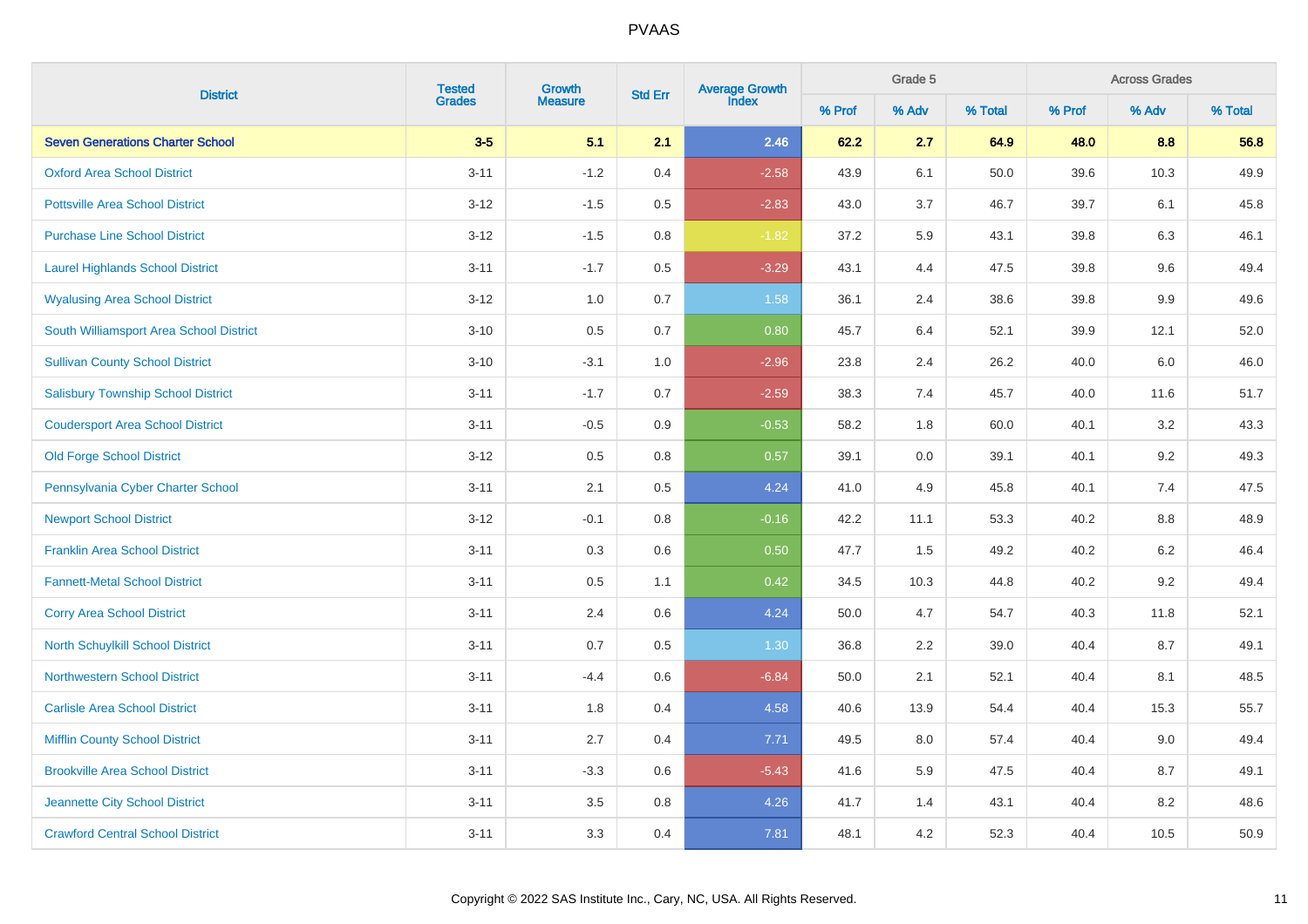|                                                 | <b>Tested</b> | Growth         |                | Average Growth<br>Index |        | Grade 5 |         |        | <b>Across Grades</b><br>% Adv |         |
|-------------------------------------------------|---------------|----------------|----------------|-------------------------|--------|---------|---------|--------|-------------------------------|---------|
| <b>District</b>                                 | <b>Grades</b> | <b>Measure</b> | <b>Std Err</b> |                         | % Prof | % Adv   | % Total | % Prof |                               | % Total |
| <b>Seven Generations Charter School</b>         | $3-5$         | 5.1            | 2.1            | 2.46                    | 62.2   | 2.7     | 64.9    | 48.0   | 8.8                           | 56.8    |
| <b>Moniteau School District</b>                 | $3 - 11$      | $-1.6$         | 0.7            | $-2.24$                 | 43.4   | 7.2     | 50.6    | 40.5   | 10.6                          | 51.1    |
| <b>Burgettstown Area School District</b>        | $3 - 11$      | $-3.6$         | 0.7            | $-4.89$                 | 35.1   | 6.5     | 41.6    | 40.5   | $8.8\,$                       | 49.3    |
| <b>Spring Cove School District</b>              | $3 - 11$      | 0.1            | $0.6\,$        | 0.20                    | 41.7   | 5.0     | 46.7    | 40.5   | 10.8                          | 51.3    |
| <b>Austin Area School District</b>              | $3 - 11$      | $-0.5$         | 1.7            | $-0.30$                 | 38.5   | 7.7     | 46.2    | 40.5   | 4.0                           | 44.6    |
| <b>Red Lion Area School District</b>            | $3 - 11$      | $0.6\,$        | 0.4            | 1.63                    | 46.1   | 2.7     | 48.8    | 40.6   | 9.4                           | 50.0    |
| <b>Green Woods Charter School</b>               | $3-8$         | 1.6            | $0.8\,$        | 1.98                    | 44.8   | 6.9     | 51.7    | 40.6   | 17.4                          | 58.0    |
| <b>Keystone Academy Charter School</b>          | $3-8$         | 0.9            | 0.8            | 1.11                    | 42.1   | 3.5     | 45.6    | 40.7   | 7.4                           | 48.1    |
| <b>Tussey Mountain School District</b>          | $3 - 12$      | 1.8            | 0.8            | 2.29                    | 44.8   | 3.4     | 48.3    | 40.7   | 6.3                           | 47.0    |
| <b>Stroudsburg Area School District</b>         | $3 - 11$      | 1.1            | 0.4            | 2.54                    | 39.1   | 4.0     | 43.1    | 40.7   | 9.2                           | 49.9    |
| <b>Highlands School District</b>                | $3 - 11$      | $-0.6$         | 0.5            | $-1.09$                 | 47.5   | $0.0\,$ | 47.5    | 40.7   | 7.9                           | 48.6    |
| Philipsburg-Osceola Area School District        | $3 - 11$      | $-4.8$         | 0.6            | $-8.12$                 | 45.5   | 6.5     | 52.0    | 40.7   | 11.1                          | 51.8    |
| <b>Everett Area School District</b>             | $3 - 11$      | $-0.2$         | 0.7            | $-0.26$                 | 41.4   | 9.2     | 50.6    | 40.8   | 11.4                          | 52.2    |
| <b>Governor Mifflin School District</b>         | $3 - 11$      | $-1.0$         | 0.4            | $-2.47$                 | 38.2   | 3.2     | 41.5    | 40.8   | 9.3                           | 50.1    |
| Penn Hills Charter School of Entrepreneurship   | $3-8$         | $-1.5$         | 1.0            | $-1.52$                 | 27.3   | 0.0     | 27.3    | 40.8   | 6.4                           | 47.2    |
| <b>Forest Area School District</b>              | $3 - 11$      | $-1.6$         | 1.2            | $-1.32$                 | 45.8   | 0.0     | 45.8    | 40.8   | 6.6                           | 47.4    |
| <b>York Academy Regional Charter School</b>     | $3 - 11$      | 0.3            | 0.8            | 0.34                    | 33.3   | 5.0     | 38.3    | 40.8   | 14.1                          | 54.9    |
| <b>Frazier School District</b>                  | $3 - 11$      | $-1.8$         | 0.8            | $-2.32$                 | 49.0   | 3.9     | 52.9    | 40.8   | 10.9                          | 51.7    |
| <b>Penns Manor Area School District</b>         | $3 - 12$      | 1.6            | 0.8            | 1.96                    | 49.2   | 1.6     | 50.8    | 40.8   | 6.9                           | 47.8    |
| <b>Brentwood Borough School District</b>        | $3 - 11$      | $-2.1$         | 0.7            | $-2.85$                 | 53.5   | 7.0     | 60.5    | 40.9   | 9.4                           | 50.3    |
| <b>Susquehanna Community School District</b>    | $3 - 11$      | 0.1            | 0.9            | 0.15                    | 47.1   | 7.8     | 54.9    | 40.9   | 10.7                          | 51.6    |
| <b>Allegheny-Clarion Valley School District</b> | $3 - 10$      | 2.1            | 1.0            | 2.22                    | 42.5   | 5.0     | 47.5    | 40.9   | 9.1                           | 50.0    |
| <b>Kennett Consolidated School District</b>     | $3 - 11$      | 1.3            | 0.4            | 3.26                    | 47.8   | 15.1    | 62.9    | 40.9   | 17.5                          | 58.4    |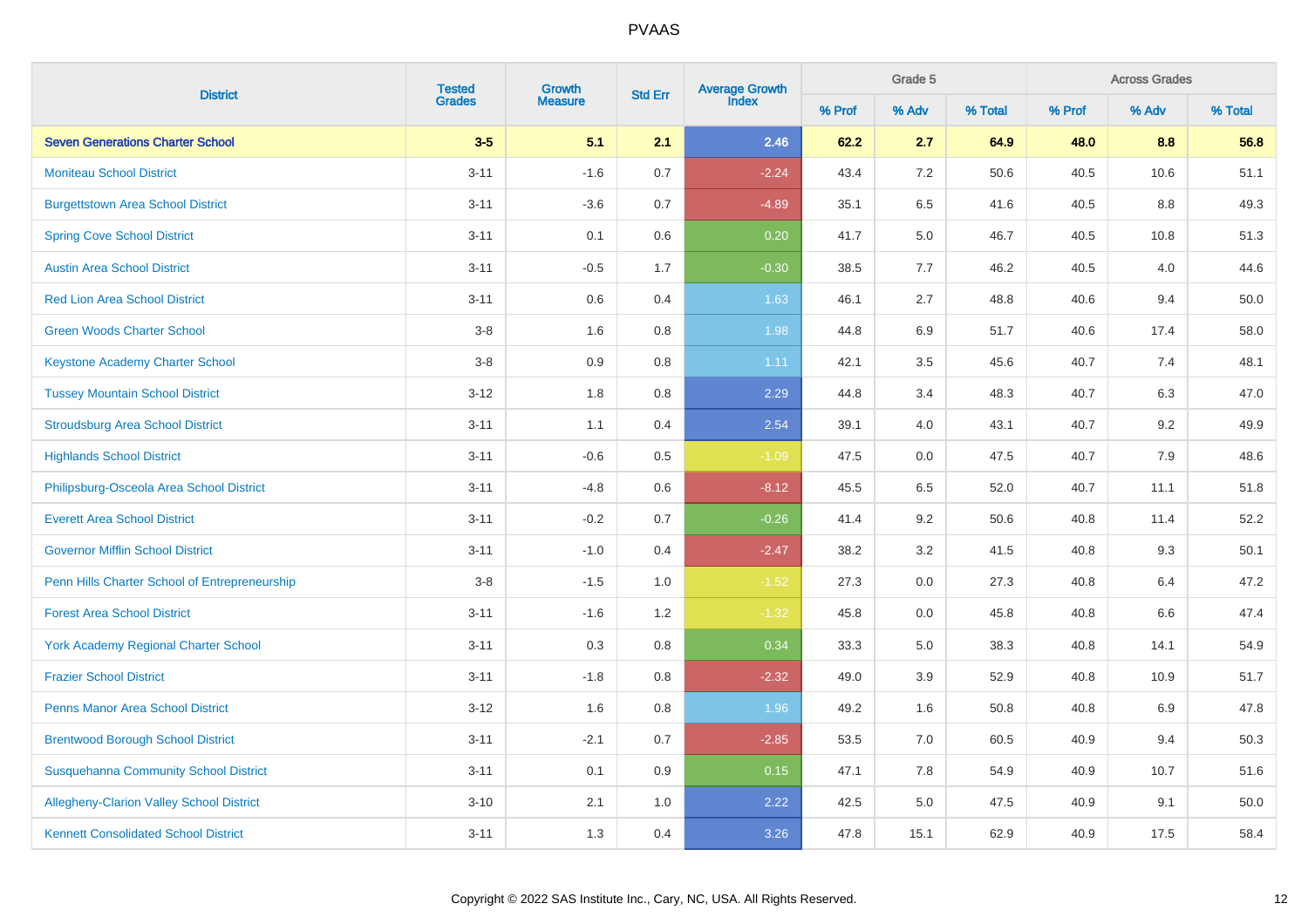|                                          | <b>Tested</b> | Growth         | <b>Std Err</b> | Average Growth<br>Index |        | Grade 5 |         |        | <b>Across Grades</b><br>% Adv |         |
|------------------------------------------|---------------|----------------|----------------|-------------------------|--------|---------|---------|--------|-------------------------------|---------|
| <b>District</b>                          | <b>Grades</b> | <b>Measure</b> |                |                         | % Prof | % Adv   | % Total | % Prof |                               | % Total |
| <b>Seven Generations Charter School</b>  | $3-5$         | 5.1            | 2.1            | 2.46                    | 62.2   | 2.7     | 64.9    | 48.0   | 8.8                           | 56.8    |
| <b>Shippensburg Area School District</b> | $3 - 11$      | $-1.6$         | 0.4            | $-3.93$                 | 40.8   | 9.2     | 50.0    | 41.0   | 11.2                          | 52.2    |
| <b>Waynesboro Area School District</b>   | $3 - 12$      | $-2.8$         | 0.4            | $-7.51$                 | 42.9   | 6.1     | 49.0    | 41.0   | 12.0                          | 52.9    |
| <b>Wilson Area School District</b>       | $3 - 11$      | $-5.9$         | 0.5            | $-10.96$                | 53.6   | 11.6    | 65.2    | 41.0   | 12.4                          | 53.4    |
| Renaissance Academy Charter School       | $3 - 11$      | $-1.3$         | 0.7            | $-1.72$                 | 36.6   | 5.6     | 42.2    | 41.0   | 10.8                          | 51.8    |
| Southeastern Greene School District      | $3 - 10$      | $-4.6$         | 1.0            | $-4.40$                 | 44.8   | 17.2    | 62.1    | 41.1   | 14.3                          | 55.4    |
| <b>New Foundations Charter School</b>    | $3 - 11$      | $-0.9$         | 0.8            | $-1.16$                 | 37.0   | 9.3     | 46.3    | 41.1   | 6.7                           | 47.8    |
| <b>Jamestown Area School District</b>    | $3 - 11$      | 2.7            | 1.2            | 2.22                    | 47.4   | 0.0     | 47.4    | 41.2   | 7.9                           | 49.1    |
| <b>Tri-Valley School District</b>        | $3 - 10$      | $-2.4$         | 0.9            | $-2.75$                 | 40.0   | 5.9     | 45.9    | 41.3   | 8.0                           | 49.3    |
| <b>Lakeland School District</b>          | $3 - 11$      | $-0.9$         | 0.7            | $-1.28$                 | 41.3   | 1.3     | 42.7    | 41.3   | 9.6                           | 50.8    |
| <b>Central Dauphin School District</b>   | $3 - 11$      | 1.6            | 0.2            | 6.95                    | 46.1   | 7.7     | 53.8    | 41.3   | 11.4                          | 52.8    |
| <b>Punxsutawney Area School District</b> | $3 - 11$      | 1.1            | 0.6            | 1.97                    | 52.2   | 9.4     | 61.6    | 41.5   | 12.4                          | 53.8    |
| <b>Tulpehocken Area School District</b>  | $3 - 12$      | $-0.2$         | 0.6            | $-0.31$                 | 57.5   | 2.3     | 59.8    | 41.5   | 9.5                           | 51.0    |
| <b>Reynolds School District</b>          | $3 - 10$      | $-4.3$         | 0.8            | $-5.50$                 | 46.3   | 0.0     | 46.3    | 41.5   | 4.9                           | 46.4    |
| Insight PA Cyber Charter School          | $3 - 11$      | $-1.0$         | 1.6            | $-0.64$                 | 29.4   | 0.0     | 29.4    | 41.5   | 9.2                           | 50.8    |
| <b>Mcguffey School District</b>          | $3 - 11$      | $-1.8$         | 0.6            | $-3.07$                 | 43.5   | 1.8     | 45.4    | 41.6   | 8.2                           | 49.8    |
| <b>Smethport Area School District</b>    | $3 - 12$      | 6.2            | 0.8            | 7.41                    | 54.0   | 8.0     | 62.0    | 41.6   | 15.0                          | 56.6    |
| <b>Carlynton School District</b>         | $3 - 11$      | 0.0            | 0.7            | 0.06                    | 50.5   | 6.4     | 57.0    | 41.6   | 11.0                          | 52.7    |
| Jefferson-Morgan School District         | $3 - 10$      | 2.7            | 0.9            | 3.15                    | 45.1   | 2.8     | 47.9    | 41.7   | 6.6                           | 48.2    |
| <b>Lehighton Area School District</b>    | $3 - 11$      | $-1.0$         | 0.5            | $-1.83$                 | 45.3   | 1.3     | 46.7    | 41.8   | 8.6                           | 50.4    |
| <b>Interboro School District</b>         | $3 - 12$      | 0.3            | 0.4            | 0.59                    | 42.9   | 4.5     | 47.3    | 41.8   | 8.7                           | 50.4    |
| Northern Lebanon School District         | $3 - 11$      | $-3.3$         | 0.5            | $-6.34$                 | 51.7   | 3.4     | 55.2    | 41.8   | 7.5                           | 49.3    |
| <b>Juniata Valley School District</b>    | $3 - 11$      | $-0.4$         | 0.9            | $-0.41$                 | 53.5   | 2.3     | 55.8    | 41.8   | 7.0                           | 48.8    |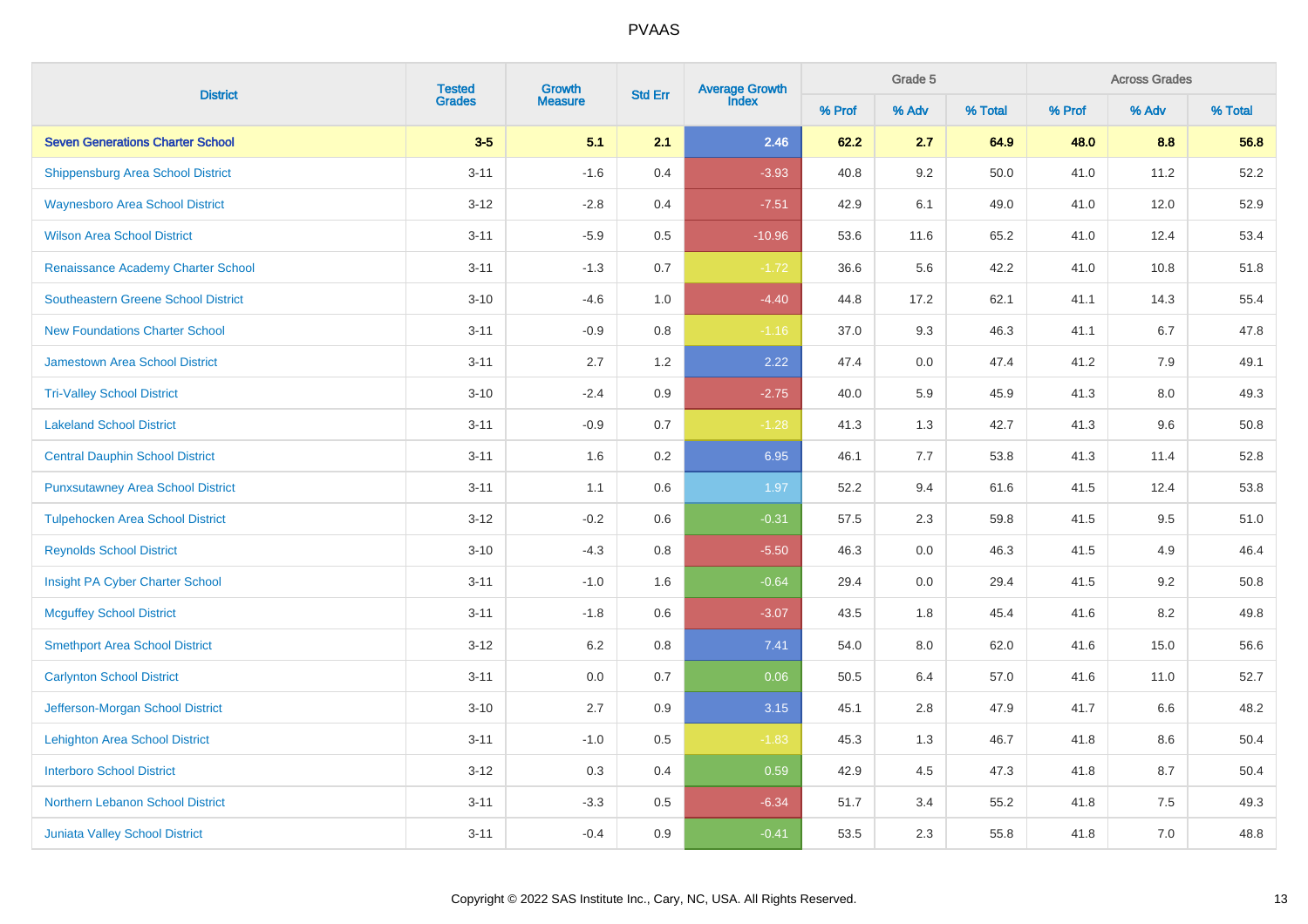|                                               | <b>Tested</b> | Growth         |                | Average Growth<br>Index |        | Grade 5 |         |        | <b>Across Grades</b><br>% Adv |         |
|-----------------------------------------------|---------------|----------------|----------------|-------------------------|--------|---------|---------|--------|-------------------------------|---------|
| <b>District</b>                               | <b>Grades</b> | <b>Measure</b> | <b>Std Err</b> |                         | % Prof | % Adv   | % Total | % Prof |                               | % Total |
| <b>Seven Generations Charter School</b>       | $3-5$         | 5.1            | 2.1            | 2.46                    | 62.2   | 2.7     | 64.9    | 48.0   | 8.8                           | 56.8    |
| <b>Bellwood-Antis School District</b>         | $3 - 10$      | 1.5            | $0.7\,$        | 2.22                    | 46.1   | 3.4     | 49.4    | 41.8   | 16.7                          | 58.6    |
| <b>Blairsville-Saltsburg School District</b>  | $3 - 11$      | $-0.1$         | 0.7            | $-0.15$                 | 46.9   | 8.2     | 55.1    | 41.8   | 15.1                          | 56.9    |
| <b>Yough School District</b>                  | $3 - 10$      | $-4.7$         | $0.6\,$        | $-8.11$                 | 37.9   | 1.5     | 39.4    | 41.9   | 9.2                           | 51.1    |
| <b>Westmont Hilltop School District</b>       | $3 - 11$      | $-4.1$         | 0.7            | $-6.24$                 | 40.6   | $3.0\,$ | 43.6    | 41.9   | 9.4                           | 51.2    |
| <b>Weatherly Area School District</b>         | $3 - 11$      | 0.6            | 1.1            | 0.54                    | 53.8   | $0.0\,$ | 53.8    | 41.9   | 6.9                           | 48.8    |
| <b>Eastern Lebanon County School District</b> | $3 - 11$      | $-0.3$         | $0.5\,$        | $-0.57$                 | 48.9   | $2.8\,$ | 51.7    | 42.0   | 9.1                           | 51.0    |
| <b>Greenville Area School District</b>        | $3 - 11$      | 1.0            | 0.7            | 1.48                    | 46.7   | 5.6     | 52.2    | 42.0   | 10.1                          | 52.1    |
| <b>Hanover Public School District</b>         | $3 - 11$      | 1.6            | 0.6            | 2.85                    | 40.6   | 3.0     | 43.6    | 42.0   | 12.7                          | 54.7    |
| <b>Mount Pleasant Area School District</b>    | $3 - 11$      | $-2.9$         | 0.6            | $-5.11$                 | 45.9   | 0.0     | 45.9    | 42.0   | 8.5                           | 50.5    |
| Northern Lehigh School District               | $3 - 12$      | $-0.6$         | 0.7            | $-0.88$                 | 52.1   | 2.1     | 54.2    | 42.1   | $5.6\,$                       | 47.7    |
| <b>Fleetwood Area School District</b>         | $3 - 10$      | $-1.3$         | 0.5            | $-2.54$                 | 44.8   | $6.0\,$ | 50.8    | 42.1   | 7.7                           | 49.9    |
| Salisbury-Elk Lick School District            | $3 - 11$      | $-3.9$         | 1.3            | $-2.93$                 | 50.0   | 8.3     | 58.3    | 42.2   | 3.3                           | 45.4    |
| <b>Dubois Area School District</b>            | $3 - 11$      | $-0.6$         | 0.4            | $-1.40$                 | 47.0   | 5.7     | 52.6    | 42.2   | 13.1                          | 55.3    |
| <b>Manheim Central School District</b>        | $3 - 11$      | $-0.3$         | 0.5            | $-0.70$                 | 35.4   | 6.2     | 41.5    | 42.2   | 11.1                          | 53.2    |
| <b>Minersville Area School District</b>       | $3 - 11$      | $-1.1$         | 0.7            | $-1.43$                 | 42.5   | 2.7     | 45.2    | 42.2   | 10.0                          | 52.2    |
| <b>Bethlehem Area School District</b>         | $3 - 11$      | 0.3            | 0.4            | 0.74                    | 50.4   | 5.3     | 55.6    | 42.3   | 9.3                           | 51.6    |
| Pennsylvania Virtual Charter School           | $3 - 11$      | 2.2            | 0.7            | 3.25                    | 51.9   | 4.7     | 56.6    | 42.3   | 11.6                          | 53.9    |
| <b>Baden Academy Charter School</b>           | $3-6$         | $-1.3$         | 1.1            | $-1.21$                 | 47.6   | 1.6     | 49.2    | 42.3   | 7.1                           | 49.4    |
| Northampton Area School District              | $3 - 11$      | $-4.3$         | 0.7            | $-6.25$                 | 39.1   | 8.6     | 47.7    | 42.3   | 12.8                          | 55.1    |
| Shenango Area School District                 | $3 - 11$      | 1.9            | 0.7            | 2.73                    | 46.4   | 19.0    | 65.5    | 42.3   | 18.7                          | 61.1    |
| <b>Milton Area School District</b>            | $3 - 11$      | 3.2            | $0.6\,$        | 5.64                    | 51.7   | 5.8     | 57.5    | 42.3   | 13.0                          | 55.3    |
| <b>Ridley School District</b>                 | $3 - 12$      | $-0.9$         | 0.4            | $-2.39$                 | 49.2   | 5.6     | 54.8    | 42.4   | 10.0                          | 52.4    |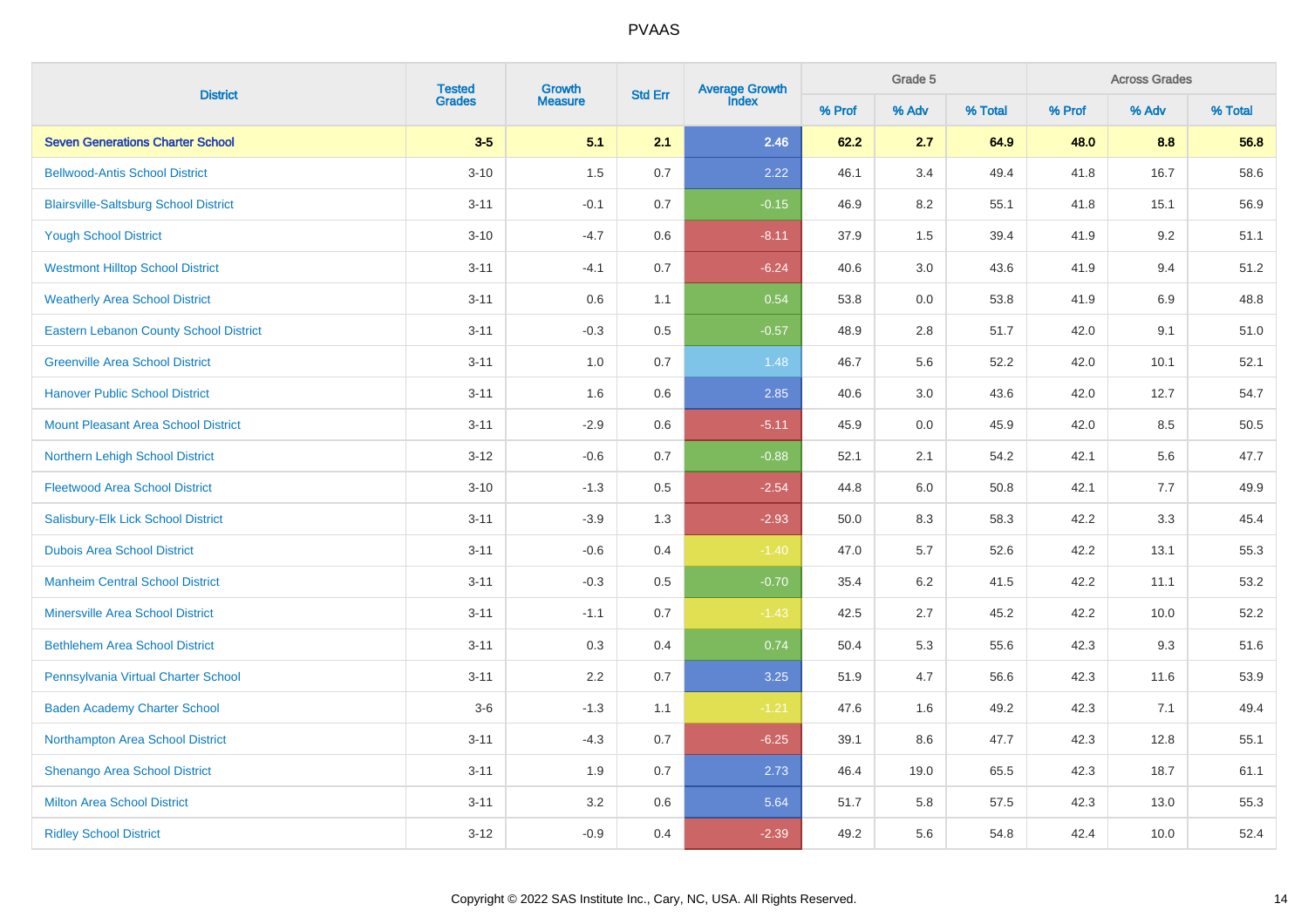|                                             | <b>Tested</b> | Growth         | <b>Std Err</b> | Average Growth<br>Index |        | Grade 5 |         |        | <b>Across Grades</b><br>% Adv |         |
|---------------------------------------------|---------------|----------------|----------------|-------------------------|--------|---------|---------|--------|-------------------------------|---------|
| <b>District</b>                             | <b>Grades</b> | <b>Measure</b> |                |                         | % Prof | % Adv   | % Total | % Prof |                               | % Total |
| <b>Seven Generations Charter School</b>     | $3-5$         | 5.1            | 2.1            | 2.46                    | 62.2   | 2.7     | 64.9    | 48.0   | 8.8                           | 56.8    |
| <b>Bermudian Springs School District</b>    | $3 - 11$      | 0.2            | 0.6            | 0.41                    | 50.4   | $0.0\,$ | 50.4    | 42.4   | 6.9                           | 49.3    |
| <b>Upper Dauphin Area School District</b>   | $3 - 11$      | $-1.6$         | 0.8            | $-2.08$                 | 40.3   | 1.6     | 41.9    | 42.4   | 12.8                          | 55.2    |
| <b>Conestoga Valley School District</b>     | $3 - 11$      | 4.1            | 0.4            | 10.35                   | 45.1   | 10.2    | 55.3    | 42.4   | 17.7                          | 60.2    |
| <b>Quakertown Community School District</b> | $3 - 12$      | $-1.6$         | 0.4            | $-4.40$                 | 50.0   | 4.9     | 54.9    | 42.5   | 12.6                          | 55.1    |
| <b>West Middlesex Area School District</b>  | $3 - 10$      | $-1.3$         | 0.9            | $-1.43$                 | 52.2   | 17.4    | 69.6    | 42.5   | 12.1                          | 54.6    |
| <b>Berwick Area School District</b>         | $3 - 11$      | $-0.6$         | 0.5            | $-1.17$                 | 45.3   | 5.8     | 51.0    | 42.6   | 14.7                          | 57.3    |
| <b>West Branch Area School District</b>     | $3 - 11$      | 0.4            | 0.8            | 0.52                    | 37.1   | 3.2     | 40.3    | 42.6   | 6.8                           | 49.4    |
| <b>Benton Area School District</b>          | $3 - 10$      | $-0.4$         | 0.9            | $-0.49$                 | 47.5   | 1.6     | 49.2    | 42.6   | 8.4                           | 51.0    |
| <b>Whitehall-Coplay School District</b>     | $3 - 11$      | $-1.0$         | 0.4            | $-2.56$                 | 47.1   | 4.6     | 51.7    | 42.6   | 8.9                           | 51.5    |
| Fox Chapel Area School District             | $3 - 11$      | 1.0            | 0.4            | 2.45                    | 54.0   | 36.5    | 90.5    | 42.6   | 42.9                          | 85.5    |
| <b>Avon Grove Charter School</b>            | $3 - 11$      | 1.7            | 0.6            | 2.84                    | 53.3   | 4.9     | 58.2    | 42.6   | 14.8                          | 57.4    |
| <b>Boyertown Area School District</b>       | $3 - 11$      | $-3.6$         | 0.4            | $-10.13$                | 45.9   | 6.0     | 51.9    | 42.6   | 10.7                          | 53.4    |
| <b>Octorara Area School District</b>        | $3 - 11$      | $-3.9$         | 0.6            | $-6.74$                 | 44.6   | 9.1     | 53.6    | 42.6   | 9.0                           | 51.6    |
| <b>Iroquois School District</b>             | $3 - 11$      | $-0.1$         | 0.7            | $-0.21$                 | 55.1   | 9.0     | 64.1    | 42.6   | 12.8                          | 55.4    |
| Young Scholars Of Central PA Charter School | $3-8$         | 3.9            | 1.2            | 3.09                    | 35.6   | 13.3    | 48.9    | 42.6   | 11.6                          | 54.2    |
| <b>Saucon Valley School District</b>        | $3 - 11$      | 3.7            | 0.6            | 6.72                    | 50.8   | 21.0    | 71.8    | 42.6   | 23.9                          | 66.5    |
| <b>Daniel Boone Area School District</b>    | $3 - 12$      | 0.9            | 0.5            | 2.01                    | 54.5   | 3.9     | 58.4    | 42.6   | 10.0                          | 52.6    |
| <b>West Shore School District</b>           | $3 - 12$      | $-0.2$         | 0.3            | $-0.59$                 | 46.3   | 8.2     | 54.5    | 42.7   | 13.2                          | 55.9    |
| <b>Greensburg Salem School District</b>     | $3 - 11$      | $-1.6$         | 0.5            | $-3.24$                 | 49.7   | 7.2     | 56.9    | 42.8   | 11.4                          | 54.2    |
| <b>Northern Cambria School District</b>     | $3 - 11$      | 1.6            | 0.8            | 1.94                    | 40.0   | 5.4     | 45.4    | 42.9   | 6.6                           | 49.4    |
| <b>Montgomery Area School District</b>      | $3 - 11$      | $-2.0$         | 0.8            | $-2.53$                 | 56.8   | 6.8     | 63.5    | 42.9   | 11.7                          | 54.6    |
| <b>Susquenita School District</b>           | $3 - 11$      | 0.7            | 0.6            | 1.21                    | 46.7   | 9.2     | 55.8    | 43.0   | 11.2                          | 54.2    |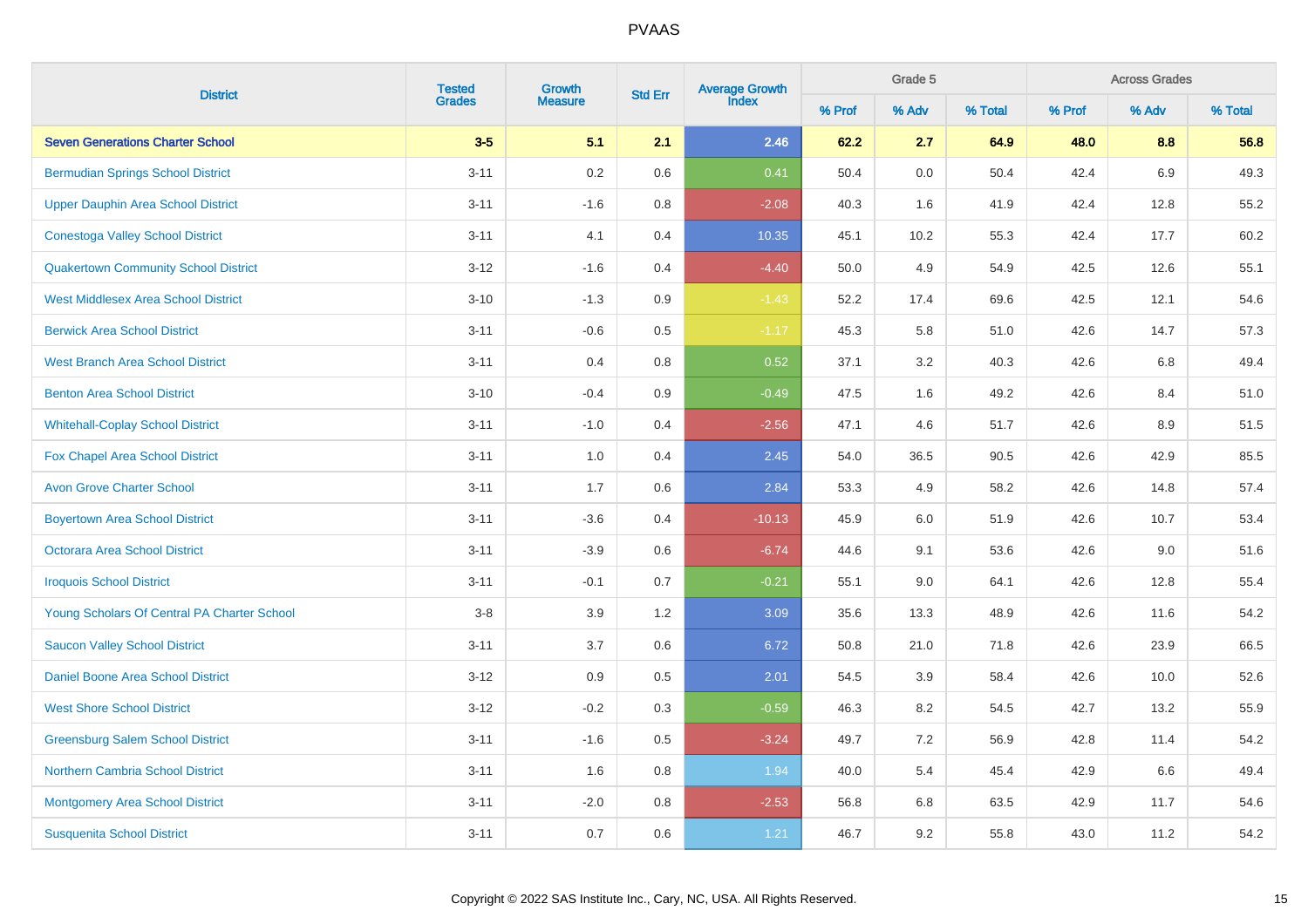|                                                   | <b>Tested</b> | Growth         |                | Average Growth<br>Index |        | Grade 5 |         |        | <b>Across Grades</b><br>% Adv |         |
|---------------------------------------------------|---------------|----------------|----------------|-------------------------|--------|---------|---------|--------|-------------------------------|---------|
| <b>District</b>                                   | <b>Grades</b> | <b>Measure</b> | <b>Std Err</b> |                         | % Prof | % Adv   | % Total | % Prof |                               | % Total |
| <b>Seven Generations Charter School</b>           | $3-5$         | 5.1            | 2.1            | 2.46                    | 62.2   | 2.7     | 64.9    | 48.0   | 8.8                           | 56.8    |
| <b>Warrior Run School District</b>                | $3 - 11$      | 2.6            | 0.6            | 4.08                    | 48.0   | 6.5     | 54.6    | 43.0   | 12.6                          | 55.6    |
| Gettysburg Montessori Charter School              | $3-6$         | 2.6            | 2.0            | 1.29                    | 50.0   | 10.0    | 60.0    | 43.0   | 14.0                          | 57.0    |
| <b>Solanco School District</b>                    | $3 - 11$      | 2.8            | 0.4            | 6.54                    | 47.3   | 9.0     | 56.2    | 43.0   | 14.5                          | 57.5    |
| <b>Line Mountain School District</b>              | $3 - 11$      | 5.9            | 0.7            | 8.01                    | 43.9   | 13.6    | 57.6    | 43.0   | 17.5                          | 60.5    |
| <b>Tuscarora School District</b>                  | $3 - 11$      | $-0.1$         | $0.5\,$        | $-0.13$                 | 41.0   | 5.8     | 46.8    | 43.1   | 9.9                           | 53.0    |
| <b>Pottsgrove School District</b>                 | $3 - 11$      | $-0.4$         | $0.5\,$        | $-0.89$                 | 39.7   | 5.4     | 45.1    | 43.1   | 7.6                           | 50.7    |
| South Side Area School District                   | $3 - 11$      | $-1.4$         | 0.8            | $-1.85$                 | 50.0   | 6.7     | 56.7    | 43.1   | 10.2                          | 53.3    |
| <b>Wilmington Area School District</b>            | $3 - 11$      | $-0.8$         | 0.8            | $-0.91$                 | 60.3   | 13.8    | 74.1    | 43.2   | 13.4                          | 56.6    |
| <b>Blacklick Valley School District</b>           | $3 - 11$      | $-0.1$         | 1.0            | $-0.10$                 | 29.6   | 0.0     | 29.6    | 43.2   | 3.7                           | 46.9    |
| <b>Tidioute Community Charter School</b>          | $3 - 11$      | $2.0\,$        | 1.5            | 1.40                    | 69.2   | $0.0\,$ | 69.2    | 43.2   | 4.0                           | 47.2    |
| <b>West Greene School District</b>                | $3 - 11$      | $-1.2$         | 1.0            | $-1.22$                 | 46.2   | 10.3    | 56.4    | 43.2   | 10.7                          | 53.9    |
| <b>Charleroi School District</b>                  | $3 - 11$      | $-2.5$         | 0.6            | $-3.90$                 | 45.1   | 2.0     | 47.1    | 43.2   | 7.7                           | 50.9    |
| <b>Conemaugh Valley School District</b>           | $3 - 12$      | 0.5            | 0.9            | 0.55                    | 52.9   | 3.9     | 56.9    | 43.3   | 12.5                          | 55.8    |
| <b>Rochester Area School District</b>             | $3 - 11$      | $-3.0$         | 0.9            | $-3.29$                 | 50.0   | 0.0     | 50.0    | 43.3   | 7.5                           | 50.8    |
| <b>Environmental Charter School At Frick Park</b> | $3-9$         | $-2.5$         | 0.7            | $-3.49$                 | 46.0   | 5.3     | 51.3    | 43.3   | 14.6                          | 57.9    |
| <b>School Lane Charter School</b>                 | $3 - 11$      | 0.1            | 0.7            | 0.13                    | 57.4   | 5.9     | 63.2    | 43.3   | 14.5                          | 57.9    |
| <b>Southern Fulton School District</b>            | $3 - 11$      | 0.0            | 0.9            | 0.03                    | 53.2   | 6.4     | 59.6    | 43.4   | 7.9                           | 51.3    |
| <b>Williamsburg Community School District</b>     | $3 - 11$      | 3.1            | 1.1            | 2.89                    | 53.1   | 3.1     | 56.2    | 43.4   | 15.8                          | 59.1    |
| Pocono Mountain School District                   | $3 - 12$      | 0.1            | 0.6            | 0.18                    | 48.0   | 5.4     | 53.5    | 43.4   | 7.1                           | 50.5    |
| <b>Claysburg-Kimmel School District</b>           | $3 - 11$      | 2.9            | 0.8            | 3.45                    | 52.3   | 3.1     | 55.4    | 43.5   | 8.7                           | 52.2    |
| <b>South Western School District</b>              | $3 - 12$      | 0.9            | 0.4            | 2.41                    | 49.8   | 9.7     | 59.5    | 43.5   | 12.7                          | 56.2    |
| <b>Wyoming Area School District</b>               | $3 - 10$      | $-4.1$         | 0.6            | $-6.56$                 | 58.6   | 6.0     | 64.7    | 43.5   | 7.5                           | 51.1    |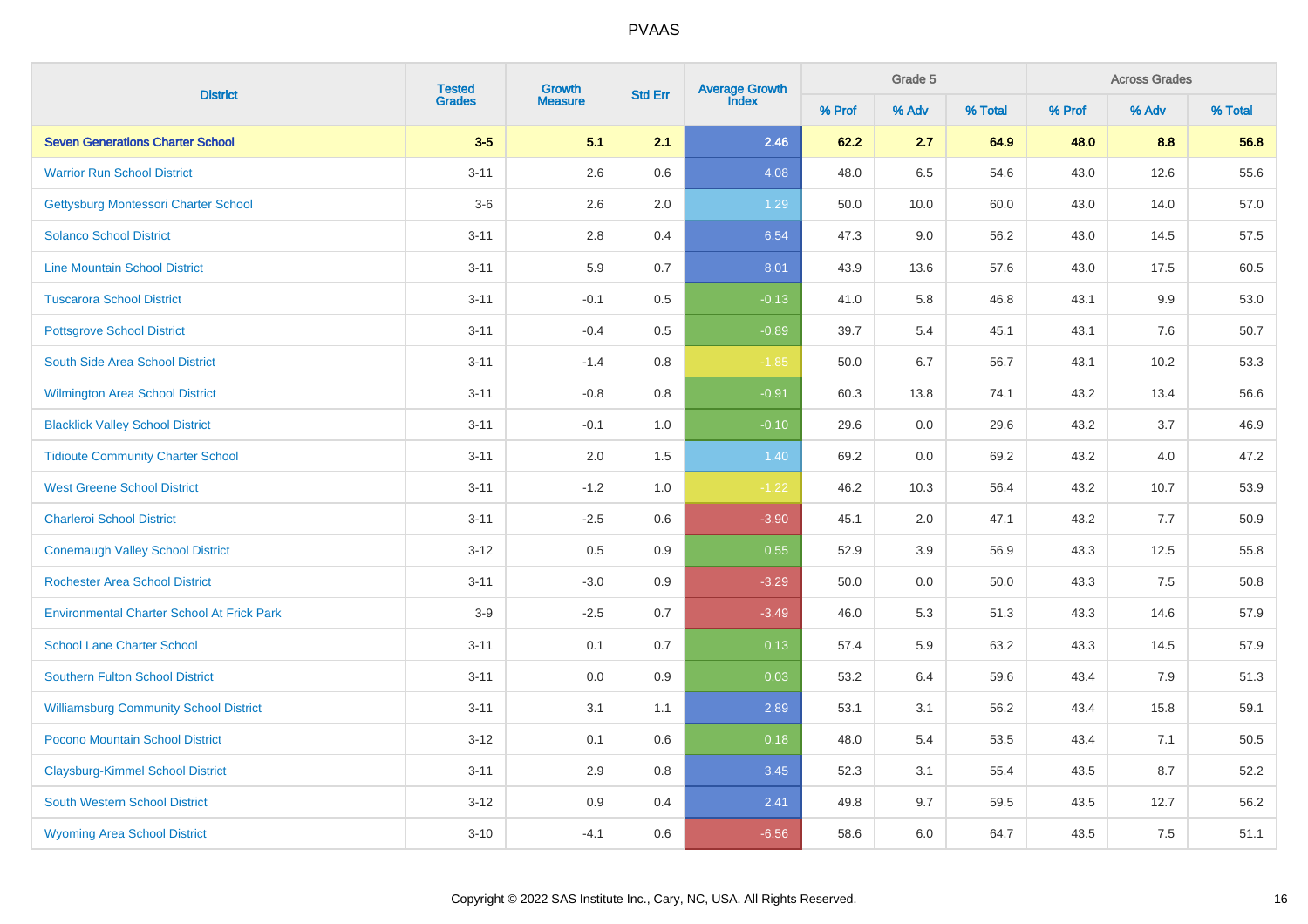|                                             | <b>Tested</b> | Growth         |                | Average Growth<br>Index |        | Grade 5 |         |        | <b>Across Grades</b><br>% Adv |         |
|---------------------------------------------|---------------|----------------|----------------|-------------------------|--------|---------|---------|--------|-------------------------------|---------|
| <b>District</b>                             | <b>Grades</b> | <b>Measure</b> | <b>Std Err</b> |                         | % Prof | % Adv   | % Total | % Prof |                               | % Total |
| <b>Seven Generations Charter School</b>     | $3-5$         | 5.1            | 2.1            | 2.46                    | 62.2   | 2.7     | 64.9    | 48.0   | 8.8                           | 56.8    |
| <b>Canton Area School District</b>          | $3 - 11$      | $-2.0$         | 0.8            | $-2.34$                 | 57.7   | 5.8     | 63.5    | 43.6   | 6.7                           | 50.3    |
| <b>Harmony Area School District</b>         | $3 - 10$      | 0.8            | 1.8            | 0.46                    | 43.8   | 0.0     | 43.8    | 43.6   | 6.4                           | 50.0    |
| <b>Upper Adams School District</b>          | $3 - 11$      | 0.7            | $0.6\,$        | 1.17                    | 47.3   | 3.8     | 51.2    | 43.6   | $8.8\,$                       | 52.4    |
| Lackawanna Trail School District            | $3 - 10$      | $-3.9$         | 0.8            | $-5.05$                 | 50.9   | 3.6     | 54.6    | 43.8   | 10.0                          | 53.8    |
| <b>Montrose Area School District</b>        | $3 - 10$      | 1.0            | 0.7            | 1.35                    | 50.0   | 16.2    | 66.2    | 43.8   | 18.3                          | 62.0    |
| <b>Otto-Eldred School District</b>          | $3 - 11$      | 5.1            | 1.0            | 5.26                    | 57.1   | 9.5     | 66.7    | 43.8   | 11.1                          | 54.9    |
| <b>Saint Clair Area School District</b>     | $3-8$         | $-1.8$         | 0.9            | $-1.95$                 | 43.4   | 1.9     | 45.3    | 43.9   | 4.7                           | 48.6    |
| <b>Forest City Regional School District</b> | $3 - 12$      | $-2.2$         | 0.9            | $-2.36$                 | 55.6   | 4.4     | 60.0    | 44.0   | 8.8                           | 52.8    |
| <b>West Perry School District</b>           | $3 - 11$      | 3.7            | 0.5            | 7.43                    | 45.0   | 8.7     | 53.7    | 44.0   | 14.2                          | 58.2    |
| <b>Cheltenham School District</b>           | $3 - 11$      | $-2.6$         | 0.6            | $-4.40$                 | 43.9   | 13.0    | 56.9    | 44.0   | 14.8                          | 58.8    |
| <b>Annville-Cleona School District</b>      | $3 - 12$      | $-0.3$         | 0.6            | $-0.41$                 | 47.5   | 11.2    | 58.8    | 44.0   | 15.5                          | 59.5    |
| <b>Derry Area School District</b>           | $3 - 11$      | 2.2            | 0.6            | 3.78                    | 44.6   | 8.3     | 52.9    | 44.1   | 17.4                          | 61.5    |
| <b>Titusville Area School District</b>      | $3 - 11$      | $-0.4$         | 0.5            | $-0.72$                 | 57.4   | 8.5     | 65.9    | 44.1   | 12.1                          | 56.2    |
| <b>Hampton Township School District</b>     | $3 - 11$      | 1.7            | 0.5            | 3.60                    | 50.3   | 30.7    | 81.0    | 44.1   | 38.5                          | 82.7    |
| Millersburg Area School District            | $3 - 11$      | $-0.2$         | 0.8            | $-0.29$                 | 47.1   | 3.9     | 51.0    | 44.2   | 7.4                           | 51.5    |
| <b>East Pennsboro Area School District</b>  | $3 - 11$      | 1.2            | 0.5            | 2.52                    | 47.0   | 4.8     | 51.8    | 44.2   | 11.4                          | 55.5    |
| <b>Northern York County School District</b> | $3 - 11$      | 0.6            | 0.4            | 1.45                    | 53.3   | 9.4     | 62.7    | 44.2   | 12.9                          | 57.1    |
| <b>Centennial School District</b>           | $3 - 10$      | 1.2            | 0.3            | 3.59                    | 49.0   | 5.4     | 54.4    | 44.3   | 10.2                          | 54.4    |
| <b>Riverside School District</b>            | $3 - 11$      | 2.8            | $0.6\,$        | 4.52                    | 44.6   | 4.0     | 48.5    | 44.3   | 10.7                          | 55.0    |
| <b>Cornwall-Lebanon School District</b>     | $3 - 11$      | $-0.8$         | 0.3            | $-2.37$                 | 46.8   | 6.1     | 52.9    | 44.4   | 12.6                          | 57.0    |
| <b>Kane Area School District</b>            | $3 - 10$      | 3.4            | 0.7            | 4.52                    | 40.8   | 19.7    | 60.6    | 44.4   | 10.2                          | 54.6    |
| <b>MaST Community Charter School II</b>     | $3 - 10$      | $-4.6$         | 0.7            | $-6.45$                 | 41.0   | 3.0     | 44.0    | 44.5   | 7.0                           | 51.5    |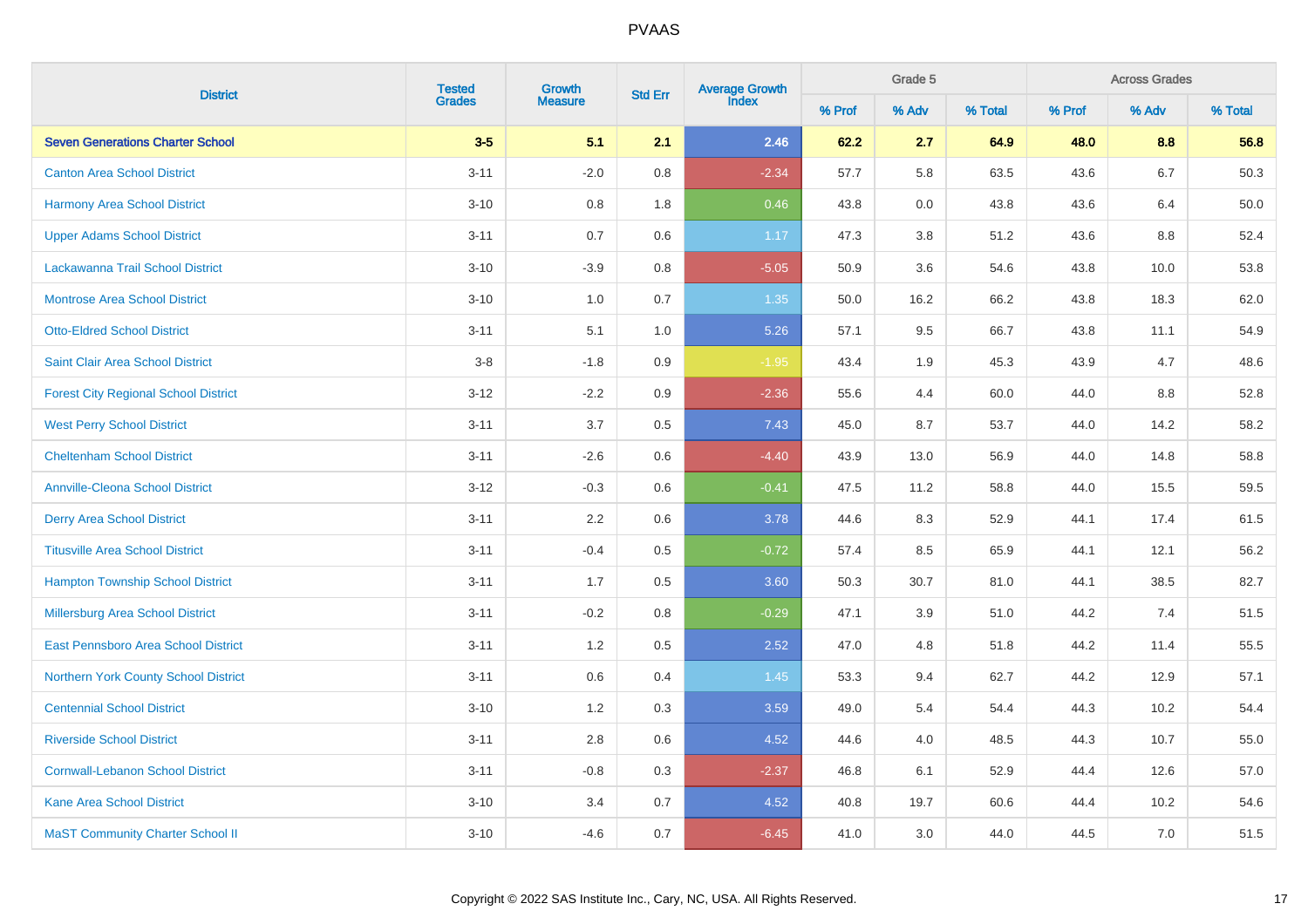|                                               | <b>Tested</b> | Growth         | <b>Std Err</b> | <b>Average Growth</b><br>Index |        | Grade 5 |         |        | <b>Across Grades</b><br>% Adv |         |
|-----------------------------------------------|---------------|----------------|----------------|--------------------------------|--------|---------|---------|--------|-------------------------------|---------|
| <b>District</b>                               | <b>Grades</b> | <b>Measure</b> |                |                                | % Prof | % Adv   | % Total | % Prof |                               | % Total |
| <b>Seven Generations Charter School</b>       | $3-5$         | 5.1            | 2.1            | 2.46                           | 62.2   | 2.7     | 64.9    | 48.0   | 8.8                           | 56.8    |
| <b>Cranberry Area School District</b>         | $3 - 12$      | $-0.0$         | $0.7\,$        | $-0.02$                        | 48.7   | 9.2     | 57.9    | 44.5   | 7.7                           | 52.2    |
| <b>Penns Valley Area School District</b>      | $3 - 12$      | 2.5            | $0.6\,$        | 3.96                           | 56.1   | 8.2     | 64.3    | 44.5   | 13.0                          | 57.5    |
| <b>Keystone Oaks School District</b>          | $3 - 11$      | $-1.4$         | 0.6            | $-2.39$                        | 54.1   | 17.2    | 71.3    | 44.5   | 21.3                          | 65.8    |
| <b>North Star School District</b>             | $3 - 11$      | $-0.3$         | 0.7            | $-0.46$                        | 44.3   | $3.8\,$ | 48.1    | 44.5   | 15.3                          | 59.8    |
| <b>Tamaqua Area School District</b>           | $3 - 12$      | $-0.4$         | $0.6\,$        | $-0.71$                        | 60.2   | 5.6     | 65.7    | 44.6   | 7.7                           | 52.3    |
| <b>Southmoreland School District</b>          | $3 - 11$      | $-3.9$         | $0.6\,$        | $-6.43$                        | 39.6   | 2.1     | 41.7    | 44.6   | $6.8\,$                       | 51.3    |
| <b>Lower Dauphin School District</b>          | $3 - 11$      | $-0.9$         | 0.4            | $-2.20$                        | 52.7   | 13.3    | 66.0    | 44.6   | 14.8                          | 59.4    |
| <b>Greencastle-Antrim School District</b>     | $3 - 11$      | 2.7            | 0.4            | 6.18                           | 46.3   | 16.4    | 62.7    | 44.6   | 20.8                          | 65.4    |
| Saint Marys Area School District              | $3 - 11$      | $-1.5$         | 0.6            | $-2.64$                        | 48.7   | 2.6     | 51.3    | 44.6   | 11.0                          | 55.6    |
| Elizabethtown Area School District            | $3-12$        | $-0.8$         | 0.4            | $-2.01$                        | 51.7   | 12.8    | 64.5    | 44.6   | 17.9                          | 62.5    |
| <b>Sayre Area School District</b>             | $3 - 11$      | 4.2            | 0.8            | 5.53                           | 32.8   | 4.9     | 37.7    | 44.6   | 10.7                          | 55.4    |
| <b>Karns City Area School District</b>        | $3 - 11$      | $-0.9$         | 0.6            | $-1.37$                        | 56.2   | 9.0     | 65.2    | 44.7   | 6.8                           | 51.5    |
| <b>Neshaminy School District</b>              | $3 - 11$      | $-2.8$         | 0.3            | $-9.73$                        | 49.1   | 6.0     | 55.1    | 44.7   | 12.5                          | 57.2    |
| <b>Wallingford-Swarthmore School District</b> | $3 - 10$      | $-1.1$         | 0.4            | $-2.53$                        | 52.6   | 26.1    | 78.7    | 44.7   | 32.4                          | 77.2    |
| <b>Ligonier Valley School District</b>        | $3 - 11$      | $-0.8$         | 0.7            | $-1.21$                        | 43.8   | 7.5     | 51.2    | 44.7   | 12.8                          | 57.6    |
| <b>Lewisburg Area School District</b>         | $3 - 11$      | 4.0            | 0.6            | 6.97                           | 53.1   | 21.2    | 74.3    | 44.8   | 30.1                          | 74.9    |
| <b>Dallastown Area School District</b>        | $3 - 11$      | $-2.2$         | 0.3            | $-6.63$                        | 53.1   | 7.2     | 60.3    | 44.8   | 19.1                          | 63.9    |
| <b>Dunmore School District</b>                | $3 - 11$      | $-2.2$         | 0.7            | $-3.28$                        | 47.2   | 8.3     | 55.6    | 44.8   | 9.4                           | 54.2    |
| <b>Bangor Area School District</b>            | $3 - 12$      | 3.3            | $0.5\,$        | 6.54                           | 38.6   | 14.4    | 52.9    | 44.8   | 13.6                          | 58.4    |
| <b>Dover Area School District</b>             | $3 - 12$      | $-1.0$         | 0.4            | $-2.38$                        | 48.0   | 4.8     | 52.8    | 44.8   | 10.8                          | 55.6    |
| Northern Tioga School District                | $3 - 12$      | $3.0\,$        | $0.5\,$        | 5.57                           | 45.2   | $2.6\,$ | 47.7    | 44.8   | $9.6\,$                       | 54.4    |
| Selinsgrove Area School District              | $3 - 12$      | $-1.5$         | 0.5            | $-3.03$                        | 51.9   | 4.4     | 56.4    | 44.8   | 15.2                          | 60.0    |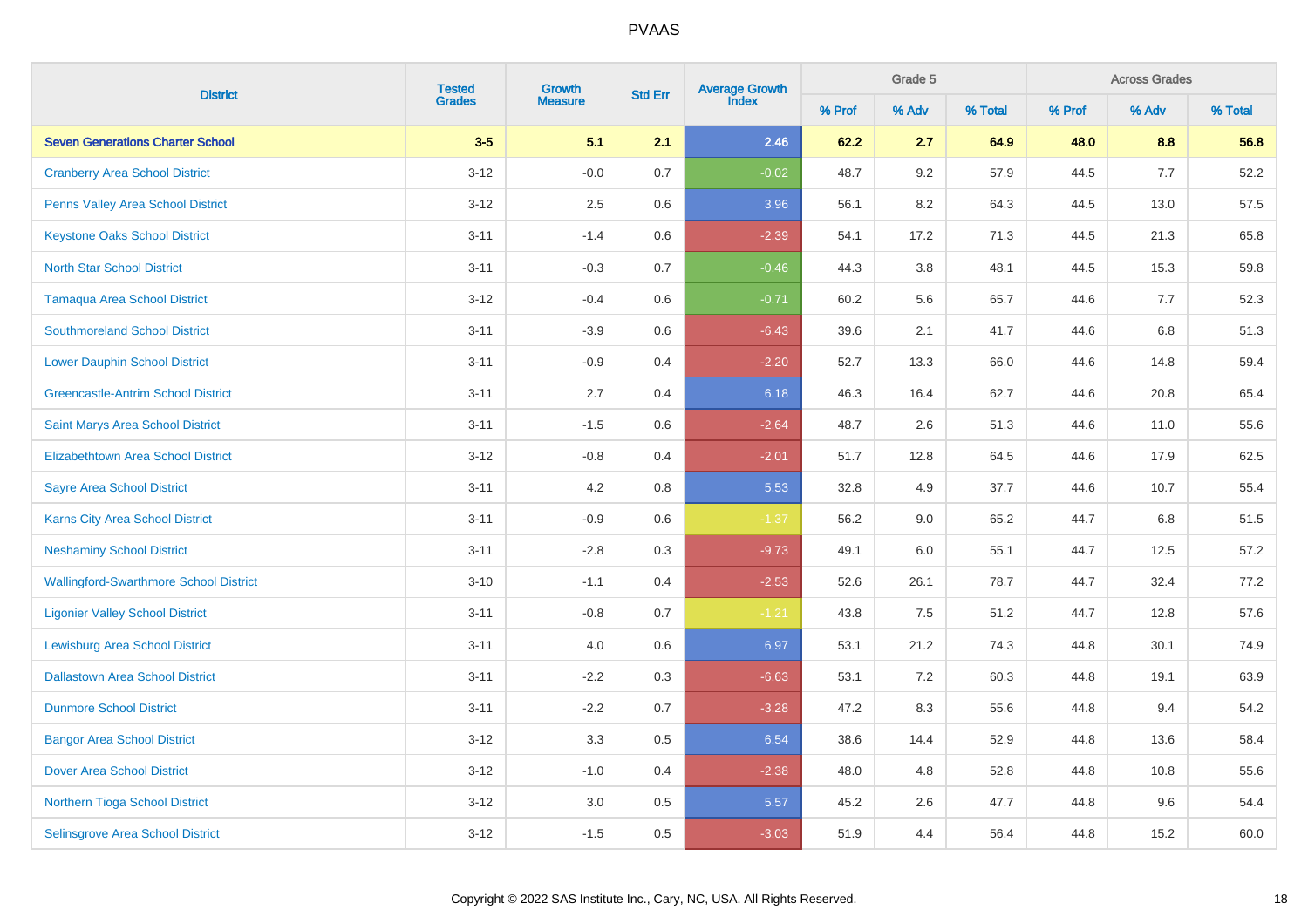|                                                    |                         | Growth         |                | Average Growth<br>Index |        | Grade 5 |         |        | <b>Across Grades</b><br>% Adv |         |
|----------------------------------------------------|-------------------------|----------------|----------------|-------------------------|--------|---------|---------|--------|-------------------------------|---------|
| <b>District</b>                                    | <b>Tested</b><br>Grades | <b>Measure</b> | <b>Std Err</b> |                         | % Prof | % Adv   | % Total | % Prof |                               | % Total |
| <b>Seven Generations Charter School</b>            | $3-5$                   | 5.1            | 2.1            | 2.46                    | 62.2   | 2.7     | 64.9    | 48.0   | 8.8                           | 56.8    |
| <b>Bellefonte Area School District</b>             | $3 - 11$                | $-0.0$         | 0.5            | $-0.04$                 | 56.6   | 10.2    | 66.9    | 44.8   | 12.3                          | 57.1    |
| <b>Cocalico School District</b>                    | $3 - 11$                | $-2.5$         | 0.4            | $-5.75$                 | 50.2   | 11.9    | 62.2    | 44.9   | 15.8                          | 60.7    |
| <b>Central Cambria School District</b>             | $3 - 11$                | $-3.0$         | 0.6            | $-5.07$                 | 59.8   | 11.1    | 70.9    | 44.9   | 10.7                          | 55.6    |
| <b>Southern York County School District</b>        | $3 - 11$                | $-0.7$         | $0.5\,$        | $-1.39$                 | 44.0   | 5.1     | 49.0    | 44.9   | 13.5                          | 58.4    |
| <b>Abington School District</b>                    | $3 - 10$                | $-2.8$         | 0.3            | $-8.59$                 | 49.8   | 10.0    | 59.7    | 44.9   | 18.8                          | 63.8    |
| <b>Halifax Area School District</b>                | $3 - 11$                | 0.6            | 0.8            | 0.74                    | 52.9   | 8.6     | 61.4    | 44.9   | 10.1                          | 55.1    |
| <b>Gettysburg Area School District</b>             | $3 - 11$                | 2.5            | 0.4            | 5.70                    | 52.6   | 9.8     | 62.3    | 45.0   | 16.0                          | 61.0    |
| <b>Manheim Township School District</b>            | $3 - 12$                | $-2.7$         | 0.3            | $-8.26$                 | 48.2   | 17.7    | 65.9    | 45.0   | 24.3                          | 69.3    |
| <b>Fairfield Area School District</b>              | $3 - 11$                | $-1.0$         | 0.8            | $-1.22$                 | 50.8   | 3.3     | 54.1    | 45.1   | 9.6                           | 54.6    |
| <b>Ephrata Area School District</b>                | $3 - 11$                | $-0.2$         | 0.4            | $-0.50$                 | 50.5   | 10.3    | 60.8    | 45.1   | 12.6                          | 57.6    |
| <b>Conneaut School District</b>                    | $3 - 12$                | 0.1            | 0.5            | 0.24                    | 42.4   | 5.3     | 47.7    | 45.1   | 12.8                          | 57.9    |
| <b>Clarion Area School District</b>                | $3 - 11$                | 1.1            | 0.9            | $1.25$                  | 58.3   | 2.1     | 60.4    | 45.1   | 10.1                          | 55.2    |
| <b>Mountain View School District</b>               | $3 - 11$                | 1.6            | $0.9\,$        | 1.87                    | 45.0   | 3.3     | 48.3    | 45.1   | 5.6                           | 50.7    |
| <b>Deer Lakes School District</b>                  | $3 - 11$                | $-0.4$         | 0.6            | $-0.76$                 | 52.0   | 5.5     | 57.5    | 45.1   | 14.9                          | 60.0    |
| <b>North Clarion County School District</b>        | $3 - 12$                | 2.6            | 1.0            | 2.73                    | 51.1   | 8.9     | 60.0    | 45.1   | 12.2                          | 57.3    |
| <b>Palmerton Area School District</b>              | $3 - 11$                | 1.6            | 0.6            | 2.59                    | 54.9   | 3.7     | 58.5    | 45.2   | 11.6                          | 56.8    |
| <b>Tyrone Area School District</b>                 | $3 - 12$                | $-2.0$         | 0.6            | $-3.48$                 | 50.4   | 3.0     | 53.3    | 45.2   | 12.0                          | 57.2    |
| <b>Schuylkill Valley School District</b>           | $3 - 11$                | 0.6            | 0.6            | 1.09                    | 53.1   | 3.1     | 56.2    | 45.2   | 10.3                          | 55.6    |
| <b>Northeast Bradford School District</b>          | $3 - 10$                | 3.0            | 0.9            | 3.25                    | 57.5   | 2.5     | 60.0    | 45.2   | 9.9                           | 55.1    |
| <b>Bear Creek Community Charter School</b>         | $3-8$                   | 5.5            | 0.9            | 6.44                    | 51.9   | 7.7     | 59.6    | 45.2   | 12.1                          | 57.4    |
| <b>Somerset Area School District</b>               | $3 - 11$                | 0.7            | 0.6            | 1.33                    | 48.3   | 5.8     | 54.2    | 45.3   | 16.7                          | 62.0    |
| <b>Commonwealth Charter Academy Charter School</b> | $3 - 10$                | $-3.1$         | 0.9            | $-3.43$                 | 49.2   | 1.7     | 50.8    | 45.3   | 10.1                          | 55.4    |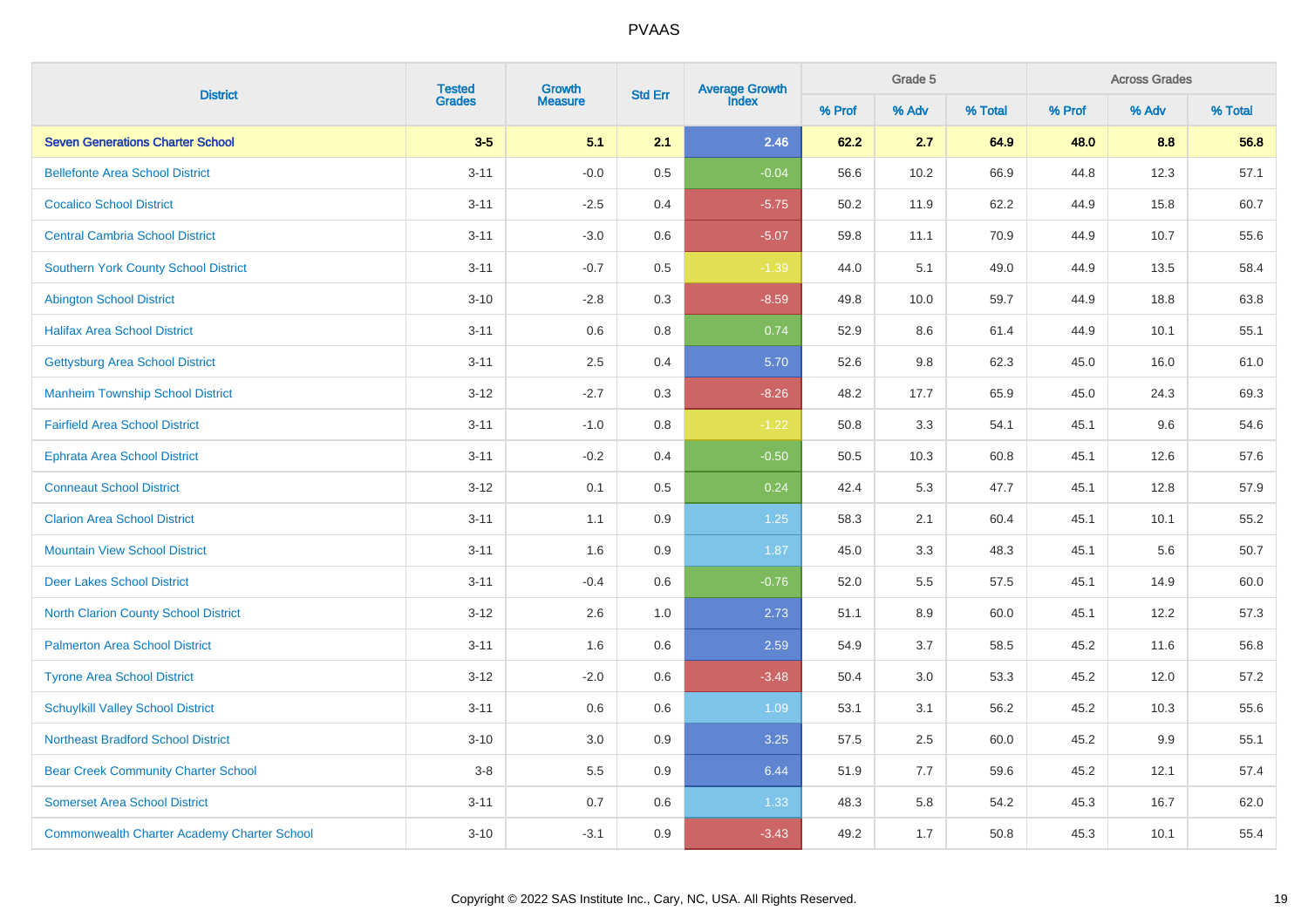|                                                | <b>Tested</b> | Growth         | <b>Std Err</b> | <b>Average Growth</b><br>Index |        | Grade 5 |         |        | <b>Across Grades</b><br>% Adv |         |
|------------------------------------------------|---------------|----------------|----------------|--------------------------------|--------|---------|---------|--------|-------------------------------|---------|
| <b>District</b>                                | <b>Grades</b> | <b>Measure</b> |                |                                | % Prof | % Adv   | % Total | % Prof |                               | % Total |
| <b>Seven Generations Charter School</b>        | $3-5$         | 5.1            | 2.1            | 2.46                           | 62.2   | 2.7     | 64.9    | 48.0   | 8.8                           | 56.8    |
| <b>Homer-Center School District</b>            | $3 - 11$      | 6.3            | 0.8            | 7.72                           | 57.1   | 1.6     | 58.7    | 45.3   | 11.7                          | 56.9    |
| <b>Ellwood City Area School District</b>       | $3 - 11$      | 0.6            | 0.6            | 1.00                           | 53.8   | 11.5    | 65.4    | 45.3   | 10.3                          | 55.6    |
| <b>Jersey Shore Area School District</b>       | $3 - 11$      | 1.7            | 0.5            | 3.47                           | 47.6   | 8.3     | 56.0    | 45.3   | 13.4                          | 58.7    |
| South Middleton School District                | $3 - 11$      | $0.8\,$        | 0.5            | 1.43                           | 48.5   | 12.1    | 60.6    | 45.4   | 16.9                          | 62.3    |
| <b>Blue Ridge School District</b>              | $3 - 11$      | 2.2            | $0.8\,$        | 2.90                           | 42.5   | 8.2     | 50.7    | 45.4   | 10.7                          | 56.1    |
| <b>Armstrong School District</b>               | $3 - 11$      | 3.2            | 0.3            | 9.41                           | 46.0   | 6.3     | 52.3    | 45.4   | 12.6                          | 58.0    |
| <b>Fort Leboeuf School District</b>            | $3 - 11$      | 0.0            | 0.5            | 0.05                           | 47.7   | 21.9    | 69.7    | 45.4   | 23.3                          | 68.7    |
| Philadelphia Academy Charter School            | $3 - 11$      | 1.9            | 0.8            | 2.50                           | 42.3   | 9.0     | 51.3    | 45.5   | 14.9                          | 60.4    |
| <b>Loyalsock Township School District</b>      | $3 - 12$      | 1.2            | $0.6\,$        | 1.96                           | 48.3   | 12.9    | 61.2    | 45.5   | 13.2                          | 58.7    |
| <b>Girard School District</b>                  | $3 - 11$      | 1.9            | $0.6\,$        | 3.15                           | 54.5   | 12.5    | 67.0    | 45.5   | 17.8                          | 63.3    |
| <b>Gateway School District</b>                 | $3 - 11$      | $-1.0$         | 0.4            | $-2.20$                        | 48.9   | 5.6     | 54.5    | 45.5   | 12.1                          | 57.7    |
| <b>Northgate School District</b>               | $3 - 11$      | $-1.4$         | 0.8            | $-1.68$                        | 60.8   | 3.9     | 64.7    | 45.5   | 12.8                          | 58.3    |
| <b>Warwick School District</b>                 | $3 - 11$      | 0.0            | 0.4            | 0.03                           | 49.6   | 5.9     | 55.6    | 45.6   | 12.6                          | 58.2    |
| <b>Twin Valley School District</b>             | $3-12$        | 2.3            | 0.5            | 5.04                           | 50.9   | 8.9     | 59.8    | 45.6   | 20.6                          | 66.2    |
| <b>Riverside Beaver County School District</b> | $3 - 11$      | 2.3            | 0.6            | 3.62                           | 53.1   | 9.4     | 62.5    | 45.6   | 22.4                          | 68.1    |
| <b>Central Fulton School District</b>          | $3 - 11$      | 0.7            | 0.8            | 0.95                           | 43.4   | 7.9     | 51.3    | 45.7   | 8.1                           | 53.8    |
| <b>California Area School District</b>         | $3 - 10$      | 1.5            | 0.8            | 1.83                           | 51.8   | 3.7     | 55.6    | 45.7   | 14.1                          | 59.8    |
| <b>Bradford Area School District</b>           | $3 - 12$      | 3.9            | 0.5            | 7.92                           | 53.6   | 11.3    | 64.9    | 45.7   | 15.1                          | 60.8    |
| <b>Lakeview School District</b>                | $3 - 11$      | $-3.2$         | $0.8\,$        | $-3.93$                        | 63.3   | 10.2    | 73.5    | 45.7   | 15.4                          | 61.1    |
| <b>Allegheny Valley School District</b>        | $3 - 11$      | $-2.6$         | 0.8            | $-3.15$                        | 56.1   | 7.0     | 63.2    | 45.7   | 8.9                           | 54.6    |
| <b>Littlestown Area School District</b>        | $3 - 11$      | 4.6            | $0.6\,$        | 7.92                           | 49.6   | 3.5     | 53.1    | 45.7   | $9.8\,$                       | 55.5    |
| <b>Grove City Area School District</b>         | $3 - 12$      | 1.6            | 0.6            | 2.68                           | 45.0   | 21.0    | 66.0    | 45.7   | 20.1                          | 65.8    |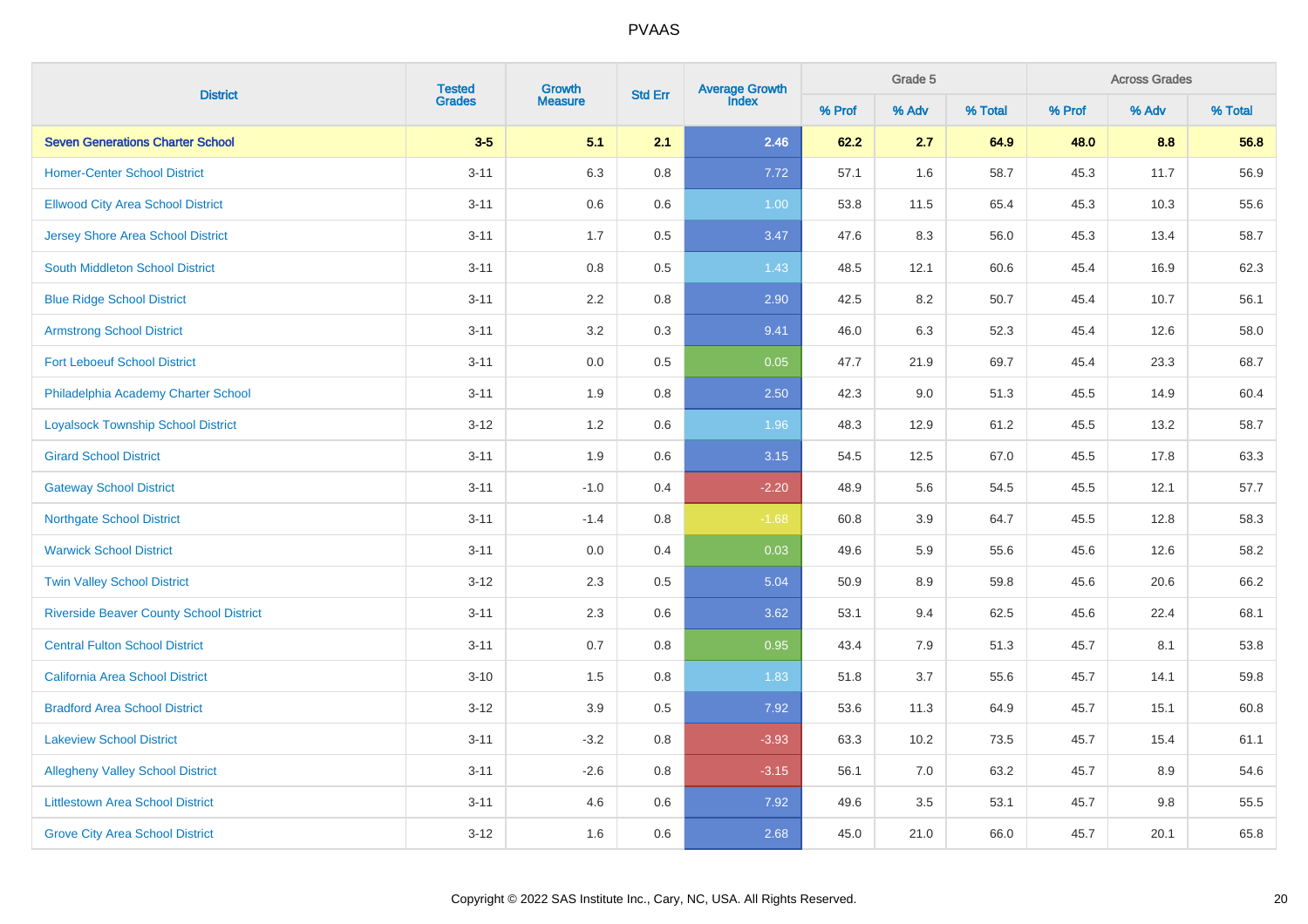|                                                | <b>Tested</b> | Growth         |                | Average Growth<br>Index |        | Grade 5 |         |        | <b>Across Grades</b><br>% Adv |         |
|------------------------------------------------|---------------|----------------|----------------|-------------------------|--------|---------|---------|--------|-------------------------------|---------|
| <b>District</b>                                | <b>Grades</b> | <b>Measure</b> | <b>Std Err</b> |                         | % Prof | % Adv   | % Total | % Prof |                               | % Total |
| <b>Seven Generations Charter School</b>        | $3-5$         | 5.1            | 2.1            | 2.46                    | 62.2   | 2.7     | 64.9    | 48.0   | 8.8                           | 56.8    |
| <b>Fort Cherry School District</b>             | $3 - 10$      | $-2.2$         | 0.8            | $-2.84$                 | 61.4   | 8.8     | 70.2    | 45.7   | 16.8                          | 62.5    |
| <b>Western Wayne School District</b>           | $3 - 11$      | $-0.5$         | 0.6            | $-0.81$                 | 56.6   | 7.6     | 64.2    | 45.8   | 18.1                          | 63.9    |
| <b>Athens Area School District</b>             | $3 - 11$      | 3.5            | $0.6\,$        | 6.17                    | 57.1   | 10.7    | 67.9    | 45.8   | 12.8                          | 58.6    |
| <b>Hempfield School District</b>               | $3 - 11$      | 2.2            | 0.3            | 6.93                    | 52.4   | 9.3     | 61.6    | 45.8   | 20.4                          | 66.2    |
| <b>Wellsboro Area School District</b>          | $3 - 11$      | $-0.6$         | $0.6\,$        | $-0.91$                 | 62.1   | 6.9     | 69.0    | 45.8   | 12.9                          | 58.7    |
| <b>Millcreek Township School District</b>      | $3 - 11$      | 2.0            | 0.3            | 6.27                    | 49.1   | 17.2    | 66.3    | 45.8   | 19.9                          | 65.8    |
| Leechburg Area School District                 | $3 - 11$      | $-2.3$         | 0.9            | $-2.40$                 | 46.7   | 2.2     | 48.9    | 45.8   | 7.9                           | 53.8    |
| <b>Burrell School District</b>                 | $3 - 11$      | $-3.3$         | 0.7            | $-4.68$                 | 50.0   | 0.9     | 50.9    | 45.9   | 7.5                           | 53.4    |
| <b>Upper Perkiomen School District</b>         | $3 - 11$      | 0.7            | 0.4            | 1.64                    | 50.2   | 3.0     | 53.2    | 45.9   | 9.5                           | 55.3    |
| <b>Hollidaysburg Area School District</b>      | $3 - 11$      | 1.1            | 0.4            | 2.72                    | 54.2   | 10.2    | 64.4    | 45.9   | 17.3                          | 63.2    |
| <b>Upper Saint Clair School District</b>       | $3 - 11$      | 2.6            | 0.4            | 6.77                    | 49.8   | 35.9    | 85.7    | 46.0   | 42.0                          | 88.0    |
| Pen Argyl Area School District                 | $3 - 12$      | 2.2            | 0.6            | 3.36                    | 50.0   | 10.0    | 60.0    | 46.0   | 11.3                          | 57.2    |
| <b>Butler Area School District</b>             | $3 - 11$      | 0.3            | 0.3            | 1.07                    | 49.8   | 12.2    | 61.9    | 46.0   | 14.0                          | 60.0    |
| <b>Upper Moreland Township School District</b> | $3 - 11$      | $-0.3$         | 0.4            | $-0.57$                 | 54.1   | 10.5    | 64.6    | 46.0   | 16.1                          | 62.1    |
| <b>Ferndale Area School District</b>           | $3 - 10$      | 1.9            | 1.0            | 1.95                    | 43.2   | 4.6     | 47.7    | 46.1   | 10.6                          | 56.6    |
| <b>Penn-Delco School District</b>              | $3 - 11$      | 1.3            | 0.4            | 2.89                    | 51.9   | 12.9    | 64.7    | 46.1   | 12.9                          | 59.0    |
| <b>Bedford Area School District</b>            | $3 - 11$      | 5.0            | 0.6            | 8.52                    | 54.2   | 3.4     | 57.6    | 46.2   | 12.2                          | 58.4    |
| <b>Bloomsburg Area School District</b>         | $3 - 10$      | $-0.8$         | 0.7            | $-1.28$                 | 49.4   | 4.4     | 53.8    | 46.3   | 11.7                          | 57.9    |
| <b>Central Valley School District</b>          | $3 - 10$      | $-2.0$         | $0.5\,$        | $-3.83$                 | 44.1   | 4.2     | 48.2    | 46.3   | 13.9                          | 60.2    |
| <b>Midd-West School District</b>               | $3 - 11$      | 1.2            | $0.6\,$        | 2.04                    | 52.2   | 3.0     | 55.2    | 46.3   | 8.6                           | 55.0    |
| Mechanicsburg Area School District             | $3 - 11$      | $0.3\,$        | 0.4            | 0.82                    | 48.1   | 12.0    | 60.1    | 46.4   | 13.9                          | 60.2    |
| Schuylkill Haven Area School District          | $3 - 11$      | $-1.4$         | 0.7            | $-1.96$                 | 44.6   | 1.2     | 45.8    | 46.4   | 10.0                          | 56.4    |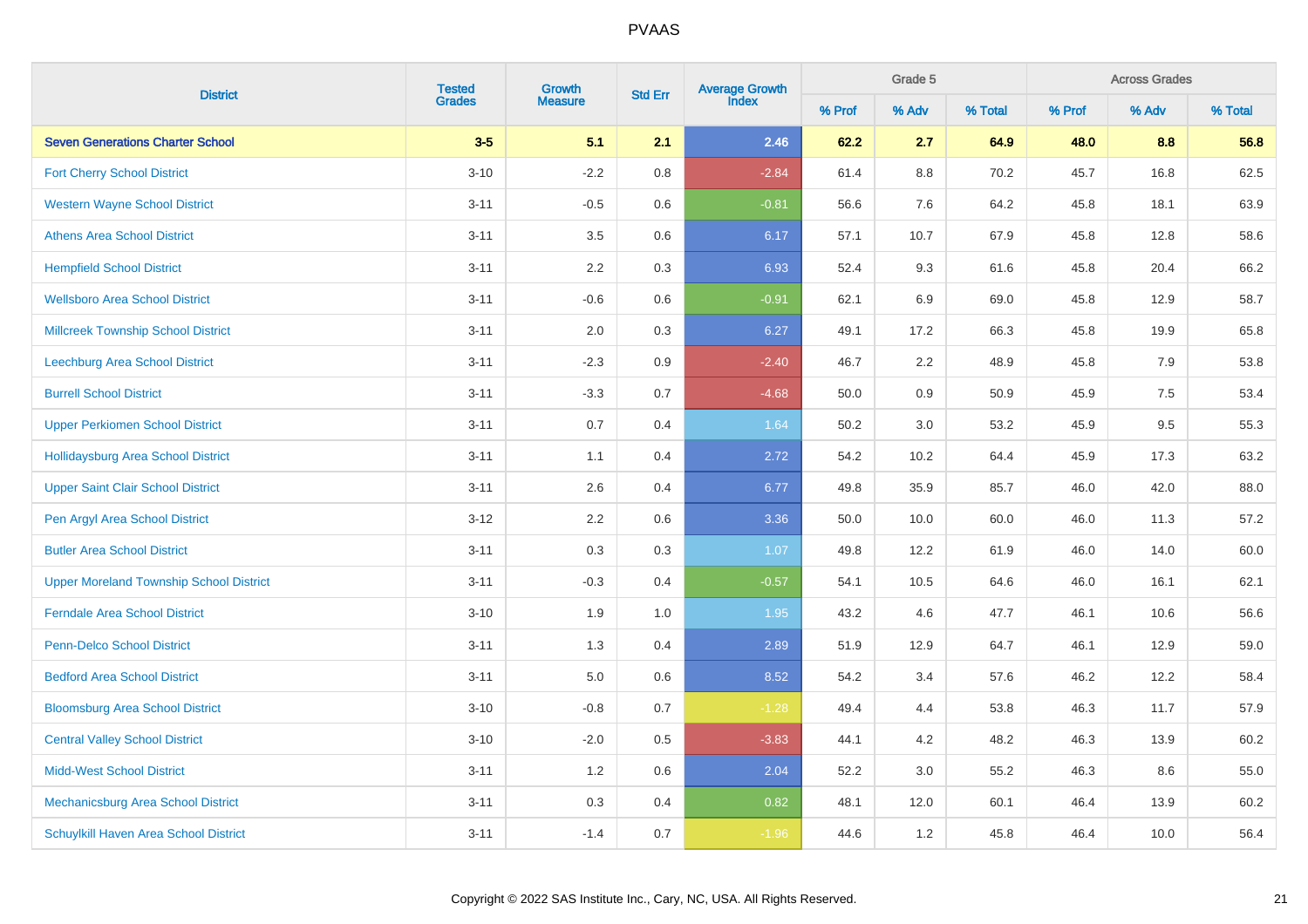|                                                    | <b>Tested</b> | Growth         |                | Average Growth<br>Index |        | Grade 5 |         |        | <b>Across Grades</b><br>% Adv |         |
|----------------------------------------------------|---------------|----------------|----------------|-------------------------|--------|---------|---------|--------|-------------------------------|---------|
| <b>District</b>                                    | <b>Grades</b> | <b>Measure</b> | <b>Std Err</b> |                         | % Prof | % Adv   | % Total | % Prof |                               | % Total |
| <b>Seven Generations Charter School</b>            | $3-5$         | 5.1            | 2.1            | 2.46                    | 62.2   | 2.7     | 64.9    | 48.0   | 8.8                           | 56.8    |
| <b>Mohawk Area School District</b>                 | $3 - 11$      | $0.9\,$        | 0.6            | 1.42                    | 43.7   | 6.8     | 50.5    | 46.4   | 17.1                          | 63.5    |
| Lehigh Valley Academy Regional Charter School      | $3 - 11$      | 0.4            | 0.6            | 0.69                    | 50.0   | 5.8     | 55.8    | 46.4   | 11.0                          | 57.4    |
| <b>York Suburban School District</b>               | $3 - 11$      | 0.5            | 0.5            | 0.99                    | 62.8   | 13.7    | 76.5    | 46.4   | 23.5                          | 70.0    |
| <b>Wyomissing Area School District</b>             | $3 - 12$      | $-1.6$         | 0.6            | $-2.77$                 | 47.3   | 14.7    | 62.0    | 46.4   | 19.4                          | 65.8    |
| <b>Baldwin-Whitehall School District</b>           | $3 - 11$      | $-0.1$         | 0.4            | $-0.17$                 | 49.1   | 6.3     | 55.4    | 46.4   | 12.2                          | 58.7    |
| <b>Exeter Township School District</b>             | $3 - 11$      | 3.1            | 0.4            | 7.45                    | 49.8   | 11.2    | 61.0    | 46.4   | 15.0                          | 61.4    |
| <b>Pine Grove Area School District</b>             | $3 - 11$      | 0.9            | 0.6            | 1.50                    | 55.8   | 1.0     | 56.8    | 46.5   | 10.4                          | 56.9    |
| <b>Folk Arts-Cultural Treasures Charter School</b> | $3 - 7$       | 7.1            | 1.0            | 6.75                    | 50.0   | 6.8     | 56.8    | 46.5   | 14.6                          | 61.1    |
| <b>Spring Grove Area School District</b>           | $3 - 11$      | $-0.1$         | 0.4            | $-0.23$                 | 49.1   | 16.7    | 65.7    | 46.5   | 19.3                          | 65.8    |
| <b>Keystone School District</b>                    | $3 - 11$      | 0.8            | 0.8            | 1.01                    | 49.2   | 26.9    | 76.1    | 46.5   | 21.0                          | 67.5    |
| <b>Brockway Area School District</b>               | $3 - 11$      | 4.2            | 0.7            | 5.89                    | 61.5   | 14.1    | 75.6    | 46.6   | 17.4                          | 64.0    |
| <b>Arts Academy Charter School</b>                 | $5-8$         | $-3.5$         | 1.1            | $-3.11$                 | 41.2   | 0.0     | 41.2    | 46.6   | 2.0                           | 48.6    |
| <b>Danville Area School District</b>               | $3 - 11$      | 2.1            | $0.5\,$        | 4.02                    | 56.7   | 16.6    | 73.2    | 46.6   | 21.7                          | 68.3    |
| <b>Avon Grove School District</b>                  | $3 - 10$      | $-1.5$         | 0.4            | $-4.12$                 | 48.2   | 14.6    | 62.9    | 46.7   | 15.4                          | 62.1    |
| <b>South Eastern School District</b>               | $3 - 11$      | 2.3            | $0.5\,$        | 4.84                    | 55.2   | 6.3     | 61.5    | 46.7   | 14.1                          | 60.8    |
| <b>Central York School District</b>                | $3 - 12$      | 5.2            | 0.3            | 15.18                   | 51.5   | $5.0\,$ | 56.5    | 46.7   | 10.4                          | 57.1    |
| <b>Mercer Area School District</b>                 | $3 - 11$      | 1.5            | $0.8\,$        | 1.89                    | 56.9   | 1.7     | 58.6    | 46.7   | 16.6                          | 63.3    |
| <b>Shaler Area School District</b>                 | $3 - 11$      | $-4.5$         | 0.4            | $-11.61$                | 52.7   | 5.4     | 58.1    | 46.7   | 13.0                          | 59.7    |
| <b>Avella Area School District</b>                 | $3 - 12$      | 2.7            | 1.1            | 2.45                    | 42.5   | $2.5\,$ | 45.0    | 46.7   | 12.6                          | 59.3    |
| <b>Reach Cyber Charter School</b>                  | $3 - 11$      | $-2.6$         | 0.9            | $-2.78$                 | 52.4   | 4.8     | 57.1    | 46.8   | $5.5\,$                       | 52.3    |
| <b>Trinity Area School District</b>                | $3 - 11$      | $-0.1$         | 0.4            | $-0.26$                 | 55.8   | 12.7    | 68.5    | 46.8   | 15.3                          | 62.1    |
| <b>Northern Bedford County School District</b>     | $3 - 11$      | $-0.1$         | 0.8            | $-0.10$                 | 46.9   | 14.3    | 61.2    | 46.8   | 20.5                          | 67.3    |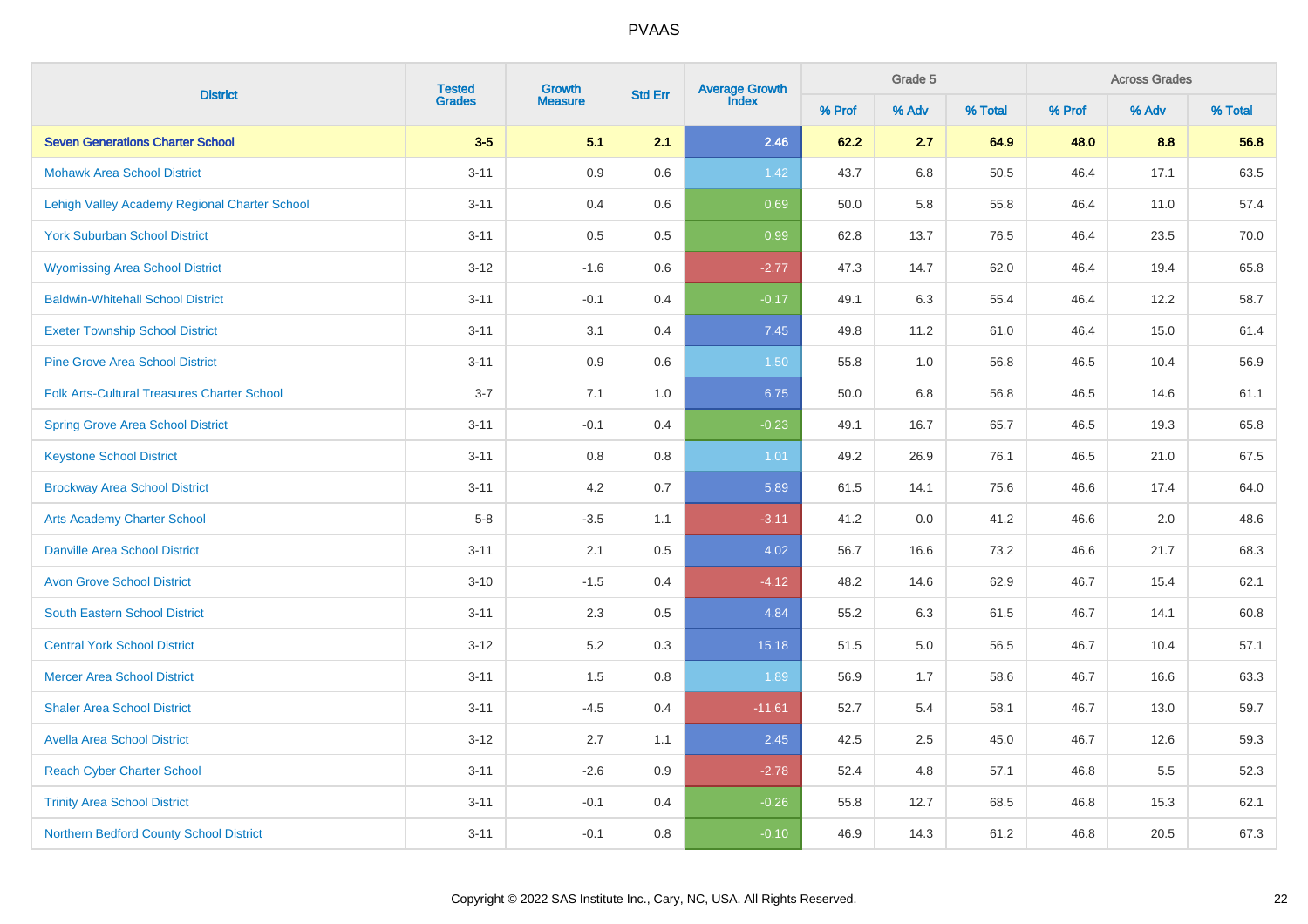|                                               | <b>Tested</b> | Growth         |                | Average Growth<br>Index |        | Grade 5 |         |        | <b>Across Grades</b><br>% Adv |         |
|-----------------------------------------------|---------------|----------------|----------------|-------------------------|--------|---------|---------|--------|-------------------------------|---------|
| <b>District</b>                               | <b>Grades</b> | <b>Measure</b> | <b>Std Err</b> |                         | % Prof | % Adv   | % Total | % Prof |                               | % Total |
| <b>Seven Generations Charter School</b>       | $3-5$         | 5.1            | 2.1            | 2.46                    | 62.2   | 2.7     | 64.9    | 48.0   | 8.8                           | 56.8    |
| Northeastern York School District             | $3 - 11$      | 1.5            | 0.4            | 3.51                    | 51.8   | 13.3    | 65.0    | 46.8   | 17.3                          | 64.1    |
| <b>Penn Manor School District</b>             | $3 - 11$      | 2.1            | 0.3            | 6.05                    | 53.4   | 10.5    | 63.8    | 46.8   | 18.7                          | 65.6    |
| <b>Greater Latrobe School District</b>        | $3 - 11$      | $-3.1$         | 0.4            | $-7.50$                 | 55.6   | 5.8     | 61.4    | 46.9   | 15.6                          | 62.5    |
| <b>Phoenixville Area School District</b>      | $3 - 11$      | $-1.1$         | 0.4            | $-2.66$                 | 54.8   | 10.0    | 64.7    | 46.9   | 19.2                          | 66.1    |
| <b>Conewago Valley School District</b>        | $3 - 12$      | 0.7            | 0.4            | 1.94                    | 52.1   | 3.4     | 55.5    | 46.9   | 10.0                          | 56.9    |
| <b>Wilson School District</b>                 | $3 - 12$      | $-3.7$         | 0.5            | $-7.41$                 | 49.3   | 4.2     | 53.5    | 47.0   | 13.2                          | 60.1    |
| <b>Clarion-Limestone Area School District</b> | $3 - 12$      | 1.8            | 0.9            | 1.94                    | 54.6   | 29.1    | 83.6    | 47.0   | 20.8                          | 67.7    |
| <b>Hermitage School District</b>              | $3 - 12$      | 2.9            | 0.5            | 5.57                    | 52.9   | 7.9     | 60.7    | 47.0   | 22.0                          | 69.0    |
| <b>Kiski Area School District</b>             | $3 - 11$      | $-2.3$         | 0.4            | $-5.07$                 | 50.9   | 4.2     | 55.2    | 47.0   | 13.3                          | 60.4    |
| <b>Parkland School District</b>               | $3 - 11$      | $-2.9$         | 0.3            | $-10.53$                | 55.6   | 16.6    | 72.1    | 47.1   | 23.4                          | 70.5    |
| <b>United School District</b>                 | $3 - 11$      | 0.7            | 0.8            | 0.86                    | 52.4   | 0.0     | 52.4    | 47.1   | 12.4                          | 59.5    |
| <b>Seneca Valley School District</b>          | $3 - 11$      | $-3.6$         | 0.3            | $-12.57$                | 52.6   | 9.8     | 62.4    | 47.2   | 20.2                          | 67.4    |
| <b>Slippery Rock Area School District</b>     | $3 - 11$      | 0.3            | 0.6            | 0.49                    | 61.1   | 15.1    | 76.2    | 47.2   | 24.9                          | 72.1    |
| <b>Glendale School District</b>               | $3 - 10$      | 3.8            | 0.9            | 4.33                    | 50.0   | 12.5    | 62.5    | 47.2   | 15.2                          | 62.4    |
| <b>Wayne Highlands School District</b>        | $3 - 11$      | 2.9            | 0.5            | 5.65                    | 54.3   | 11.4    | 65.7    | 47.2   | 17.9                          | 65.1    |
| <b>Colonial School District</b>               | $3 - 11$      | 0.7            | 0.4            | 1.85                    | 55.2   | 20.3    | 75.4    | 47.2   | 26.2                          | 73.5    |
| <b>Wallenpaupack Area School District</b>     | $3 - 11$      | 1.8            | 0.5            | 3.49                    | 54.8   | 4.2     | 59.0    | 47.2   | 10.0                          | 57.2    |
| <b>Chartiers Valley School District</b>       | $3 - 11$      | $-3.4$         | 0.4            | $-8.00$                 | 51.3   | 6.5     | 57.8    | 47.3   | 10.0                          | 57.4    |
| <b>North Penn School District</b>             | $3 - 11$      | 1.5            | 0.2            | 6.31                    | 53.0   | 12.7    | 65.7    | 47.4   | 19.9                          | 67.3    |
| <b>Forbes Road School District</b>            | $3 - 11$      | 1.3            | 1.4            | 0.89                    | 61.3   | 3.2     | 64.5    | 47.4   | 7.3                           | 54.7    |
| <b>Plum Borough School District</b>           | $3 - 11$      | $-5.8$         | 0.4            | $-13.65$                | 53.7   | 6.3     | 60.0    | 47.5   | 15.8                          | 63.2    |
| <b>Union Area School District</b>             | $3 - 11$      | $-1.4$         | 0.9            | $-1.52$                 | 66.7   | 7.7     | 74.4    | 47.6   | 12.4                          | 60.1    |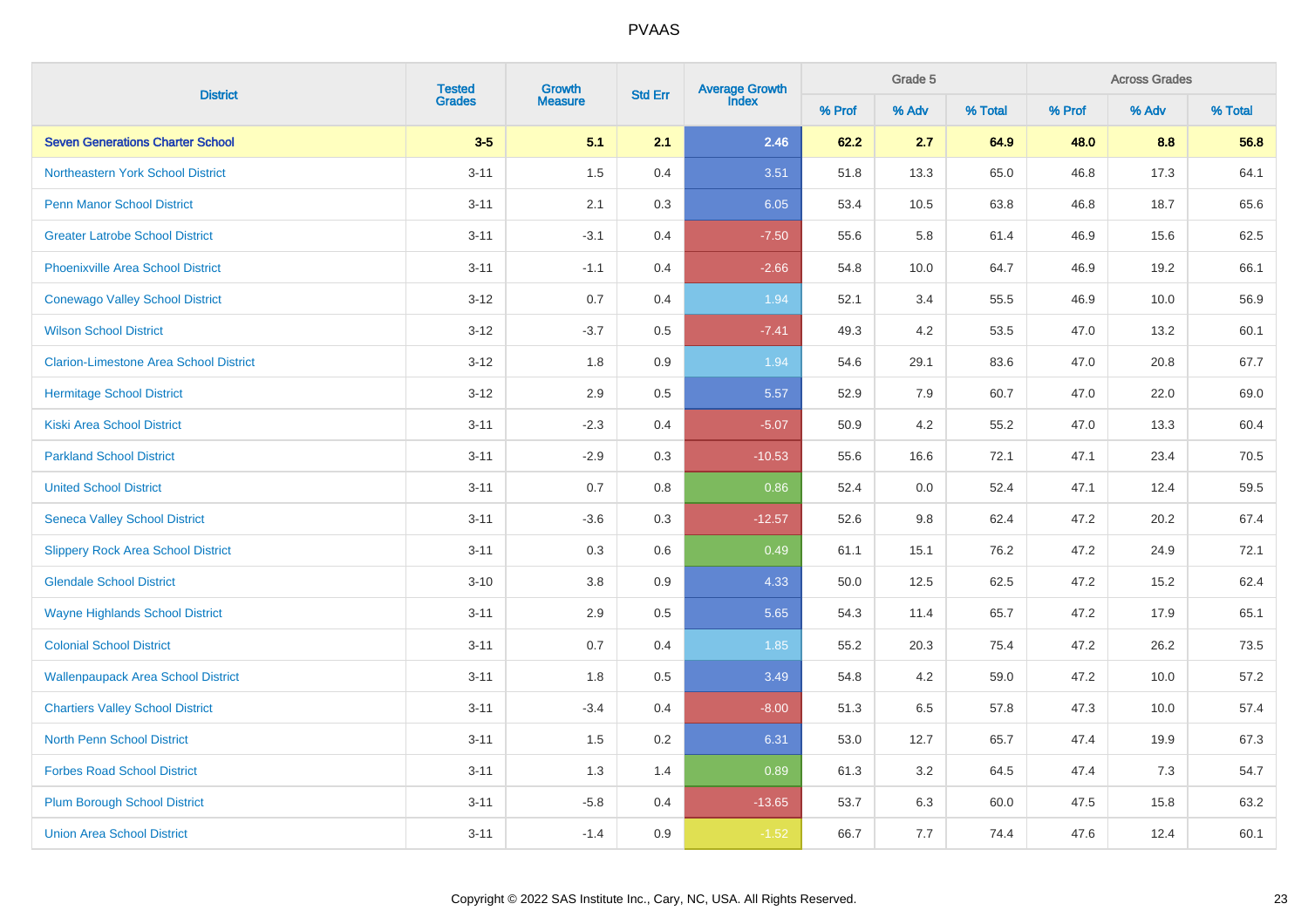| <b>District</b>                               | <b>Tested</b> | Growth         | <b>Std Err</b> | Average Growth<br>Index |        | Grade 5 |         | <b>Across Grades</b> |       |         |  |
|-----------------------------------------------|---------------|----------------|----------------|-------------------------|--------|---------|---------|----------------------|-------|---------|--|
|                                               | <b>Grades</b> | <b>Measure</b> |                |                         | % Prof | % Adv   | % Total | % Prof               | % Adv | % Total |  |
| <b>Seven Generations Charter School</b>       | $3-5$         | 5.1            | 2.1            | 2.46                    | 62.2   | 2.7     | 64.9    | 48.0                 | 8.8   | 56.8    |  |
| <b>Belle Vernon Area School District</b>      | $3 - 11$      | $-0.1$         | 0.6            | $-0.10$                 | 52.2   | 6.3     | 58.6    | 47.7                 | 8.9   | 56.6    |  |
| <b>East Lycoming School District</b>          | $3 - 11$      | $-0.6$         | 0.6            | $-1.07$                 | 63.9   | 6.7     | 70.6    | 47.7                 | 14.9  | 62.6    |  |
| <b>Upper Merion Area School District</b>      | $3 - 11$      | 3.6            | 0.5            | 7.75                    | 55.7   | 7.0     | 62.7    | 47.7                 | 19.3  | 67.0    |  |
| <b>Franklin Regional School District</b>      | $3 - 11$      | 1.8            | 0.4            | 4.20                    | 51.5   | 28.2    | 79.7    | 47.8                 | 29.9  | 77.6    |  |
| <b>Lower Merion School District</b>           | $3 - 11$      | 1.5            | $0.3\,$        | 5.53                    | 56.1   | 29.4    | 85.5    | 47.8                 | 36.9  | 84.6    |  |
| <b>Big Spring School District</b>             | $3 - 11$      | $-0.3$         | 0.5            | $-0.69$                 | 50.0   | 14.6    | 64.6    | 47.8                 | 15.2  | 63.0    |  |
| Southern Columbia Area School District        | $3 - 11$      | 1.6            | 0.7            | 2.45                    | 56.2   | 5.5     | 61.6    | 47.9                 | 16.1  | 64.0    |  |
| <b>Greenwood School District</b>              | $3 - 11$      | 4.5            | 0.8            | 5.44                    | 51.5   | 3.0     | 54.6    | 47.9                 | 19.4  | 67.3    |  |
| <b>Chestnut Ridge School District</b>         | $3 - 12$      | 1.2            | 0.7            | 1.83                    | 53.8   | 4.4     | 58.2    | 47.9                 | 11.6  | 59.5    |  |
| <b>Quaker Valley School District</b>          | $3 - 11$      | 2.7            | 0.6            | 4.90                    | 56.0   | 24.1    | 80.1    | 47.9                 | 33.9  | 81.8    |  |
| <b>Seven Generations Charter School</b>       | $3-5$         | 5.1            | 2.1            | 2.46                    | 62.2   | 2.7     | 64.9    | 48.0                 | 8.8   | 56.8    |  |
| Northwestern Lehigh School District           | $3 - 11$      | $-1.5$         | 0.5            | $-2.87$                 | 55.9   | 5.5     | 61.4    | 48.0                 | 12.1  | 60.1    |  |
| <b>Unionville-Chadds Ford School District</b> | $3 - 11$      | 0.8            | 0.4            | 2.19                    | 61.2   | 24.6    | 85.8    | 48.0                 | 37.1  | 85.2    |  |
| <b>Sharpsville Area School District</b>       | $3 - 11$      | $-0.5$         | 0.8            | $-0.58$                 | 54.8   | 4.8     | 59.7    | 48.0                 | 14.5  | 62.5    |  |
| <b>Blackhawk School District</b>              | $3 - 11$      | $-3.2$         | 0.5            | $-6.30$                 | 58.7   | 1.4     | 60.1    | 48.1                 | 10.9  | 59.0    |  |
| <b>Pleasant Valley School District</b>        | $3 - 11$      | 1.4            | 0.5            | 2.99                    | 52.2   | 0.9     | 53.1    | 48.1                 | 6.4   | 54.6    |  |
| Mt Lebanon School District                    | $3 - 11$      | 0.4            | 0.4            | 1.19                    | 60.1   | 27.2    | 87.2    | 48.2                 | 38.9  | 87.0    |  |
| <b>Hopewell Area School District</b>          | $3 - 11$      | $-0.3$         | 0.6            | $-0.58$                 | 53.8   | 3.0     | 56.8    | 48.2                 | 11.9  | 60.1    |  |
| <b>North Allegheny School District</b>        | $3 - 11$      | 1.3            | 0.3            | 5.13                    | 55.4   | 31.5    | 87.0    | 48.3                 | 33.7  | 82.0    |  |
| <b>Valley Grove School District</b>           | $3 - 10$      | 0.6            | 0.8            | 0.74                    | 56.2   | 8.3     | 64.6    | 48.3                 | 9.3   | 57.6    |  |
| <b>Berlin Brothersvalley School District</b>  | $3 - 11$      | $-1.0$         | 0.8            | $-1.17$                 | 60.4   | 1.9     | 62.3    | 48.4                 | 8.4   | 56.8    |  |
| <b>Wattsburg Area School District</b>         | $3 - 11$      | 3.0            | 0.6            | 4.61                    | 48.9   | 9.1     | 58.0    | 48.4                 | 12.4  | 60.8    |  |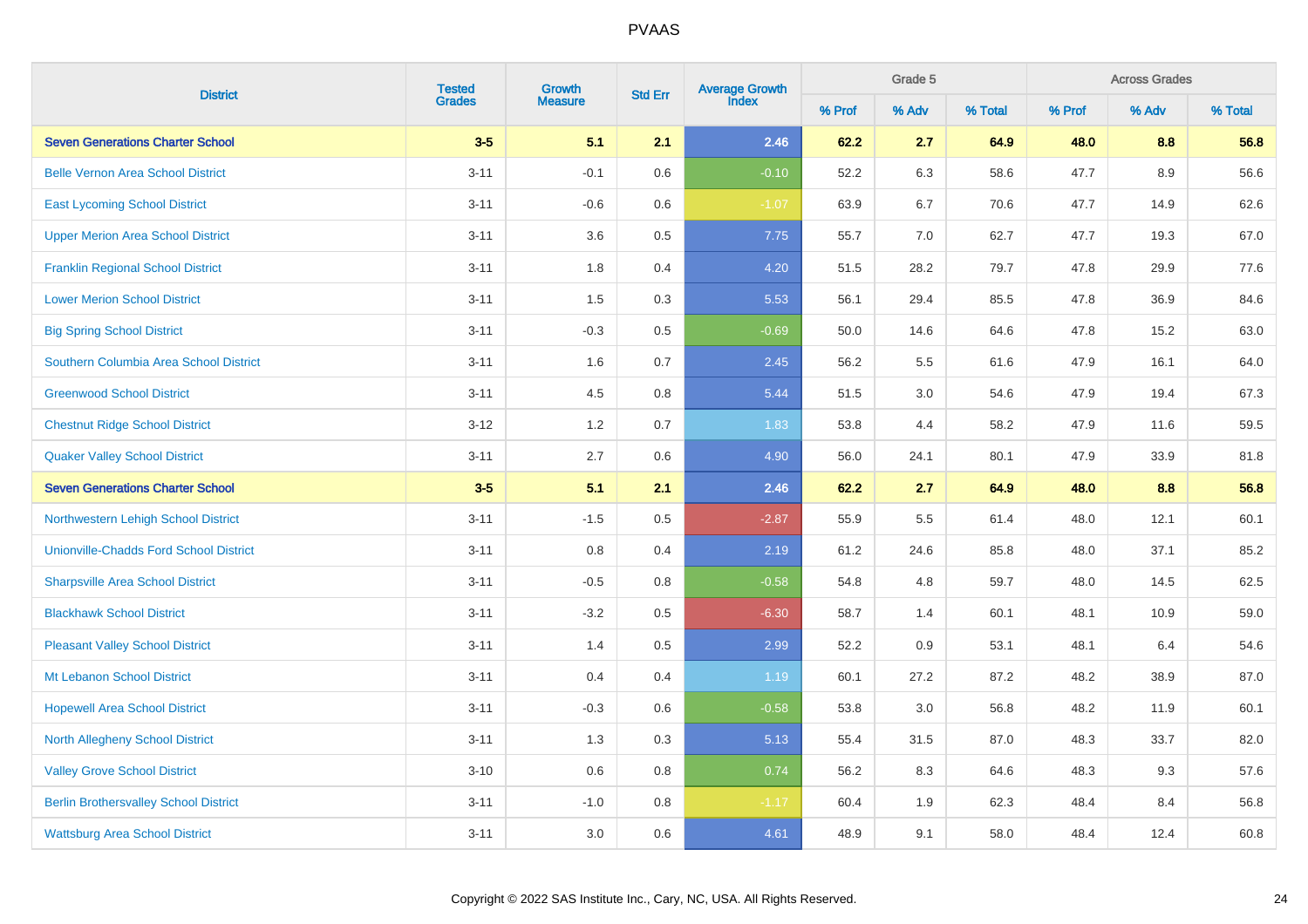| <b>District</b>                                     | <b>Tested</b> | Growth         | <b>Std Err</b> | Average Growth<br>Index |        | Grade 5 |         | <b>Across Grades</b> |       |         |  |
|-----------------------------------------------------|---------------|----------------|----------------|-------------------------|--------|---------|---------|----------------------|-------|---------|--|
|                                                     | <b>Grades</b> | <b>Measure</b> |                |                         | % Prof | % Adv   | % Total | % Prof               | % Adv | % Total |  |
| <b>Seven Generations Charter School</b>             | $3-5$         | 5.1            | 2.1            | 2.46                    | 62.2   | 2.7     | 64.9    | 48.0                 | 8.8   | 56.8    |  |
| <b>Kutztown Area School District</b>                | $3 - 12$      | $-0.3$         | 0.8            | $-0.40$                 | 59.7   | 6.0     | 65.7    | 48.4                 | 17.0  | 65.5    |  |
| <b>Montoursville Area School District</b>           | $3 - 12$      | $-1.3$         | $0.5\,$        | $-2.40$                 | 54.2   | 10.7    | 64.9    | 48.5                 | 14.2  | 62.6    |  |
| <b>Curwensville Area School District</b>            | $3 - 11$      | 4.2            | $0.8\,$        | 5.23                    | 46.3   | 19.5    | 65.8    | 48.5                 | 17.9  | 66.4    |  |
| <b>Palisades School District</b>                    | $3 - 11$      | 0.4            | 0.6            | 0.65                    | 53.1   | 13.5    | 66.7    | 48.5                 | 17.4  | 65.9    |  |
| <b>Crestwood School District</b>                    | $3 - 11$      | $-0.8$         | 0.5            | $-1.58$                 | 50.0   | 6.1     | 56.1    | 48.5                 | 14.6  | 63.2    |  |
| Nazareth Area School District                       | $3 - 11$      | $-2.5$         | 0.4            | $-6.40$                 | 49.2   | 5.5     | 54.7    | 48.6                 | 14.4  | 63.0    |  |
| <b>Commodore Perry School District</b>              | $3 - 11$      | $-0.7$         | 1.1            | $-0.58$                 | 64.5   | 12.9    | 77.4    | 48.6                 | 13.1  | 61.8    |  |
| <b>Eastern York School District</b>                 | $3 - 11$      | 3.8            | 0.5            | 7.92                    | 50.9   | 9.2     | 60.1    | 48.6                 | 16.2  | 64.8    |  |
| <b>Hempfield Area School District</b>               | $3 - 12$      | $-0.3$         | 0.3            | $-1.06$                 | 55.2   | 8.7     | 63.9    | 48.7                 | 16.2  | 64.9    |  |
| <b>Lake-Lehman School District</b>                  | $3 - 11$      | 2.0            | 0.6            | 3.41                    | 46.8   | 4.5     | 51.4    | 48.7                 | 10.4  | 59.1    |  |
| <b>Harbor Creek School District</b>                 | $3 - 11$      | $-2.4$         | 0.5            | $-4.77$                 | 61.7   | 20.8    | 82.5    | 48.7                 | 24.9  | 73.6    |  |
| <b>Penn Cambria School District</b>                 | $3 - 11$      | $-0.4$         | 0.6            | $-0.63$                 | 56.8   | 0.9     | 57.7    | 48.8                 | 9.2   | 58.0    |  |
| <b>Delaware Valley School District</b>              | $3 - 11$      | 1.2            | 0.4            | 2.98                    | 55.0   | 9.2     | 64.3    | 48.8                 | 17.1  | 65.9    |  |
| Howard Gardner Multiple Intelligence Charter School | $3-8$         | $-1.2$         | 1.2            | $-1.03$                 | 41.4   | 10.3    | 51.7    | 48.8                 | 7.1   | 55.9    |  |
| <b>Central Columbia School District</b>             | $3 - 12$      | 3.0            | 0.5            | 5.60                    | 58.7   | 17.3    | 76.0    | 48.9                 | 24.7  | 73.6    |  |
| <b>Riverview School District</b>                    | $3 - 11$      | $-2.8$         | 0.8            | $-3.56$                 | 71.2   | 9.6     | 80.8    | 48.9                 | 19.2  | 68.1    |  |
| <b>Pennsbury School District</b>                    | $3 - 11$      | 0.6            | 0.3            | 2.44                    | 56.7   | 12.6    | 69.3    | 49.0                 | 20.2  | 69.1    |  |
| <b>Cambria Heights School District</b>              | $3 - 10$      | 1.6            | 0.6            | 2.49                    | 62.9   | 5.6     | 68.5    | 49.1                 | 11.7  | 60.8    |  |
| <b>Marion Center Area School District</b>           | $3 - 10$      | 2.0            | 0.7            | 2.95                    | 52.6   | 10.3    | 62.8    | 49.1                 | 13.2  | 62.3    |  |
| <b>Derry Township School District</b>               | $3 - 10$      | $-1.3$         | 1.3            | $-0.99$                 | 57.1   | 20.9    | 78.0    | 49.1                 | 29.0  | 78.2    |  |
| <b>Shanksville-Stonycreek School District</b>       | $3 - 10$      | 0.6            | 1.4            | 0.43                    | 28.6   | 0.0     | 28.6    | 49.2                 | 8.5   | 57.6    |  |
| <b>Wissahickon School District</b>                  | $3 - 10$      | 2.9            | 0.3            | 8.48                    | 58.6   | 18.8    | 77.4    | 49.2                 | 28.7  | 77.9    |  |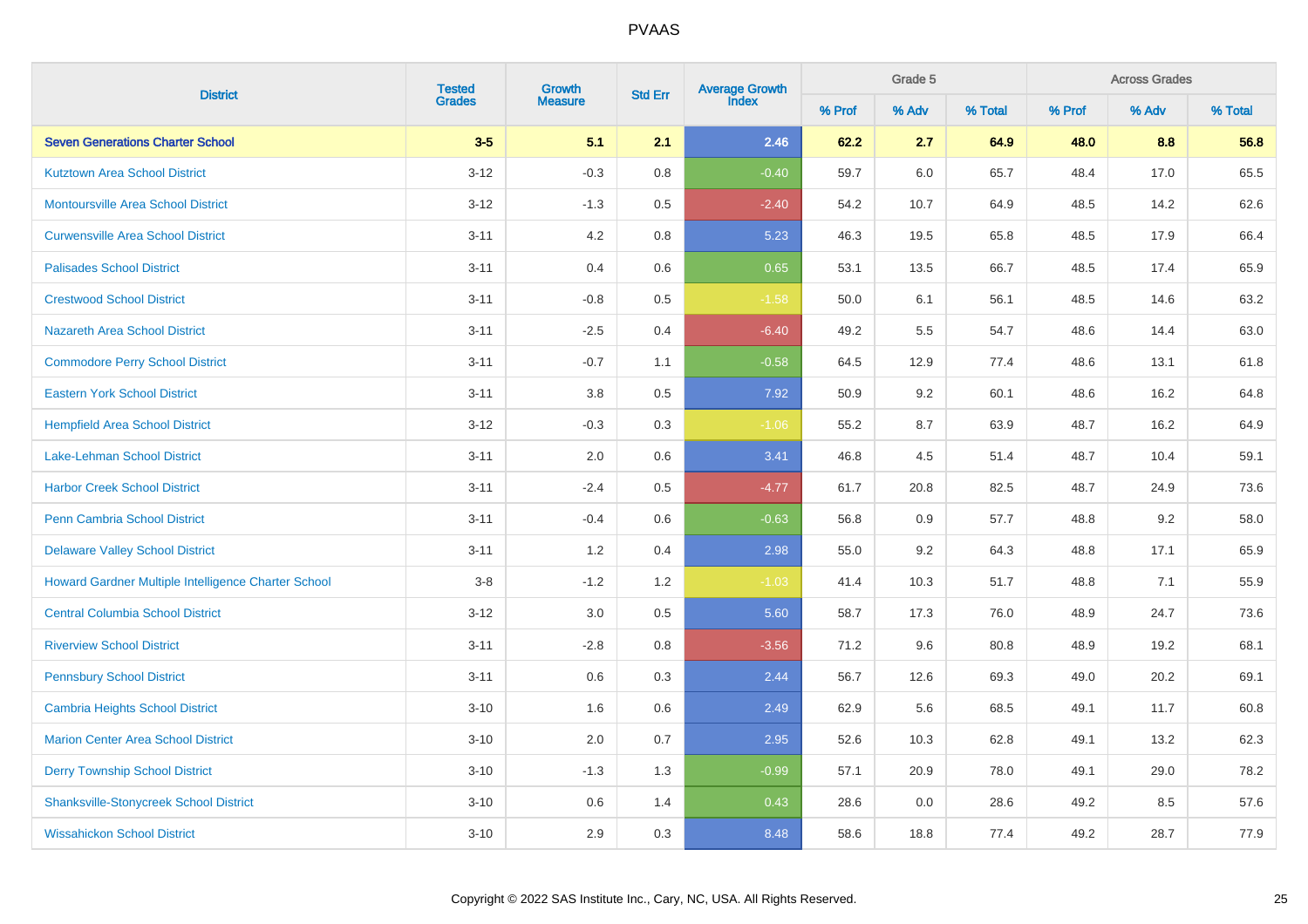| <b>District</b>                              | <b>Tested</b> | Growth         | <b>Std Err</b> | Average Growth<br>Index |        | Grade 5 |         | <b>Across Grades</b> |       |         |  |
|----------------------------------------------|---------------|----------------|----------------|-------------------------|--------|---------|---------|----------------------|-------|---------|--|
|                                              | <b>Grades</b> | <b>Measure</b> |                |                         | % Prof | % Adv   | % Total | % Prof               | % Adv | % Total |  |
| <b>Seven Generations Charter School</b>      | $3-5$         | 5.1            | 2.1            | 2.46                    | 62.2   | 2.7     | 64.9    | 48.0                 | 8.8   | 56.8    |  |
| <b>Haverford Township School District</b>    | $3 - 11$      | 0.2            | 0.3            | 0.49                    | 55.4   | 23.8    | 79.2    | 49.2                 | 29.5  | 78.6    |  |
| <b>Cumberland Valley School District</b>     | $3 - 12$      | 0.2            | 0.2            | 0.84                    | 59.3   | 12.9    | 72.1    | 49.2                 | 22.4  | 71.6    |  |
| <b>Indiana Area School District</b>          | $3 - 11$      | 1.1            | 0.5            | 2.37                    | 57.2   | 12.8    | 70.0    | 49.3                 | 18.5  | 67.7    |  |
| <b>Midland Borough School District</b>       | $3 - 8$       | 0.1            | 1.3            | 0.07                    | 58.6   | 0.0     | 58.6    | 49.3                 | 5.7   | 55.0    |  |
| <b>Muncy School District</b>                 | $3 - 11$      | 0.3            | 0.7            | 0.39                    | 49.2   | 11.5    | 60.7    | 49.3                 | 16.0  | 65.3    |  |
| Downingtown Area School District             | $3 - 11$      | $-0.3$         | 0.4            | $-0.85$                 | 56.2   | 27.7    | 83.8    | 49.4                 | 33.5  | 82.9    |  |
| <b>Montour School District</b>               | $3 - 11$      | 2.4            | 0.5            | 5.10                    | 61.9   | 17.1    | 79.0    | 49.5                 | 25.4  | 74.9    |  |
| South Fayette Township School District       | $3 - 11$      | 1.9            | 0.4            | 4.89                    | 60.2   | 23.2    | 83.4    | 49.6                 | 35.9  | 85.4    |  |
| <b>Pennridge School District</b>             | $3 - 10$      | $-4.2$         | 0.3            | $-14.02$                | 58.0   | 5.4     | 63.4    | 49.6                 | 11.6  | 61.1    |  |
| <b>Oley Valley School District</b>           | $3 - 11$      | $-0.0$         | 0.6            | $-0.04$                 | 53.5   | 5.0     | 58.4    | 49.6                 | 9.0   | 58.6    |  |
| Pennsylvania Leadership Charter School       | $3 - 11$      | $-1.6$         | 0.5            | $-3.13$                 | 59.1   | 11.7    | 70.8    | 49.6                 | 15.0  | 64.6    |  |
| <b>Radnor Township School District</b>       | $3 - 12$      | 1.9            | 0.4            | 4.23                    | 54.7   | 29.0    | 83.7    | 49.6                 | 36.7  | 86.4    |  |
| Mifflinburg Area School District             | $3 - 11$      | 1.9            | 0.6            | 3.25                    | 60.8   | 8.0     | 68.8    | 49.7                 | 13.0  | 62.7    |  |
| Palmyra Area School District                 | $3 - 11$      | $-0.7$         | 0.4            | $-1.68$                 | 54.6   | 19.4    | 74.0    | 49.8                 | 21.3  | 71.1    |  |
| <b>Hatboro-Horsham School District</b>       | $3 - 11$      | 1.3            | 0.4            | 3.29                    | 55.0   | 7.8     | 62.7    | 49.9                 | 13.8  | 63.7    |  |
| <b>East Penn School District</b>             | $3 - 11$      | 1.0            | 0.3            | 3.50                    | 59.9   | 7.4     | 67.3    | 49.9                 | 15.8  | 65.7    |  |
| <b>General Mclane School District</b>        | $3 - 11$      | 0.2            | 0.5            | 0.42                    | 57.7   | 8.0     | 65.8    | 49.9                 | 16.3  | 66.2    |  |
| <b>Windber Area School District</b>          | $3 - 11$      | $-1.4$         | 0.7            | $-1.99$                 | 49.4   | 13.9    | 63.3    | 49.9                 | 11.8  | 61.7    |  |
| <b>Valley View School District</b>           | $3 - 11$      | 1.0            | 0.8            | 1.30                    | 62.4   | 1.8     | 64.2    | 49.9                 | 7.2   | 57.1    |  |
| Lampeter-Strasburg School District           | $3 - 12$      | $-1.0$         | 0.5            | $-2.24$                 | 56.5   | 14.9    | 71.4    | 50.0                 | 20.6  | 70.5    |  |
| <b>Western Beaver County School District</b> | $3 - 11$      | $-1.5$         | 1.2            | $-1.25$                 | 37.5   | 12.5    | 50.0    | 50.0                 | 17.8  | 67.8    |  |
| <b>Millville Area School District</b>        | $3 - 12$      | 5.0            | 1.0            | 5.28                    | 63.8   | 2.1     | 66.0    | 50.2                 | 13.2  | 63.4    |  |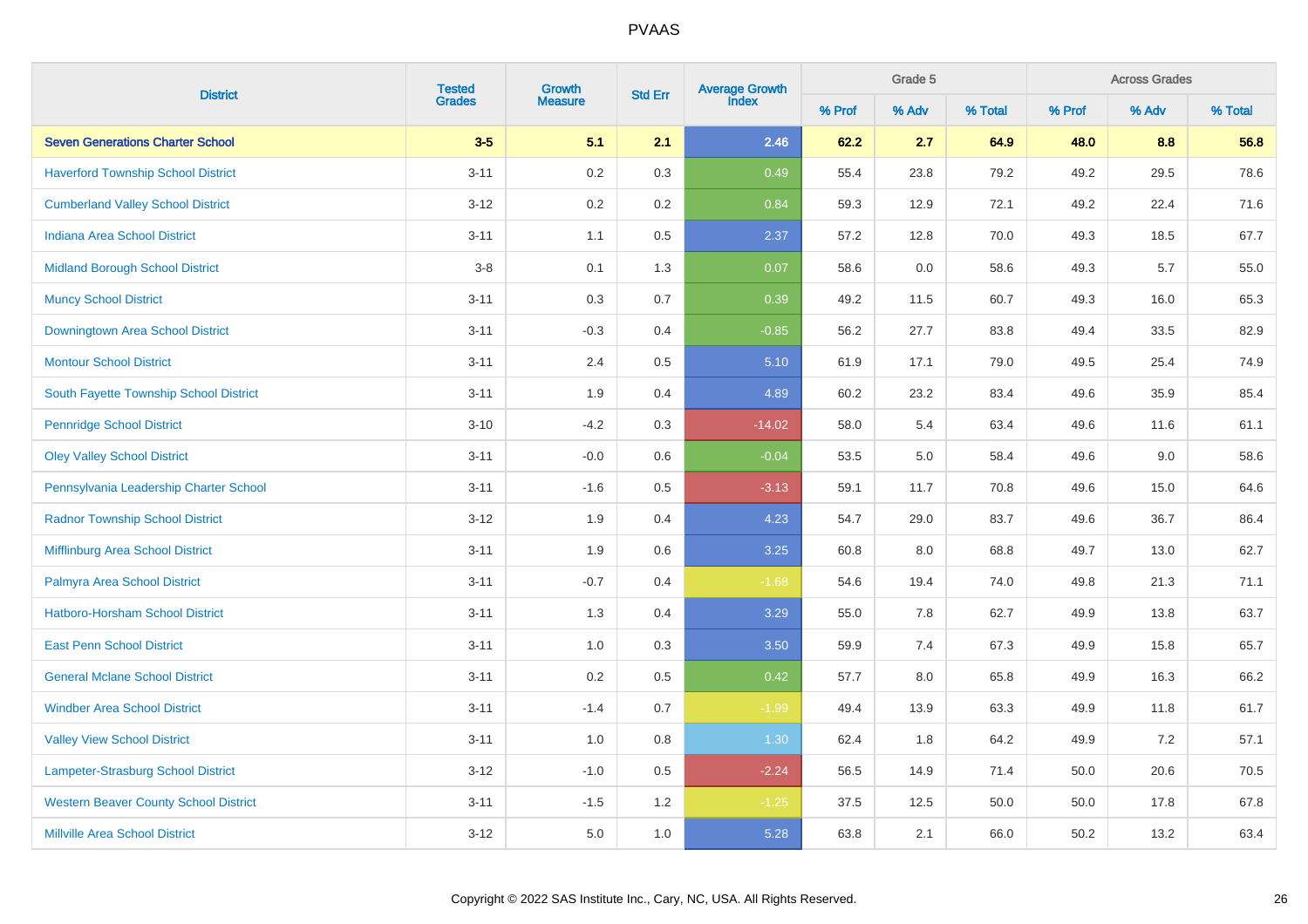| <b>District</b>                                 | <b>Tested</b><br>Growth | Average Growth<br>Index<br><b>Std Err</b> |     | Grade 5 |        | <b>Across Grades</b> |         |        |       |         |
|-------------------------------------------------|-------------------------|-------------------------------------------|-----|---------|--------|----------------------|---------|--------|-------|---------|
|                                                 | <b>Grades</b>           | <b>Measure</b>                            |     |         | % Prof | % Adv                | % Total | % Prof | % Adv | % Total |
| <b>Seven Generations Charter School</b>         | $3-5$                   | 5.1                                       | 2.1 | 2.46    | 62.2   | 2.7                  | 64.9    | 48.0   | 8.8   | 56.8    |
| <b>North Hills School District</b>              | $3 - 11$                | $-1.2$                                    | 0.4 | $-3.31$ | 59.2   | 11.6                 | 70.8    | 50.2   | 22.0  | 72.3    |
| <b>Souderton Area School District</b>           | $3 - 11$                | $-0.1$                                    | 0.3 | $-0.36$ | 56.4   | 17.7                 | 74.1    | 50.2   | 17.4  | 67.7    |
| <b>Beaver Area School District</b>              | $3 - 10$                | $-1.0$                                    | 0.6 | $-1.67$ | 56.2   | 21.5                 | 77.7    | 50.4   | 29.6  | 79.9    |
| <b>Cameron County School District</b>           | $3 - 12$                | $-2.6$                                    | 1.0 | $-2.51$ | 73.3   | 3.3                  | 76.7    | 50.4   | 14.0  | 64.4    |
| <b>Dallas School District</b>                   | $3 - 11$                | $-5.2$                                    | 0.5 | $-9.60$ | 58.5   | 8.8                  | 67.3    | 50.5   | 13.7  | 64.2    |
| South Butler County School District             | $3 - 10$                | 1.0                                       | 0.5 | 1.87    | 59.9   | 14.3                 | 74.2    | 50.5   | 17.8  | 68.3    |
| <b>South Park School District</b>               | $3 - 11$                | $-0.8$                                    | 0.6 | $-1.21$ | 61.4   | 2.4                  | 63.9    | 50.5   | 13.2  | 63.8    |
| <b>Great Valley School District</b>             | $3 - 11$                | $-2.0$                                    | 0.4 | $-5.13$ | 57.8   | 13.0                 | 70.8    | 50.6   | 21.7  | 72.3    |
| Philadelphia Performing Arts Charter School     | $3-9$                   | 4.0                                       | 0.8 | 5.20    | 42.9   | 9.1                  | 52.0    | 50.6   | 15.6  | 66.2    |
| <b>Owen J Roberts School District</b>           | $3 - 11$                | $-2.3$                                    | 0.3 | $-6.54$ | 59.8   | 15.0                 | 74.8    | 50.6   | 21.3  | 71.8    |
| <b>Franklin Towne Charter Elementary School</b> | $3-8$                   | $-3.1$                                    | 1.2 | $-2.56$ | 46.4   | 7.1                  | 53.6    | 50.6   | 6.8   | 57.4    |
| <b>Redbank Valley School District</b>           | $3 - 11$                | 2.3                                       | 0.7 | 3.22    | 64.3   | 4.3                  | 68.6    | 50.6   | 13.7  | 64.4    |
| <b>Laurel School District</b>                   | $3 - 11$                | $-0.0$                                    | 0.7 | $-0.04$ | 54.0   | 6.8                  | 60.8    | 50.7   | 14.6  | 65.3    |
| <b>Souderton Charter School Collaborative</b>   | $3-8$                   | 4.3                                       | 1.3 | 3.24    | 74.1   | 25.9                 | 100.0   | 50.7   | 40.8  | 91.6    |
| <b>West Allegheny School District</b>           | $3 - 12$                | 0.3                                       | 0.4 | 0.75    | 60.9   | 19.8                 | 80.6    | 50.7   | 26.1  | 76.8    |
| <b>Fairview School District</b>                 | $3 - 11$                | $-1.8$                                    | 0.5 | $-3.35$ | 61.9   | 9.5                  | 71.4    | 50.8   | 23.7  | 74.4    |
| <b>Council Rock School District</b>             | $3 - 11$                | $-2.3$                                    | 0.2 | $-9.78$ | 58.1   | 8.8                  | 66.9    | 50.8   | 17.6  | 68.4    |
| <b>State College Area School District</b>       | $3 - 11$                | 1.7                                       | 0.4 | 4.53    | 58.6   | 18.2                 | 76.8    | 50.8   | 22.8  | 73.6    |
| <b>Circle Of Seasons Charter School</b>         | $3-8$                   | 11.4                                      | 1.3 | 9.02    | 65.7   | 11.4                 | 77.1    | 50.8   | 18.6  | 69.5    |
| <b>Conemaugh Township Area School District</b>  | $3 - 12$                | 2.5                                       | 0.8 | 3.18    | 53.2   | 22.6                 | 75.8    | 50.9   | 24.8  | 75.7    |
| <b>Canon-Mcmillan School District</b>           | $3 - 11$                | 2.0                                       | 0.3 | 5.77    | 60.2   | 11.0                 | 71.3    | 50.9   | 21.6  | 72.5    |
| <b>Richland School District</b>                 | $3 - 11$                | 3.6                                       | 0.6 | 5.79    | 51.5   | 18.4                 | 69.9    | 51.0   | 18.8  | 69.8    |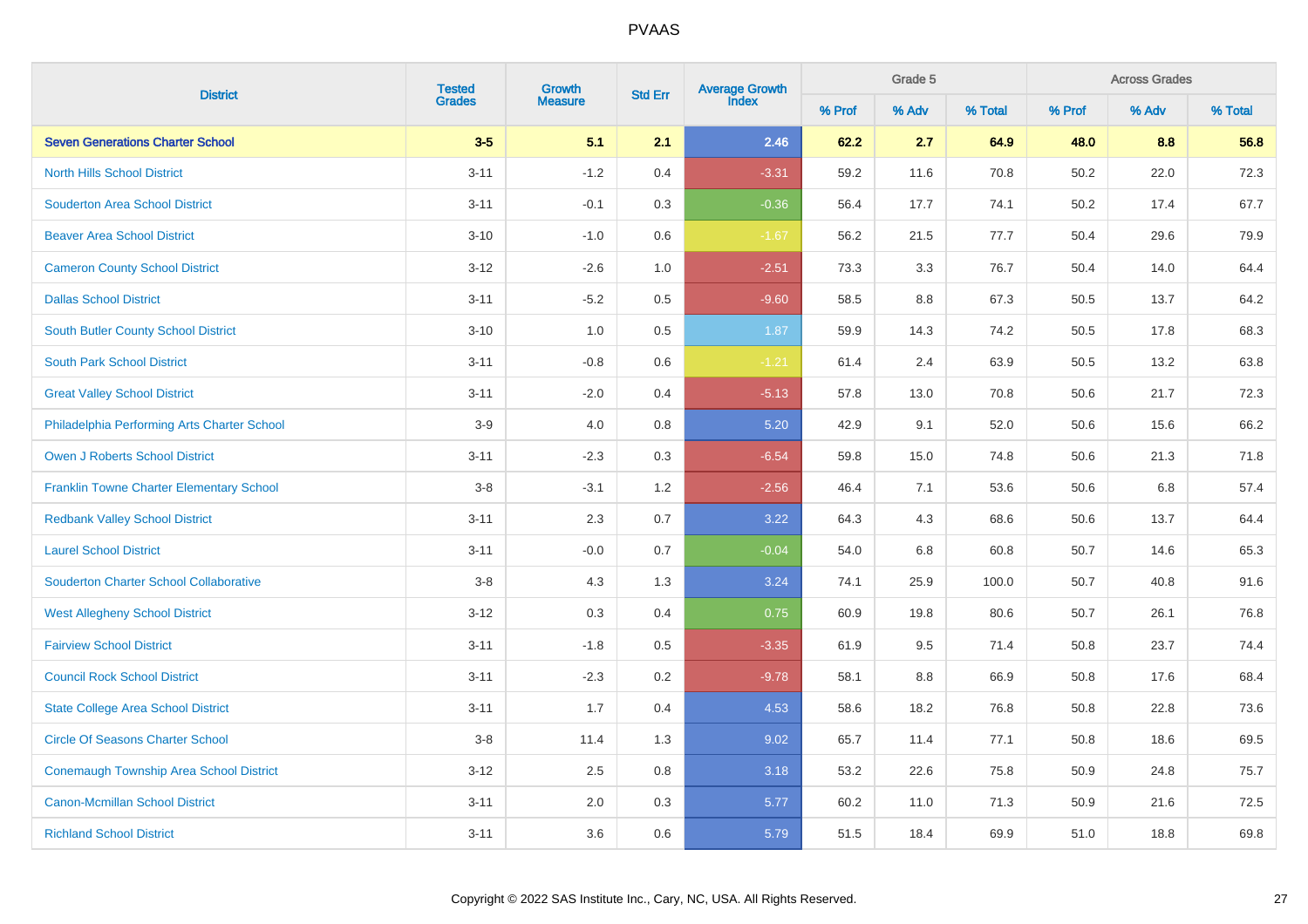| <b>District</b>                                 | <b>Tested</b> | Growth         | <b>Std Err</b> | Average Growth<br>Index |        | Grade 5 |         | <b>Across Grades</b> |       |         |  |
|-------------------------------------------------|---------------|----------------|----------------|-------------------------|--------|---------|---------|----------------------|-------|---------|--|
|                                                 | <b>Grades</b> | <b>Measure</b> |                |                         | % Prof | % Adv   | % Total | % Prof               | % Adv | % Total |  |
| <b>Seven Generations Charter School</b>         | $3-5$         | 5.1            | 2.1            | 2.46                    | 62.2   | 2.7     | 64.9    | 48.0                 | 8.8   | 56.8    |  |
| <b>Ridgway Area School District</b>             | $3 - 11$      | 2.8            | 0.8            | 3.38                    | 57.4   | 6.6     | 63.9    | 51.0                 | 16.6  | 67.6    |  |
| <b>Penn-Trafford School District</b>            | $3 - 11$      | 0.1            | 0.4            | 0.36                    | 59.8   | 20.9    | 80.7    | 51.0                 | 27.6  | 78.6    |  |
| <b>MaST Community Charter School</b>            | $3 - 10$      | $-4.3$         | 0.6            | $-7.06$                 | 56.4   | 9.9     | 66.3    | 51.0                 | 14.1  | 65.2    |  |
| <b>Bucks County Montessori Charter School</b>   | $3-6$         | 10.3           | 1.9            | 5.31                    | 64.5   | 19.4    | 83.9    | 51.1                 | 35.1  | 86.2    |  |
| <b>Perkiomen Valley School District</b>         | $3 - 11$      | $-3.7$         | $0.3\,$        | $-11.07$                | 53.1   | 15.9    | 69.0    | 51.1                 | 18.7  | 69.8    |  |
| <b>Elizabeth Forward School District</b>        | $3 - 11$      | $-0.3$         | 0.5            | $-0.64$                 | 55.7   | 11.4    | 67.0    | 51.2                 | 14.0  | 65.2    |  |
| <b>Marple Newtown School District</b>           | $3 - 11$      | $-4.5$         | 0.5            | $-9.87$                 | 57.0   | 10.9    | 67.8    | 51.2                 | 18.8  | 69.9    |  |
| <b>Lower Moreland Township School District</b>  | $3 - 11$      | $-2.1$         | 0.5            | $-4.36$                 | 53.0   | 10.2    | 63.2    | 51.2                 | 19.3  | 70.5    |  |
| Johnsonburg Area School District                | $3 - 11$      | $-1.6$         | 1.0            | $-1.64$                 | 42.5   | 7.5     | 50.0    | 51.3                 | 10.3  | 61.5    |  |
| <b>Mars Area School District</b>                | $3 - 10$      | $-1.1$         | 0.4            | $-2.41$                 | 66.5   | 10.4    | 76.9    | 51.3                 | 23.7  | 75.1    |  |
| <b>Upper Dublin School District</b>             | $3 - 12$      | 2.0            | 0.4            | 4.78                    | 62.0   | 16.3    | 78.3    | 51.4                 | 27.8  | 79.3    |  |
| <b>Moon Area School District</b>                | $3 - 11$      | $-0.1$         | 0.4            | $-0.18$                 | 57.7   | 16.7    | 74.4    | 51.5                 | 19.8  | 71.3    |  |
| <b>Central Bucks School District</b>            | $3 - 11$      | $-1.3$         | 0.2            | $-7.12$                 | 57.2   | 12.0    | 69.2    | 51.5                 | 19.8  | 71.4    |  |
| <b>Portage Area School District</b>             | $3 - 10$      | 1.0            | 0.9            | 1.16                    | 50.0   | 9.5     | 59.5    | 51.5                 | 15.6  | 67.2    |  |
| <b>Garnet Valley School District</b>            | $3 - 10$      | $-3.6$         | 0.4            | $-9.46$                 | 53.3   | 14.4    | 67.6    | 51.6                 | 17.8  | 69.4    |  |
| <b>New Hope-Solebury School District</b>        | $3 - 11$      | 2.7            | 0.6            | 4.24                    | 63.4   | 11.8    | 75.3    | 51.8                 | 23.2  | 75.0    |  |
| <b>Norwin School District</b>                   | $3 - 11$      | $-0.6$         | 0.3            | $-1.62$                 | 59.5   | 18.6    | 78.1    | 51.8                 | 24.9  | 76.7    |  |
| <b>Centre Learning Community Charter School</b> | $5-8$         | $-1.3$         | 2.1            | $-0.60$                 |        |         |         | 51.8                 | 16.7  | 68.5    |  |
| <b>Spring-Ford Area School District</b>         | $3 - 11$      | 2.9            | 0.3            | 10.53                   | 62.0   | 13.4    | 75.4    | 51.9                 | 24.7  | 76.6    |  |
| <b>Southern Lehigh School District</b>          | $3 - 11$      | 0.9            | 0.5            | 1.99                    | 57.9   | 13.1    | 71.0    | 51.9                 | 24.2  | 76.1    |  |
| <b>Rose Tree Media School District</b>          | $3 - 10$      | 0.1            | 0.4            | 0.29                    | 62.5   | 14.0    | 76.5    | 51.9                 | 27.9  | 79.8    |  |
| <b>Blue Mountain School District</b>            | $3 - 10$      | 0.0            | 0.5            | 0.07                    | 60.1   | 12.0    | 72.2    | 52.0                 | 15.0  | 67.0    |  |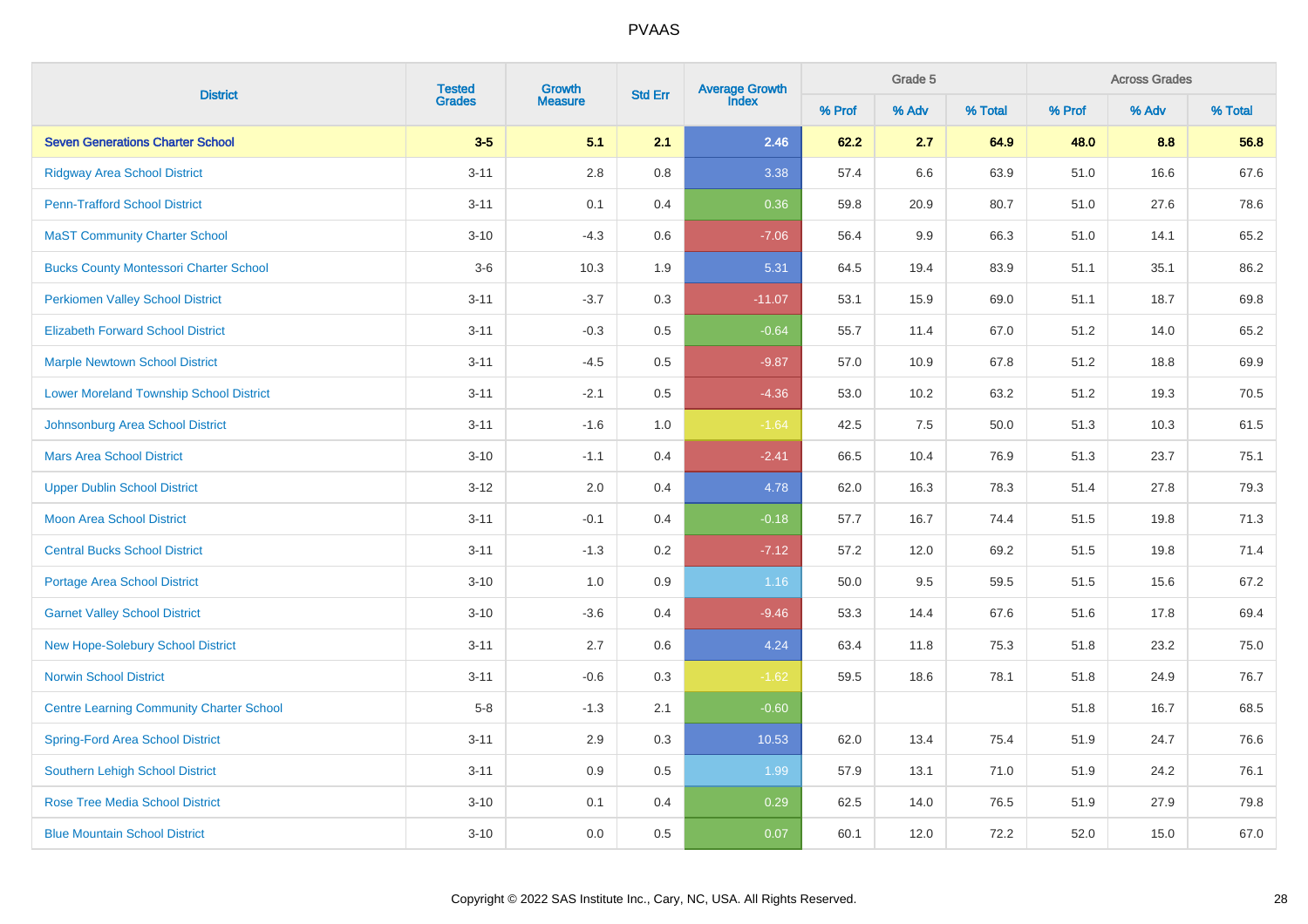| <b>District</b>                             | <b>Tested</b> | Growth         |         | <b>Average Growth</b><br>Index<br><b>Std Err</b> |        | Grade 5 |         | <b>Across Grades</b> |       |         |  |
|---------------------------------------------|---------------|----------------|---------|--------------------------------------------------|--------|---------|---------|----------------------|-------|---------|--|
|                                             | <b>Grades</b> | <b>Measure</b> |         |                                                  | % Prof | % Adv   | % Total | % Prof               | % Adv | % Total |  |
| <b>Seven Generations Charter School</b>     | $3-5$         | 5.1            | 2.1     | 2.46                                             | 62.2   | 2.7     | 64.9    | 48.0                 | 8.8   | 56.8    |  |
| <b>Tredyffrin-Easttown School District</b>  | $3 - 10$      | $0.5\,$        | 0.4     | 1.21                                             | 65.0   | 22.0    | 87.0    | 52.0                 | 36.6  | 88.6    |  |
| <b>Springfield Township School District</b> | $3 - 11$      | $-1.2$         | $0.5\,$ | $-2.35$                                          | 52.0   | 13.4    | 65.4    | 52.1                 | 16.5  | 68.6    |  |
| <b>Bethel Park School District</b>          | $3 - 11$      | $0.5\,$        | 0.4     | 1.18                                             | 59.3   | 14.8    | 74.2    | 52.1                 | 24.5  | 76.6    |  |
| <b>Bentworth School District</b>            | $3 - 11$      | 2.1            | 0.7     | 2.98                                             | 60.3   | 15.4    | 75.6    | 52.1                 | 16.1  | 68.2    |  |
| <b>Springfield School District</b>          | $3 - 11$      | $-0.9$         | 0.4     | $-2.40$                                          | 58.3   | 23.8    | 82.1    | 52.1                 | 26.9  | 78.9    |  |
| <b>Rockwood Area School District</b>        | $3 - 11$      | 1.8            | 0.9     | 2.02                                             | 65.8   | 2.4     | 68.3    | 52.2                 | 13.4  | 65.7    |  |
| <b>Abington Heights School District</b>     | $3 - 11$      | $-0.6$         | 0.5     | $-1.31$                                          | 57.0   | 8.7     | 65.6    | 52.3                 | 18.0  | 70.3    |  |
| <b>Avonworth School District</b>            | $3 - 10$      | $-0.8$         | 0.5     | $-1.38$                                          | 49.6   | 18.0    | 67.6    | 52.4                 | 20.5  | 72.8    |  |
| <b>Peters Township School District</b>      | $3 - 11$      | $-0.2$         | 0.4     | $-0.46$                                          | 62.9   | 24.3    | 87.3    | 52.4                 | 33.7  | 86.1    |  |
| Meyersdale Area School District             | $3 - 11$      | $2.0\,$        | 0.8     | 2.33                                             | 51.8   | 13.0    | 64.8    | 52.4                 | 10.9  | 63.3    |  |
| <b>Freeport Area School District</b>        | $3 - 10$      | 0.2            | 0.6     | 0.30                                             | 65.4   | 10.0    | 75.4    | 52.5                 | 17.7  | 70.1    |  |
| <b>West Chester Area School District</b>    | $3 - 11$      | $-1.6$         | 0.3     | $-5.58$                                          | 58.7   | 13.5    | 72.2    | 52.6                 | 21.5  | 74.0    |  |
| <b>North East School District</b>           | $3 - 11$      | 0.8            | 0.6     | 1.42                                             | 61.2   | 9.5     | 70.7    | 52.6                 | 15.4  | 68.0    |  |
| <b>Camp Hill School District</b>            | $3 - 12$      | $-2.3$         | 0.7     | $-3.41$                                          | 65.4   | 17.3    | 82.7    | 52.7                 | 18.6  | 71.3    |  |
| <b>Pine-Richland School District</b>        | $3 - 11$      | $-3.0$         | 0.3     | $-8.46$                                          | 58.0   | 19.8    | 77.8    | 52.7                 | 28.2  | 80.9    |  |
| <b>West Jefferson Hills School District</b> | $3 - 11$      | 0.0            | 0.4     | 0.03                                             | 58.9   | 14.8    | 73.8    | 53.0                 | 20.4  | 73.4    |  |
| <b>Jenkintown School District</b>           | $3 - 11$      | 1.5            | 1.0     | 1.51                                             | 68.0   | 8.0     | 76.0    | 53.1                 | 25.8  | 78.9    |  |
| <b>Chartiers-Houston School District</b>    | $3 - 10$      | $-1.5$         | 0.7     | $-2.07$                                          | 58.4   | 10.1    | 68.5    | 53.8                 | 14.2  | 68.0    |  |
| <b>North Pocono School District</b>         | $3 - 11$      | 0.3            | 0.6     | 0.52                                             | 55.8   | 8.5     | 64.3    | 54.2                 | 17.4  | 71.6    |  |
| <b>Oswayo Valley School District</b>        | $3 - 12$      | $-0.7$         | $1.2$   | $-0.62$                                          | 62.1   | 13.8    | 75.9    | 54.7                 | 11.8  | 66.5    |  |
| <b>Methacton School District</b>            | $3 - 11$      | 0.4            | 0.4     | 1.17                                             | 64.7   | $8.3\,$ | 73.0    | 55.3                 | 17.3  | 72.6    |  |
| <b>Neshannock Township School District</b>  | $3 - 10$      | $-3.2$         | 0.7     | $-4.59$                                          | 56.7   | 8.9     | 65.6    | 55.4                 | 13.5  | 68.9    |  |